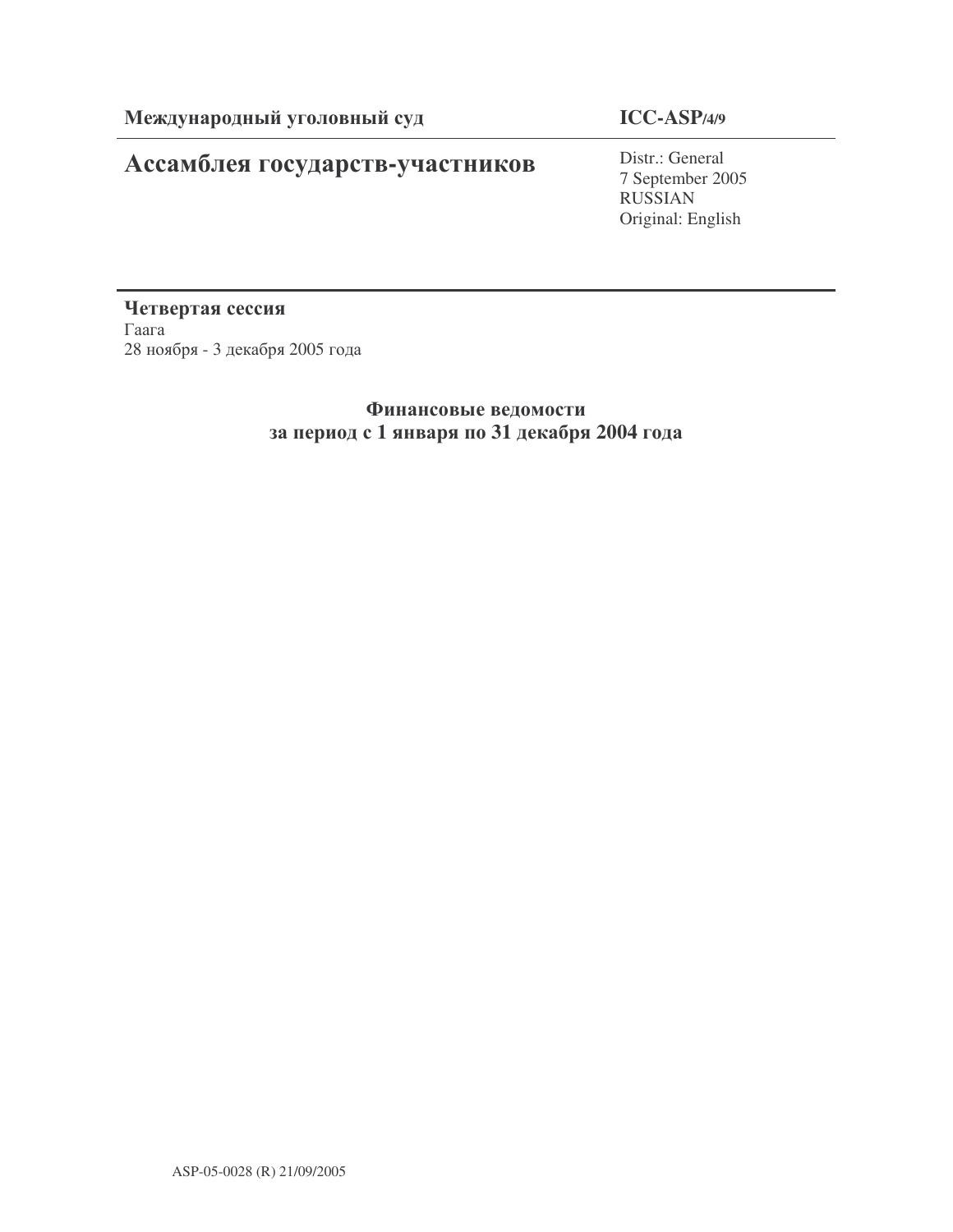ICC-ASP/4/9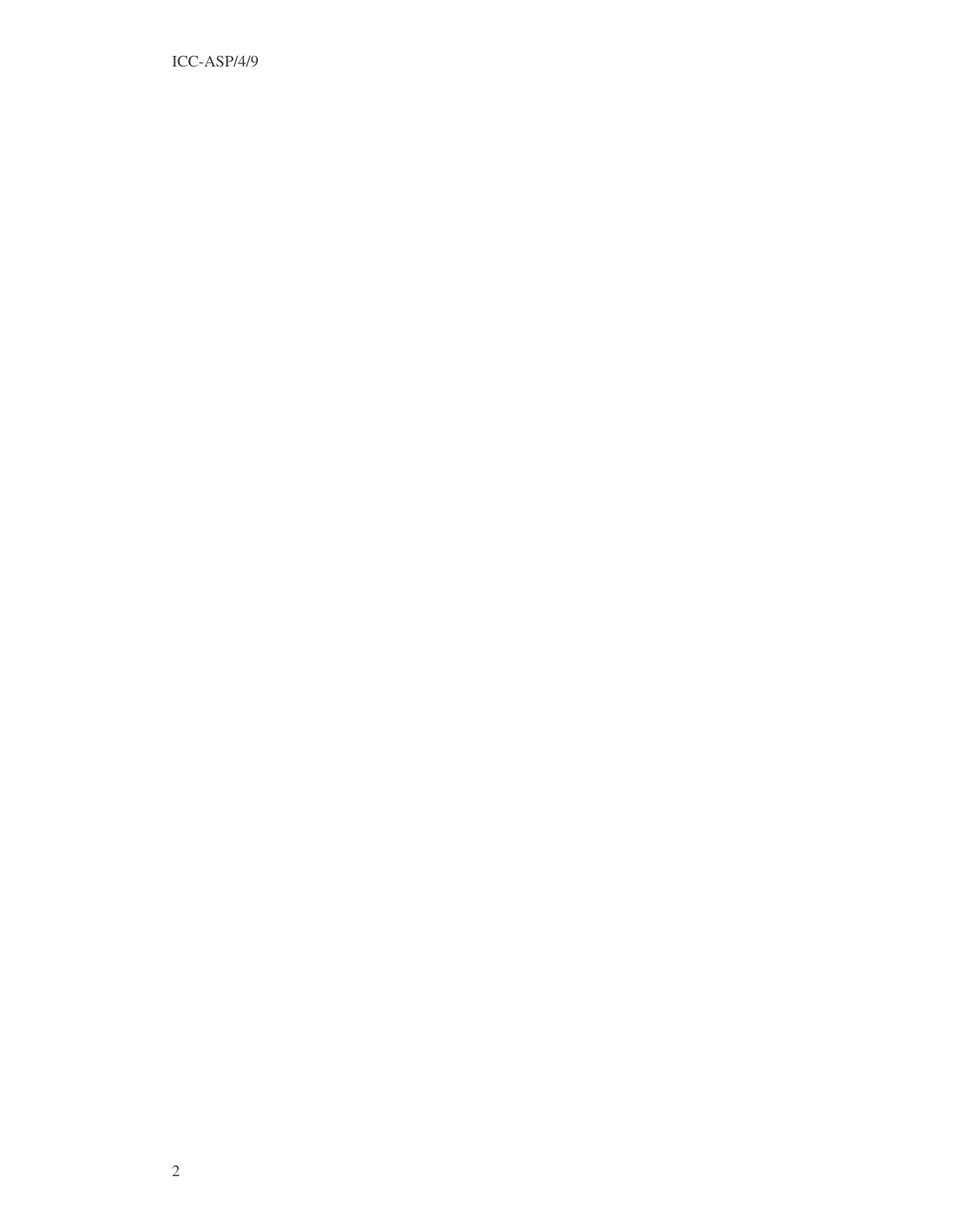## Финансовые ведомости за период с 1 января по 31 декабря 2004 года

## Содержание

|               |                                                                                     | Стр. |
|---------------|-------------------------------------------------------------------------------------|------|
|               |                                                                                     |      |
| Ведомости     |                                                                                     |      |
| Ведомость I   | Ведомость поступлений и расходов с указанием изменений в остатках средств за        |      |
| Ведомость II  | Ведомость активов, пассивов, резервов и остатков средств по состоянию на 31 декабря |      |
| Ведомость III | Ведомость движения наличных средств по состоянию на 31 декабря 2004 года37          |      |
| Ведомость IV  |                                                                                     |      |
| Приложение 1  |                                                                                     |      |
| Приложение 2  |                                                                                     |      |
| Приложение 3  | Положение с авансовыми выплатами в Фонд оборотных средств по состоянию на           |      |
| Приложение 4  | Положение с избытком наличности по состоянию на 31 декабря 2004 года46              |      |
| Приложение 5  | Доля средств государств-участников в избытке наличных средств за 2003 год  47       |      |
| Приложение 6  | Положение с добровольными взносами по состоянию на 31 декабря 2004 года  49         |      |
| Приложение 7  |                                                                                     |      |
|               | Примечания к финансовым ведомостям                                                  |      |
| 1.            |                                                                                     |      |
| 2.            | Резюме основной политики в области бухгалтерского учета и финансовой отчетности52   |      |
| 3.            |                                                                                     |      |
| 4.            |                                                                                     |      |
|               |                                                                                     |      |
|               |                                                                                     |      |
|               |                                                                                     |      |
|               |                                                                                     |      |
| 5.            |                                                                                     | 63   |
| 6.            |                                                                                     |      |
|               |                                                                                     |      |
|               | Таблица 6: Сводка имущества длительного пользования, профинансированного из         |      |
|               |                                                                                     |      |
| 7.            |                                                                                     |      |
| 8.            |                                                                                     |      |
| 9.            |                                                                                     |      |
| 10.           |                                                                                     |      |
| 11.           |                                                                                     |      |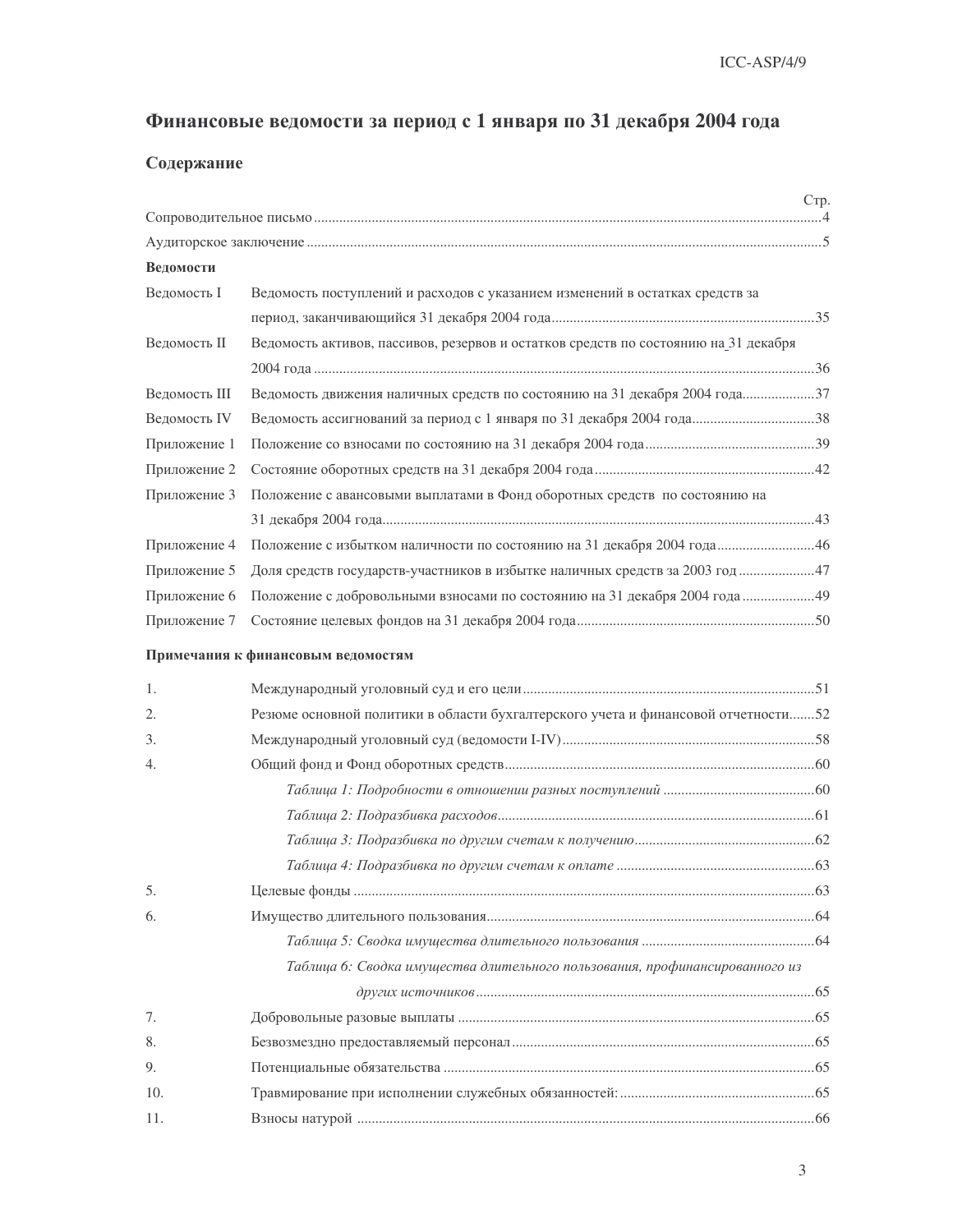#### Сопроводительное письмо

10 июня 2005 года

В соответствии с финансовым положением 11.1 имею честь представить финансовые ведомости Международного уголовного суда за финансовый период с 1 января по 31 декабря 2004 года.

> (Подпись) Брюно Катала Секретарь

Сэр Джон Борн Государственный бухгалтер-ревизор Национальное финансово-ревизионное управление 157-197 Buckingham Palace Road Victoria London SW1W 9SP United Kingdom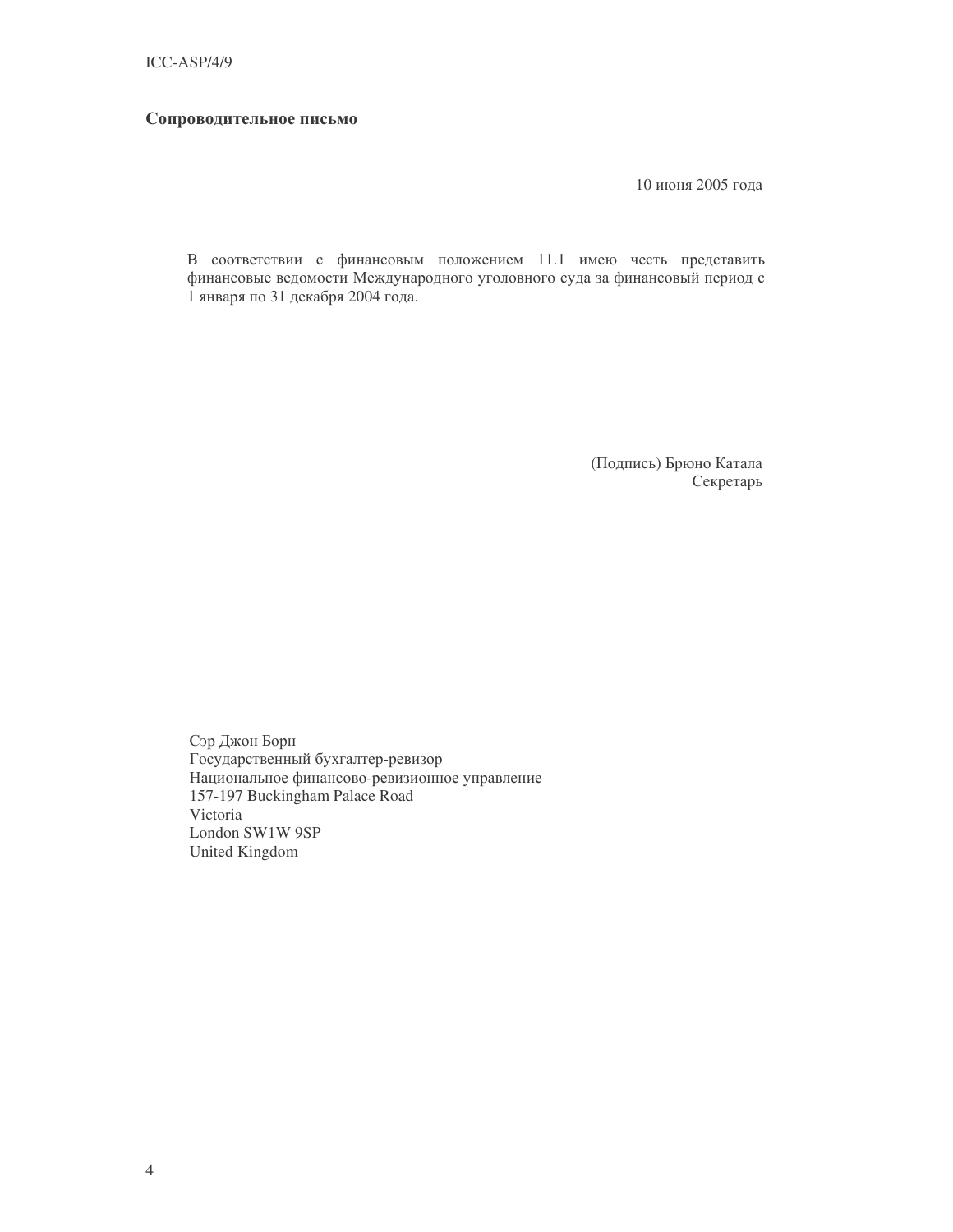#### АУДИТОРСКОЕ ЗАКЛЮЧЕНИЕ,

#### представляемое Ассамблее государств-участников Международного уголовного суда

Я провел аудит прилагаемых к настоящему финансовых ведомостей, которые включают веломости I-IV, приложения 1-7 и пояснительные примечания 1-10. Международного уголовного суда за финансовый период, истекший 31 декабря 2003 года.

#### Соответствующие сферы ответственности

Ответственность за данные финансовые ведомости, как это предусмотрено в финансовом положении 11.1, возлагается на Секретаря. Моя же ответственность заключается в прелставлении заключения по этим финансовым веломостям на основе аулита, провеленного мною в соответствии с финансовым положением 12.

#### Основа аудиторского заключения

Аудит проводился мною в соответствии с общими нормами аудита Группы внешних ревизоров Организации Объединенных Наций, специализированных учреждений и Международного агентства по атомной энергии, а также международными нормами аудита. Эти нормы требуют планирования проведения аудита с тем, чтобы надежно удостовериться в том, что финансовые ведомости не содержат каких-либо неверных сведений. Аудит включает изучение - в порядке эксперимента и насколько это было сочтено необходимым в данных обстоятельствах документальных свидетельств, представленных в обоснование сумм, и сведений, содержащихся в финансовых ведомостях. Аудит включает также оценку принципов бухгалтерского учета, которые применяет Секретарь, и основных оценочных показателей, которые были рассчитаны им, а также оценку общей формы представления финансовых ведомостей. Я полагаю, что проведенный мною аудит закладывает хорошую основу для аудиторского заключения.

#### Аудиторское заключение

Я делаю заключение, что финансовые ведомости верно отражают во всех существенных аспектах финансовое положение по состоянию на 31 декабря 2004 года, а также результаты операций и движение наличных средств за период, истекший в указанный день, в соответствии с провозглашенной политикой Международного уголовного суда в области бухгалтерского учета, которая представлена в примечании 2 к финансовым ведомостям.

Далее я делаю заключение о том, что операции Международного уголовного суда, которые были проверены мною в рамках проведенного мною аудита, во всех важных аспектах согласуются с Финансовыми положениями и нормативными локументами.

В соответствии с положением 12 Финансовых положений я выпустил также подробный доклад о проведенном мною аудите.

> Сэр Джон Борн Государственный бухгалтер-ревизор Соединенное Королевство Внешний аудитор

Лондон, 15 июля 2005 года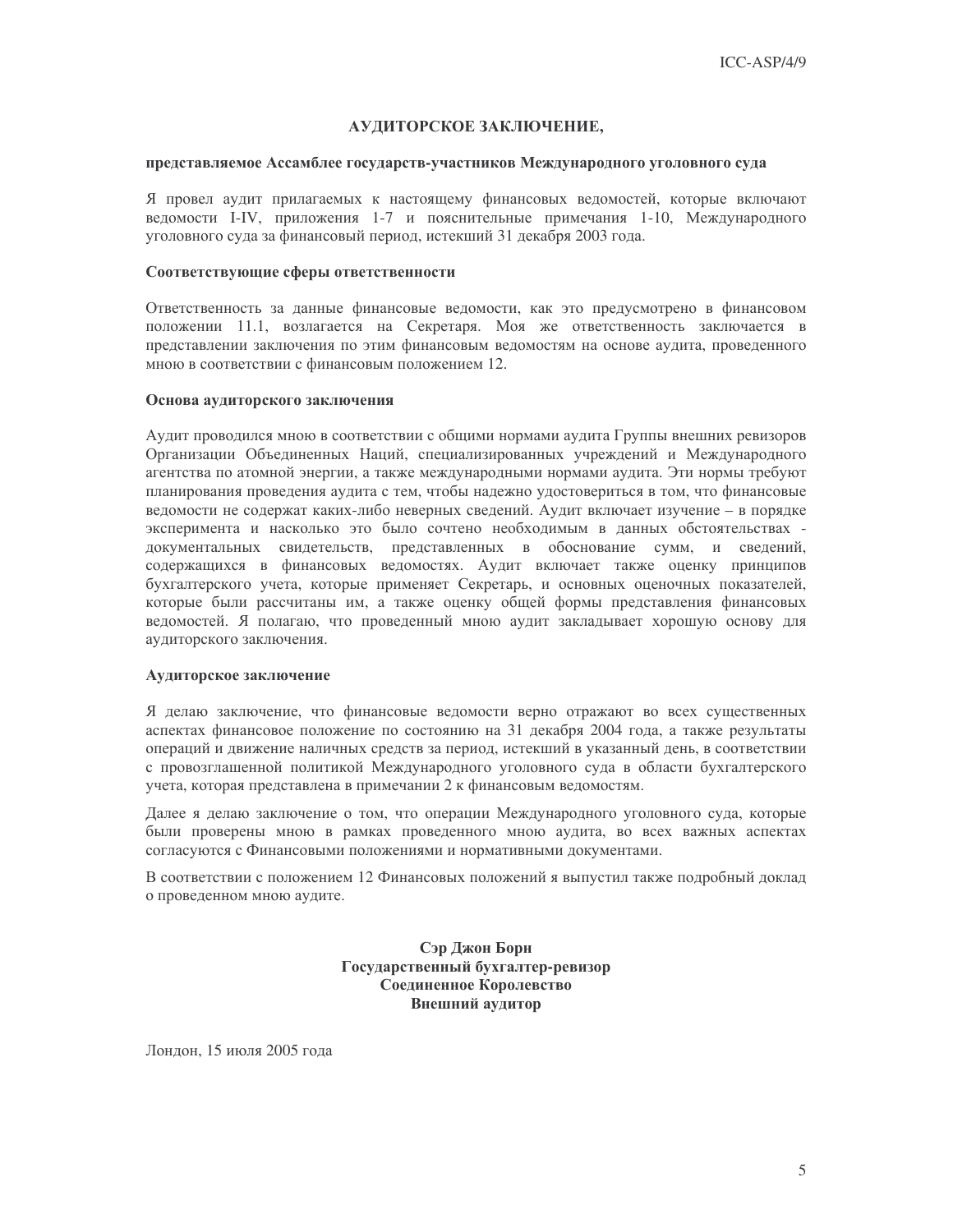ICC-ASP/4/9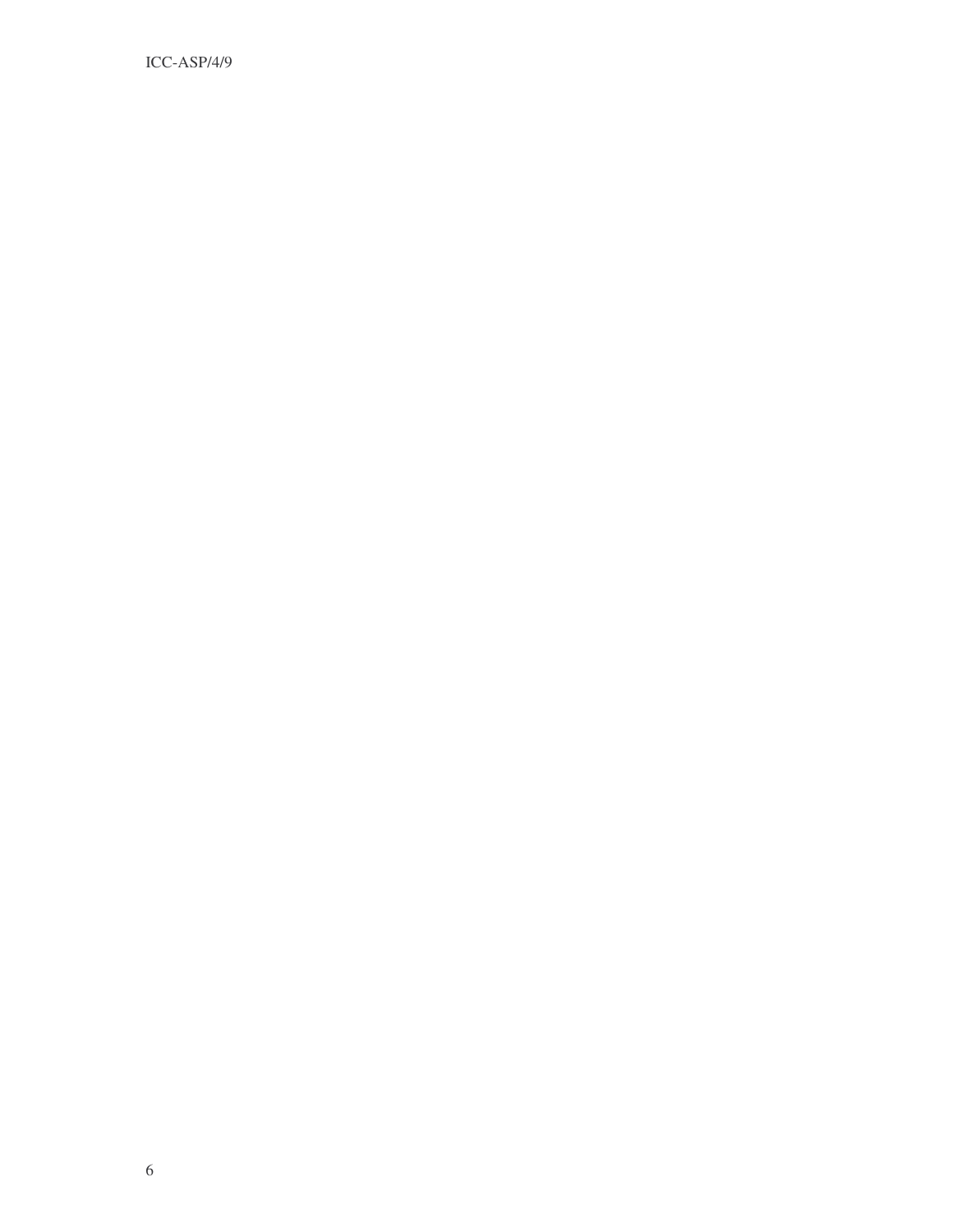

## Международный аудит

Национальное финансоворевизионное управление Соединенного Королевства (НФРУ) предоставляет Международному суду услуги в области внешнего аудита. Внешний аудитор Сэр Джон Борн был назначен Ассамблеей государств-участников в соответствии с Финансовым положениями. В лополнение к удостоверению счетов Суда он уполномочен согласно предоставленному ему мандату докладывать Ассамблее о том, насколько экономично, результативно и эффективно организация использовала свои ресурсы.

НФРУ предоставляет услуги в области внешнего аудита международным организациям, действуя при этом совершенно независимо от своей роли в качестве Высшего финансоворевизионного учреждения Соединенного Королевства. НФРУ имеет группу целеустремленных и высококвалифицированных сотрудников, обладающих большим опытом аудита деятельности международных организаций.

Цель аудита заключается в предоставлении государствамучастникам независимых гарантий по соответствующим вопросам, содействии совершенствованию финансового управления и руководства Суда и поддержке усилий, направленных на достижение целей МУС.

# Доклад Внешнего аудитора за 2004 год

# Международный уголовный суд

#### **СОДЕРЖАНИЕ**

|                                      | Пункты       |
|--------------------------------------|--------------|
| Общее резюме                         | $1 - 10$     |
| Подробные выводы                     |              |
| Финансовые вопросы<br>$\bigcirc$     |              |
|                                      | $11 - 36$    |
| Вопросы управления<br>$\circ$        | $37 - 62$    |
| Выполнение рекомендаций,<br>$\circ$  |              |
| сформулированных в прошлом году      | 63-64        |
| Выражение признательности<br>$\circ$ | 65           |
| Охват аудита и подход к нему         | Приложение I |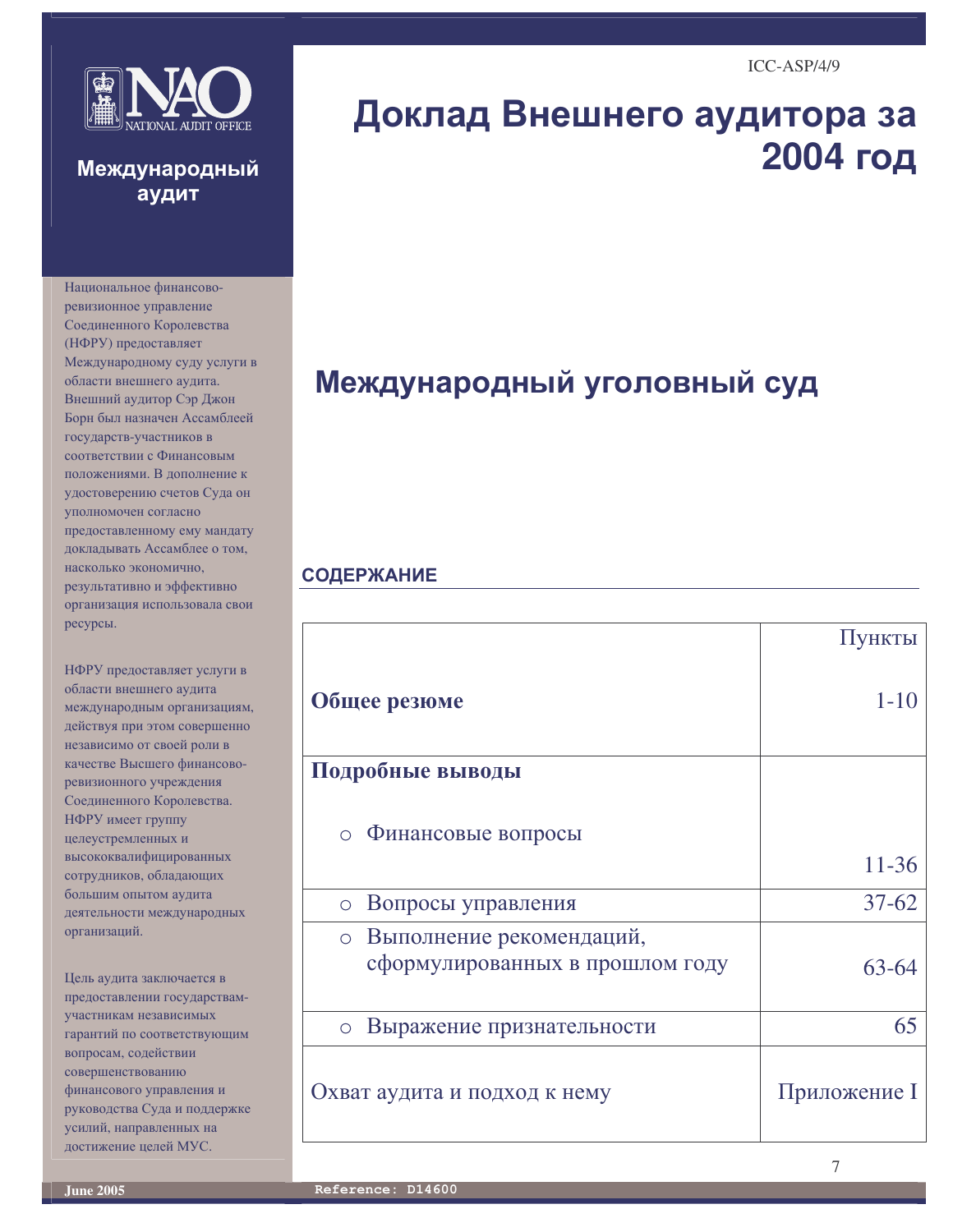## Общее резюме

В настоящем разделе содержится резюме:

- $\triangleright$  Общих результатов аудита положительное аудиторское заключение.
- $\triangleright$  Ключевых финансовых вопросов, возникающих по итогам аудита.
- $\triangleright$  Вопросов, которые были выделены в результате нашего обзора ключевых механизмов руководства деятельностью Суда.

#### Общие результаты аудита

- 1. Проведенный нами финансовый аудит дал удовлетворительные результаты и не выявил никаких слабых мест или ошибок, которые, по нашему мнению, могли бы существенно влиять на точность, полноту и правильность финансовых ведомостей, в связи с чем Внешний аудитор вынес положительное заключение по итогам аудита финансовых ведомостей Международного уголовного суда за 2004 год.
- 2. Внешний аудитор проверил счета Суда согласно Финансовым положениям и в соответствии с общепринятыми стандартами аудита, применяемыми Группой внешних аудиторов Организации Объединенных Наций, специализированными учреждениями и Международным агентством по атомной энергии, а также международными стандартами аудита. Информация об охвате аудита и подходе к нему была представлена руководству в подробной стратегии в области аудита. Ее ключевые аспекты резюмируются в приложении 1 к настоящему докладу.
- 3. В дополнение к проведенному нами аудиту финансовых ведомостей мы высказали ряд замечаний по финансовым вопросам и вопросам управления, которые были сформулированы по итогам аудиторской работы, проведенной в Суде. Мы также рассмотрели ход выполнения Судом рекомендаций, сформулированных в докладе Внешнего аудитора за 2003 год, и выделили ряд областей, деятельность в которых требует дальнейшего совершенствования. Мы выпустили отдельный доклад по Целевому фонду для потерпевших.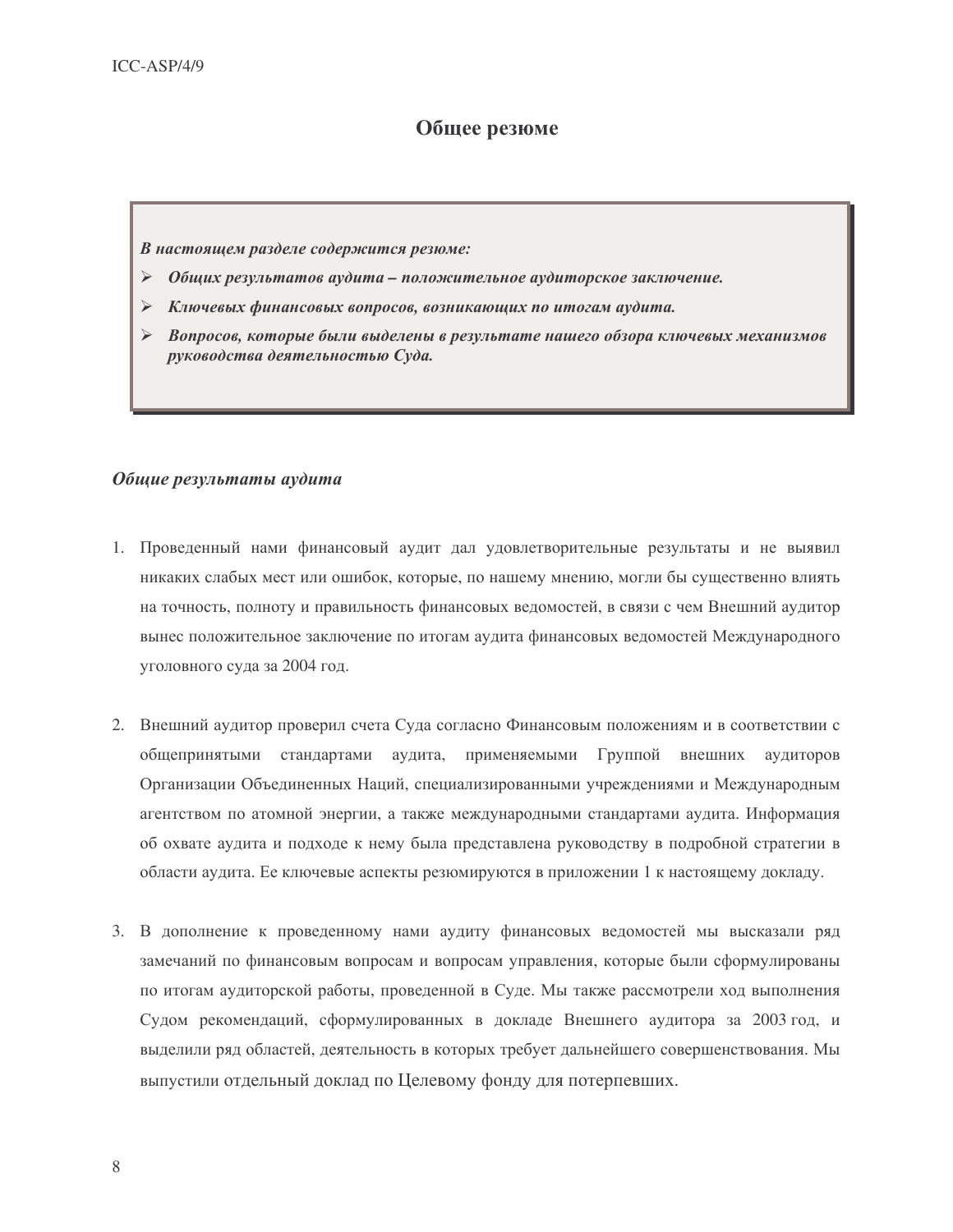#### Финансовые вопросы

- 4. В рамках проведенной нами аудиторской работы мы высказали ряд замечаний по финансовым вопросам, влияющим на работу Суда. Мы отметили низкий уровень начисленных взносов (81 процент), которые были получены от государств-участников на 31 декабря 2004 года, и призываем государства своевременно выполнять свои обязательства с целью предотвращения негативного воздействия на движение денежных средств Суда. Расходы были значительно меньшими по сравнению с расходами, предусмотренными бюджетом (81 процент), и с учетом высокого уровня расходов в последнем квартале года это свидетельствует о недостаточно эффективном планировании и бюджетном контроле. Расходы по обязательствам на конец года составляли 27 процентов от общих расходов. Такая динамика расходования средств возлагает ненужное бремя на механизмы контроля закупок и может вести к снижению эффективности работы на этом направлении. Ввиду вышесказанного мы вновь подчеркнули необходимость надлежащего планирования закупок и структурирования расходов.
- 5. В свете недоиспользования средств и высокого уровня расходов по обязательствам мы провели обзор бюджетного процесса и механизмов бюджетного контроля, используемых Судом. Мы установили, что процессы бюджетного контроля в 2004 году были неэффективными, и старшему руководящему составу, в частности, было представлено мало документов, касающихся отклонений от запланированных показателей. Представление докладов об отклонении от запланированных показателей имеет крайне важное значение с точки зрения информирования получателей бюджетных средств о значительных расхождениях между бюджетом и фактическими показателями, и старшие руководители могут использовать его для выявления областей, в которых ресурсы можно было бы использовать более эффективно. Мы рекомендуем Суду создать надежный механизм бюджетной отчетности с целью усиления контроля за использованием ресурсов Суда.
- 6. Мы выявили ряд вопросов, касающихся процесса переноса бюджетных средств Суда, и с целью повышения транспарентности использования средств рекомендовали сообщать государствам-участникам о перераспределении значительных ресурсов между программами и подпрограммами. В нашем докладе рассмотрен ход внедрения системы SAP, которая повысит способность Суда подготавливать более подробные финансовые отчеты.
- 7. Мы рассмотрели также механизмы Суда подготовки годового бюджета и вынесли рекомендации по усовершенствованию процесса компилирования бюджетных предположений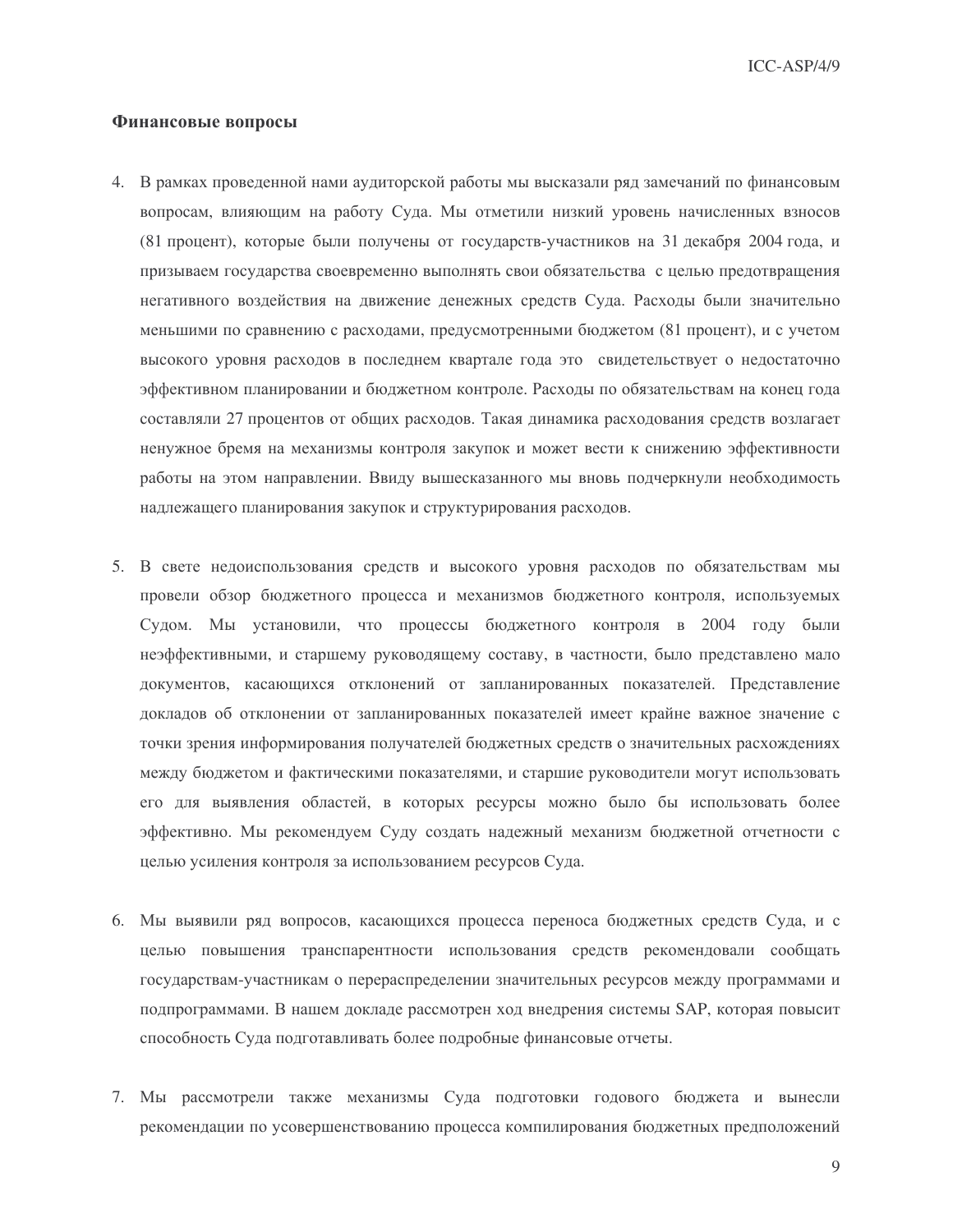и увеличению до максимума времени подготовки бюджетного документа. Мы рекомендовали также применить более стратегический подход к бюджетному процессу, обеспечить, чтобы фигурирующие в бюджете цели были измеримыми, и сообщать государствам-участникам в конце бюджетного периода о результатах работы, направленной на достижение этих целей.

#### Вопросы управления

- 8. Рациональное руководство является неотъемлемым элементом предоставления государствамучастникам гарантии надлежащего использования средств и управления ресурсами. При проведении обзора системы руководства мы рассмотрели механизмы подотчетности, внутреннего контроля, надзора и регулирования рисков Суда. Мы высказали следующие ключевые замечания:
	- Подотчетность Ассамблее государств-участников следует иметь в виду потенциально  $\bullet$ противоречивые роли руководителей органов в том, что касается отчетности об использовании ресурсов в рамках Суда.
	- Меры внутреннего контроля эти меры потенциально вступают в коллизию с финансовыми положениями, которые уменьшают степень подотчетности Секретаря Суда как сотрудника, ответственного за функционирование надлежащих систем внутреннего контроля.
	- Внутренняя ревизия мы отметили прогресс, достигнутый Судом в создании механизмов ревизии, и приветствуем учреждение опирающейся на анализ рисков программы ревизионный работы, которая должна быть проделана в 2005 году. Мы считаем внутреннюю ревизию механизмом, обеспечивающим ценные гарантии для руководства, особенно в контексте внедрения новой системы SAP и предусмотренных ею мер контроля.
	- Регулирование рисков Суд будет во все большей степени подвергаться новым рискам в  $\bullet$ результате своего непрерывного развития и расширения численности персонала на местах. Таким образом, мы считаем, что Суду важно наладить систематический процесс выявления наиболее важных операционных рисков и приоритетного выделения ресурсов для их устранения.
- 9. В рамках проведенного нами аудита была рассмотрена практика управления Судом средствами информационной технологии. Мы отметили наличие многих элементов рациональной практики, но были обеспокоены отсутствием представления на высоком уровне информации старшему руководящему составу об общем прогрессе в области осуществления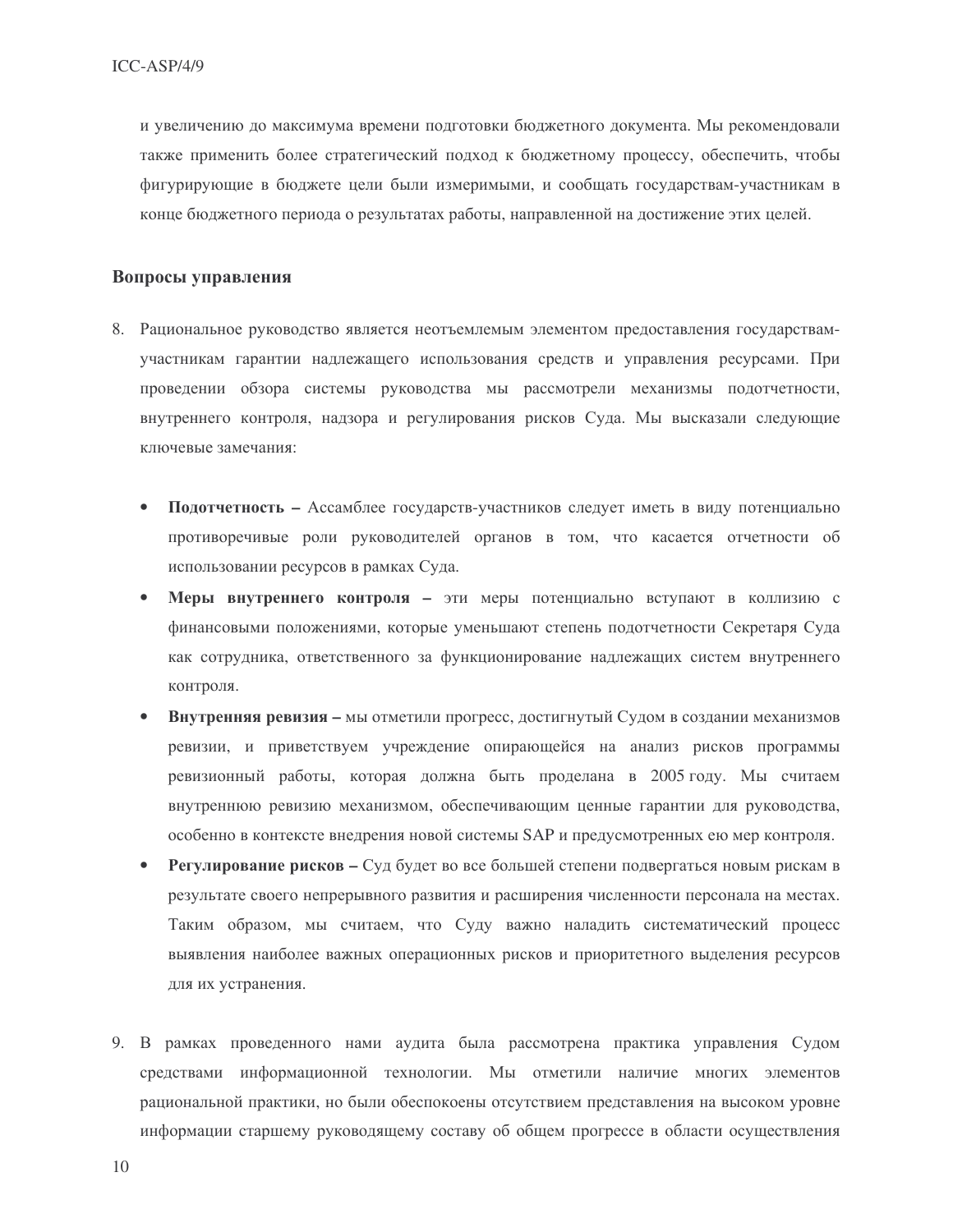проектов по информационным технологиям. Мы отметили также, что конкретные планы по ИТ не были согласованы с основными оперативными целями Суда, и рекомендуем, чтобы пользователи более активно сообщали о своих потребностях. Этого можно достичь путем разработки общей стратегии Суда в области ИТ, согласованной с оперативными приоритетами, с целью обеспечения концентрации ресурсов в тех областях, где они наиболее необходимы.

#### Рекомендации, сформулированные в прошлом году

10. Ряд замечаний, содержащихся в докладе за текущий год, идут в развитие замечаний, высказанных Внешним аудитором в своем докладе за 2003 года. Мы призываем руководство информировать Бюджетно-финансовый комитет о ходе осуществления подробно рекомендаций, сформулированных по итогам внешнего аудита. Этот процесс обеспечивает тщательный анализ мер, принимаемых руководством, и предоставление государствамучастникам гарантии относительно выполнения рекомендаций.

#### Подробные выводы, содержащиеся в докладе

#### Финансовые вопросы

#### Настоящий раздел доклада содержит:

- $\triangleright$  обзор финансовой деятельности, в частности расходов Суда;
- $\triangleright$  аудиторские замечания по вопросам общего финансового управления, включая адекватность финансового мониторинга и процесса подготовки бюджета; и
- $\triangleright$  обзор убытков и специальных платежей.

#### Финансовая деятельность

#### Финансовые веломости

11. Суд вновь справился с задачей своевременного представления финансовых ведомостей. В результате проведенного нами аудита было выявлено небольшое количество изменений в форме представления и ряд несущественных корректировок остатков средств на счетах. Мы вновь отметили, что Финансовые положения призывают к тому, чтобы счета составлялись в соответствии с общепринятыми принципами бухгалтерской отчетности, тогда как в данном случае счета были подготовлены в соответствии со стандартами отчетности системы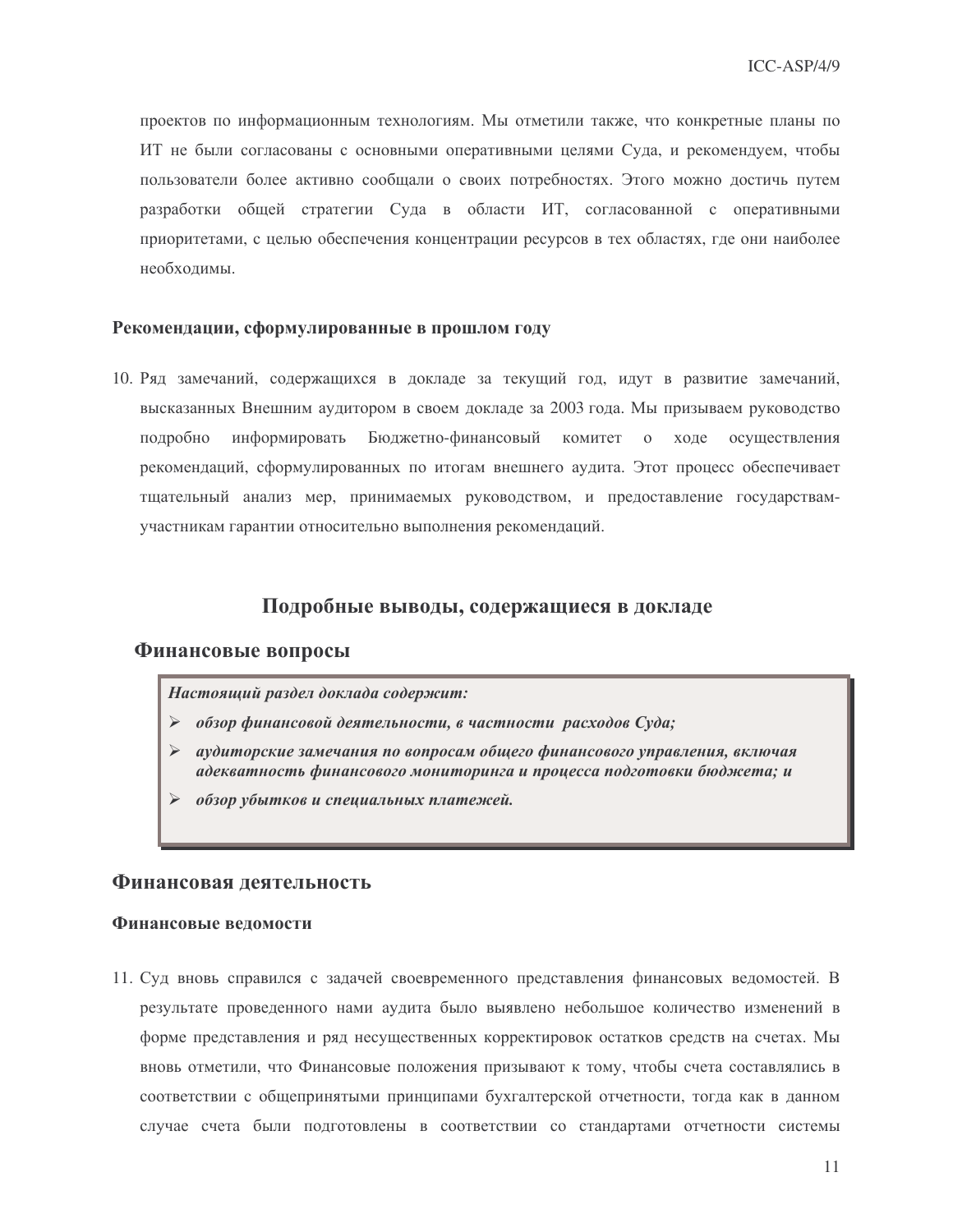Организации Объединенных Наций – замечание, на которое мы обратили внимание государств-участников в 2003 году. В целом же мы вновь воздаем должное Суду за своевременную подготовку выверенных финансовых ведомостей.

12. В течение второго финансового периода Суд добился превышения поступлений над расходами на 25,8 млн. евро и имел остаток денежной наличности в размере 29,7 млн. евро. Суд действовал во всех областях, охватываемых основными программами, в пределах утвержденного бюджета, и общее финансовое положение Суда остается хорошим, в частности, он располагает достаточными активами для покрытия всех имеющихся обязательств.

#### Поступления

13. Мы отметили, что доля собранных в 2004 году начисленных взносов составила 81 процент, что значительно меньше, чем в 2003 году, когда было собрано 90 процентов взносов. Мы попрежнему высказываем мнение, что своевременный сбор начисленных взносов имеет чрезвычайно важное значение для поддержки мероприятий, направленных на достижение целей Суда. Таким образом, мы по-прежнему рекомендуем Суду регулярно подготавливать отчеты о сборе начисленных взносов, поддерживать транспарентность и призывать к более своевременной выплате взносов.

#### Расходы

- 14. В нашем докладе за предыдущий год мы отметили низкий уровень использования бюджетных средств (69,5 процента). Хотя положение в этой области по сравнению с предыдущим годом несколько улучшилось, Суд израсходовал лишь 81 процент средств, предусмотренных бюджетом на 2004 год. Уровень недоиспользования средств по-прежнему свидетельствует о том, что потребности в ресурсах, рассчитанные руководством для бюджетных целей, существенно отличаются от способности руководства полностью использовать их в течение финансового периода.
- 15. По-прежнему весьма высока доля расходов, приходящихся на последнюю четверть финансового года, что свидетельствует о неадекватном планировании расходования средств получателями таких средств. Это может объясняться отсутствием согласованного процесса планирования закупок и необходимостью более эффективного финансового мониторинга и бюлжетного контроля. Соответственно, мы вынесли рекомендации относительно совершенствования процесса бюджетного контроля. Преимущественное расходование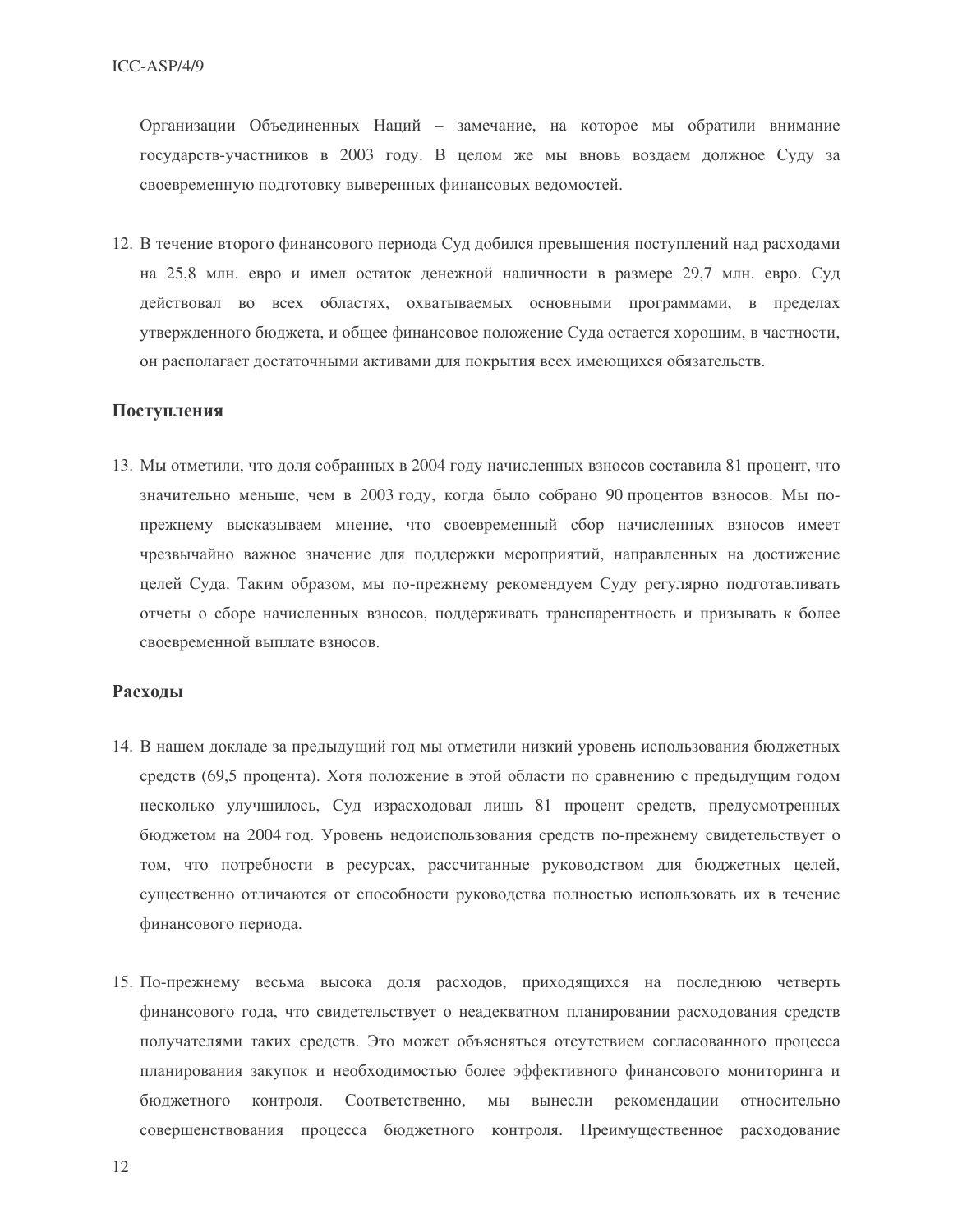бюджетных средств в конце года может привести к тому, что сотрудники, занимающиеся закупками, будут иметь меньше времени для соблюдения необходимых процедур и достижения наилучшего соотношения цены и качества. Это также затрудняет работу сотрудников, занимающихся финансами, которым приходится обрабатывать большее количество операций в конце финансового периода.

16. В рамках проведенного нами аудита мы рассмотрели уровень непогашенных обязательств, представляющих собой юридические обязательства или договоры, которые Суд принял или заключил в течение финансового периода, но по которым выплаты и получение товаров или услуг будут осуществляться в течение следующего года. У нас по-прежнему вызывает озабоченность тот факт, что уровень расходов по обязательствам по-прежнему является высоким – 11,7 млн. евро и составляет примерно 27 процентов от общих расходов Суда. Это является относительно высоким уровнем обязательств по сравнению с аналогичными обязательствами других международных организаций, и мы призываем Суд снизить уровень таких обязательств в будущем. На рис. 1 показана кривая расходов по месяцам и доля расходов по обязательствам.



Рис. 1: Кривая расходов Суда в 2004 году

Источник: Доклады о распределении средств МУС

17. Мы рассмотрели степень погашения в 2004 году непогашенных обязательств, относящихся к 2003 году. Выяснилось, что 17 процентов обязательств (примерно на 1,08 млн. евро) не были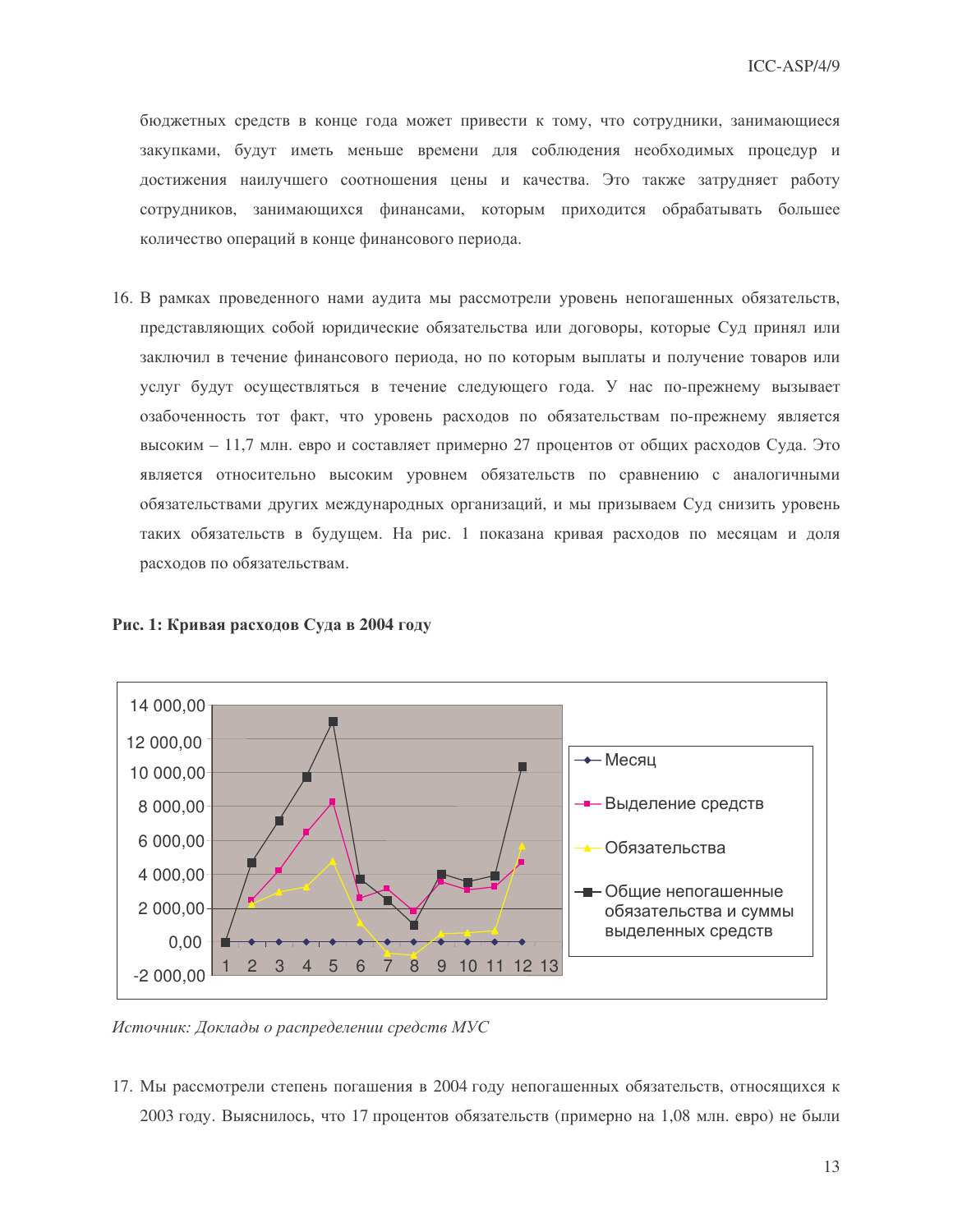погашены и соответственно должны быть возращены государствам-участникам в виде избыточных наличных средств (приложение 4 к финансовым ведомостям). В последующие годы мы будем продолжать наблюдать за положением дел в этой области и проследим за тем, в какой мере обязательства, принятые в 2004 году, будут погашены в 2005 году, поскольку значительный объем возвращаемых обязательств может предполагать слишком осторожное взятие обязательств по расходам, что, в свою очередь, может означать неэффективное использование ресурсов.

Рекомендация 1: мы рекомендуем Суду разработать план осмотрительных закупок, который позволит ему лучше использовать финансовые ресурсы в течение года, избегая наблюдающихся в настоящее время весьма высоких уровней расходов по обязательствам, которые должны находиться под строгим контролем.

#### Меры финансового мониторинга

- 18. В свете нашей озабоченности уровнем использования ресурсов и уровнем обязательств на конец года в течение первых двух лет деятельности мы рассмотрели имеющиеся у Суда механизмы мониторинга и контроля за использованием финансовых ресурсов. Это является чрезвычайно важным компонентом рамочной системы внутреннего контроля. Мы рассмотрели, в частности, заявки на проведение аудита, поданные занимающими ключевые посты сотрудниками, и изучили механизмы отчетности об использовании таких средств.
- 19. В течение 2004 года Суд имел относительно слабые механизмы мониторинга и контроля, в основе которых лежали в первую очередь различные доклады о распределении средств (где указывались утвержденные ассигнования и распределенные расходы в форме как наличных средств, так и будущих обязательств) и остаток имеющихся в распоряжении получателей бюджетных средств. Хотя эта информация была полезной, Суд не имел официальных процедур рассмотрения на уровне старшего руководства финансовой деятельности Суда; отсутствовали также процедуры систематического наблюдения за любыми отклонениями. Такая система уведомления об отклонениях и их анализа в сочетании с вкладом старших руководителей и высказываемыми ими замечаниями обеспечивает более эффективный контроль за использованием финансовых ресурсов.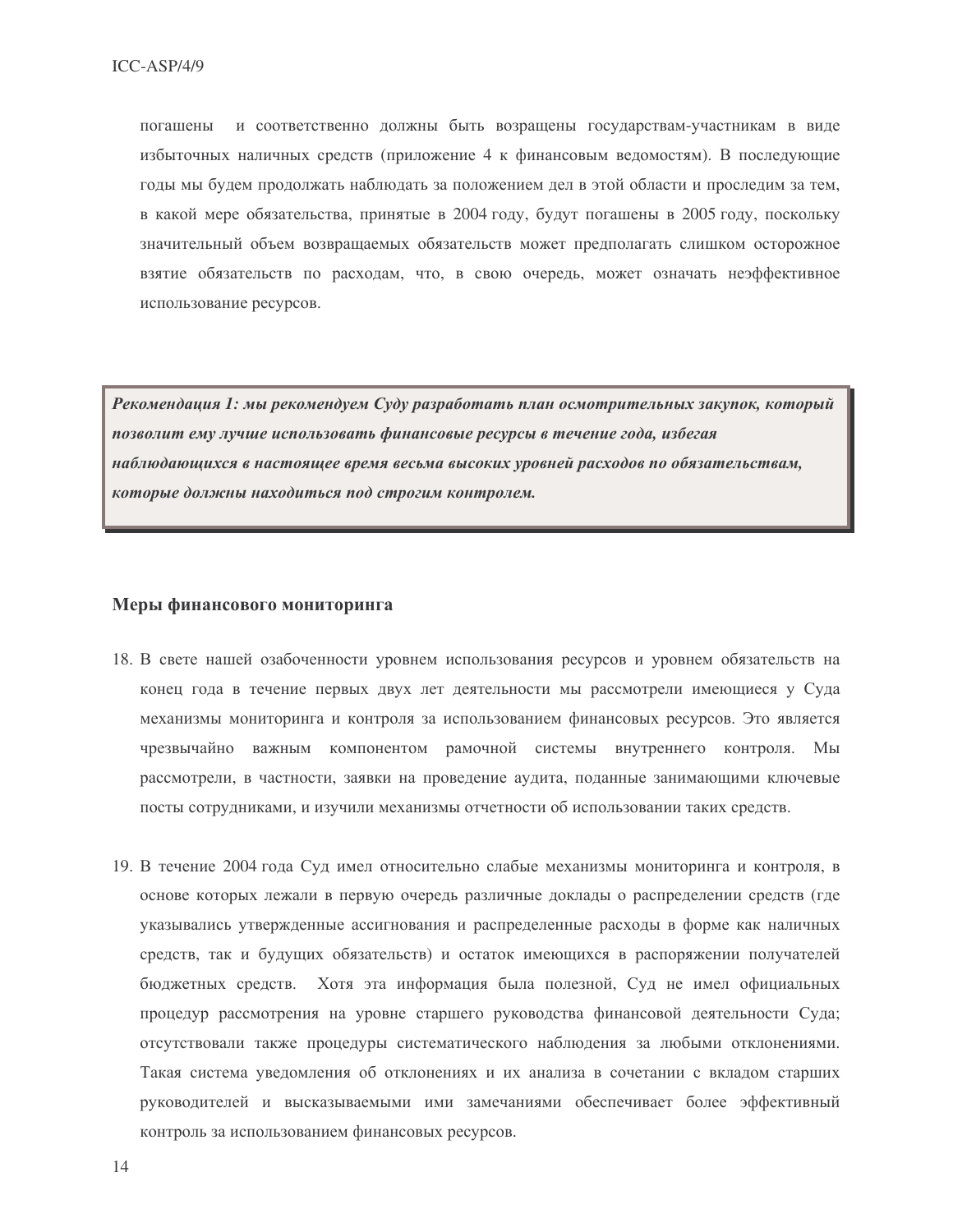- 20. Насколько мы понимаем, в 2005 году в результате перекодирования систем бухгалтерской отчетности SUN и SAP удалось улучшить функциональные характеристики программного обеспечения отчетности с использованием SAP применительно к расходам, не связанным с выплатами персоналу. Однако по-прежнему существует проблема - особенно в связи с расходами на выплату заработной платы и оплату проезда - перекодирования данных, которые в настоящее время закодированы для систем SUN, с целью введения их в новую систему. По этой причине более совершенные инструменты обработки бюджетной информации и финансовой отчетности невозможно полноценно использовать. Как на известно, Суд в настоящее время работает над интерфейсом, который призван помочь обеспечить необходимые функциональные характеристики систем отчетности. Важно обеспечить, чтобы функции бюджетной отчетности после их разработки и внедрения систематически использовались для представления информации об отклонениях и принятия мер по ним.
- 21. Бюджетный контроль наиболее эффективен при наличии контролируемых рамок распределения ресурсов. При использовании системы SUN не было механизмов, которые предотвращали бы перерасход утвержденных ассигнований; однако, как мы понимаем, система SAP обеспечит более строгий контроль в целях предотвращения перерасхода средств. Суд может весьма гибко решать вопросы перевода средств из одной крупной программы в другую (для покрытия расходов по Президиуму и Судебным органам, Секретариату Суда, Канцелярии Прокурора, Секретариату АГУ и помещениям). Секретарь уполномочен утверждать перевод средств между программами и подпрограммами основных программ без каких бы то ни было ограничений.
- 22. Неограниченные полномочия на перевод средств могут оказаться весьма полезными для новой и быстро развивающейся организации. Однако это может вести к снижению финансовой дисциплины и стремления руководителей эффективно использовать средства в соответствии с запланированными целями. Во многих организациях дискреционные полномочия по использованию бюджетных средств ограничиваются определенным процентом, который нельзя превышать при переводе средств, и запрещением перевода средств между статьями расходов на персонал и статьями расходов, не связанных с персоналом. В настоящее время государствам-участникам, возможно, целесообразно было бы рассмотреть преимущества установления предельных объемов перевода бюджетных средств или как минимум обеспечить представление государствам-участникам в течение следующего года информации о переводе значительных ресурсов. Это явилось бы средством обеспечения транспарентности данных об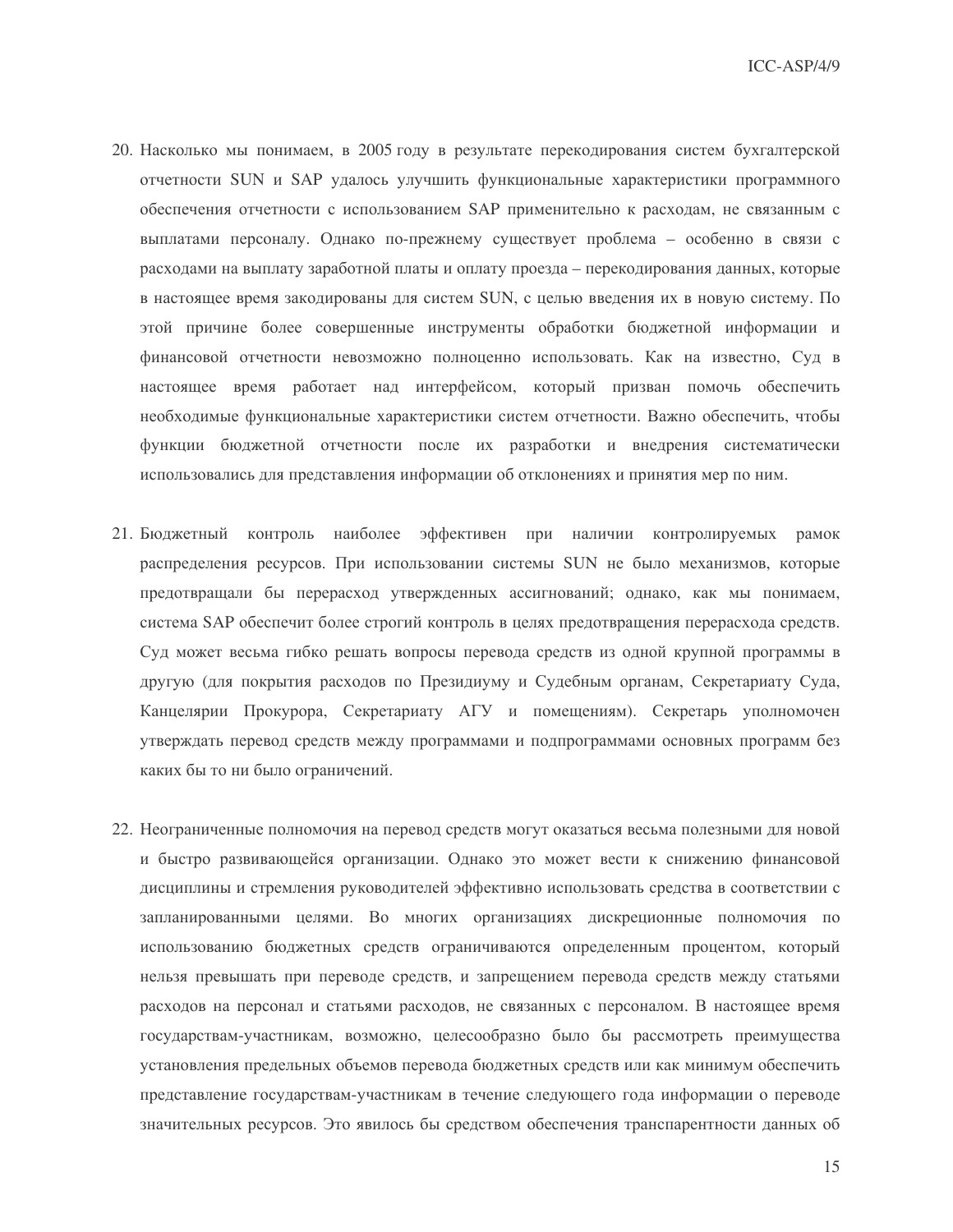изменениях в распределении ресурсов в рамках бюджета, утвержденного государствамиучастниками.

Рекомендация 2: мы рекомендуем Суду создать систематическую и четкую рамочную основу бюджетного контроля и мониторинга, обеспечить всестороннюю бюджетную отчетность и анализ отклонений и поддержать более совершенный контроль за финансовой деятельностью со стороны старшего руководства.

Рекомендация 3: мы рекомендуем государствам-участникам рассмотреть преимущества ограничения переводов средств в рамках основных программ и между статьями бюджетных ассигнований на персонал и ассигнований, не связанных с персоналом, и рассмотреть вопрос о введении требования относительно представления государствам-участникам информации о переводах значительных средств, которые в первоначальном бюджете утверждены не были.

#### **Внедрение SAP**

- 23. В 2004 году Суд начал внедрять комплексную программу управления финансовыми ресурсами, SAP, цель которой заключается в интеграции и упрощении применяемых Судом процессов управления финансами и ресурсами. Ее внедрение продолжалось в 2005 году, при этом в январе начал использоваться компонент, касающийся финансовой системы. В июле должны начать функционировать другие важные компоненты, как, например, программа по людским ресурсам. Как мы отметили, старая система SUN по-прежнему используется, что несколько ограничивает использование функциональных возможностей SAP. Насколько мы понимаем, это делается для того, чтобы уменьшить риски организации, связанные с переводом данных, и при подготовке финансовых ведомостей в 2005 году будет по-прежнему использоваться SUN.
- 24. Новая система была несколько изменена и скорректирована с учетом потребностей Суда, в частности, в том, что касается требований к отчетности Организации Объединенных Наций и надбавок к окладу, выплачиваемым в соответствии с правилами системы ООН. Суд создал контрольный механизм для санкционирования любой адаптации новой программы к потребностям пользователя. Цель в данном случае заключалась в ограничении роста расходов,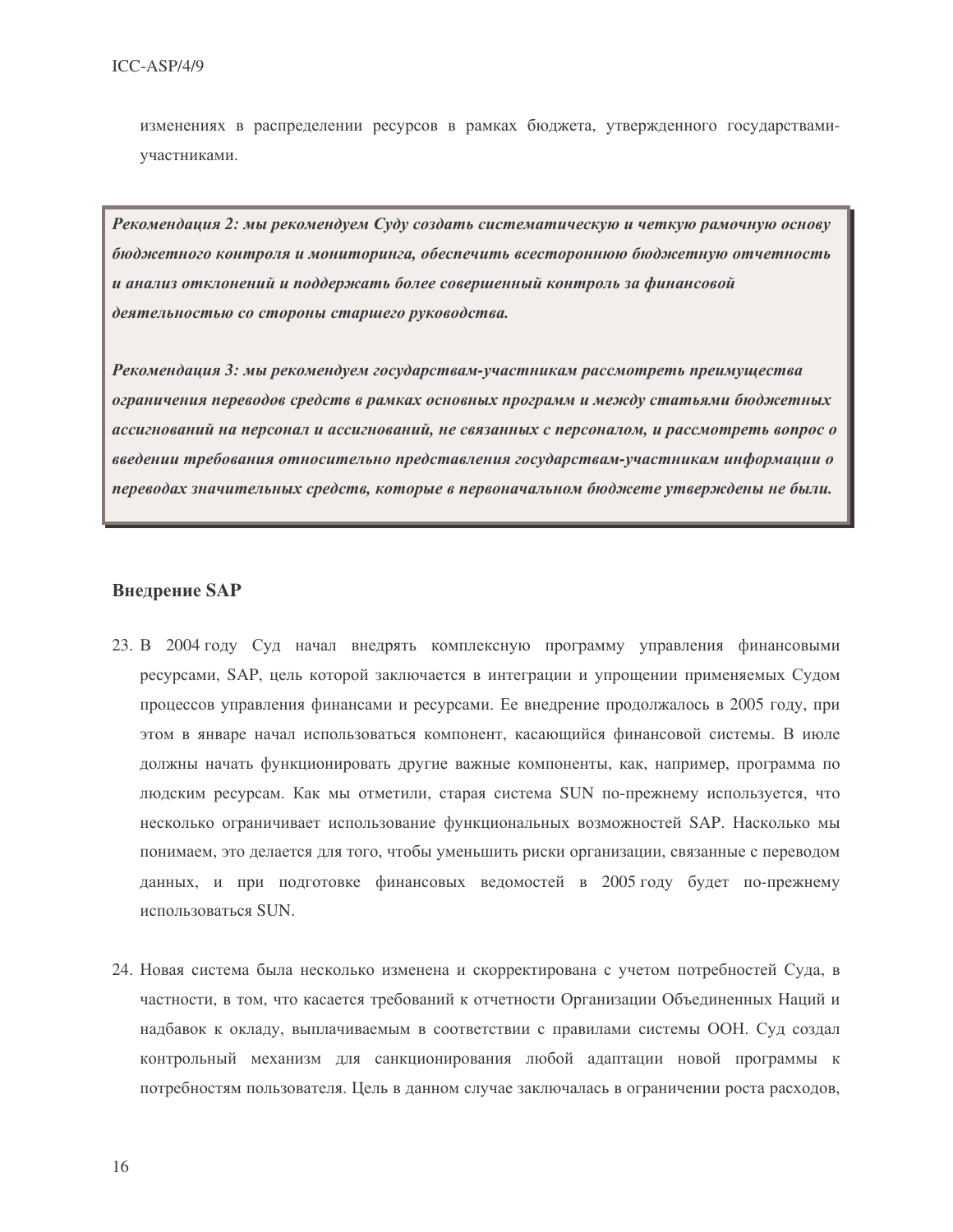который часто наблюдается в связи с внедрением крупных разработок в области ИТ, когда не процессы адаптируются к стандартным системам, а системы к рабочим процессам.

25. Несмотря на растущий объем работы по предполагаемой адаптации систем к потребностям пользователя представленная руководством Суда информация по состоянию на июнь 2005 года свидетельствует о том, что общие расходы на проекты, связанные с SAP, составили 2,5 млн. евро против 3,2 млн. евро запланированных в бюджете. Руководство указало, что работа по ориентированным на операции областям внедрения завершится в ноябре 2005 года и при условии одобрения модули по отчетности и бюджету начнут применяться с января 2006 года. Мы рассмотрим стоимость их внедрения после завершения проекта, но рекомендуем руководству провести всестороннюю оценку по завершении проектных работ.

#### Составление сметы на ресурсы

26. Любая вновь созданная организация неизбежно сталкивается с рядом трудностей по причине неопределенности таких параметров, как масштабы и темпы ее развития. Суд столкнулся с особыми трудностями в этой области в виду отсутствия каких-либо данных о тенденциях в расходах или отработанных методов точного прогнозирования объема прокурорской или судебной деятельности. Мы провели краткий обзор бюджетных механизмов Суда, рассмотрев инструкции по составлению бюджета, побеседовав с сотрудниками Суда и обсудив соответствующие вопросы с Бюджетной секцией. Мы выявили ряд областей, в которых, как мы считаем, Суду следует усовершенствовать применяемые в настоящее время процедуры.

#### Стратегический подход

- 27. Как мы понимаем, в 2005 году Суд начал разработку официальной стратегии своей деятельности. Мы однако отметили, что эта инициатива реализовывалась параллельно с подготовкой бюджета, а не в качестве стратегии, с помощью которой определяется объем ресурсов и бюджетные потребности. Вследствие этого в бюджете отсутствуют чрезвычайно важные связи с четким набором согласованных на высоком уровне целей. В частности, мы отметили, что перед основными программами Суда поставлены лишь ограниченные цели.
- 28. По нашему мнению, оптимальная бюджетная практика могла бы включать разработку иерархии стратегических целей, построенную по принципу «сверху вниз», для обеспечения того, чтобы использование ресурсов отражало организационные приоритеты и дополнялось выявлением долгосрочных приоритетов и потребностей в ресурсах путем среднесрочного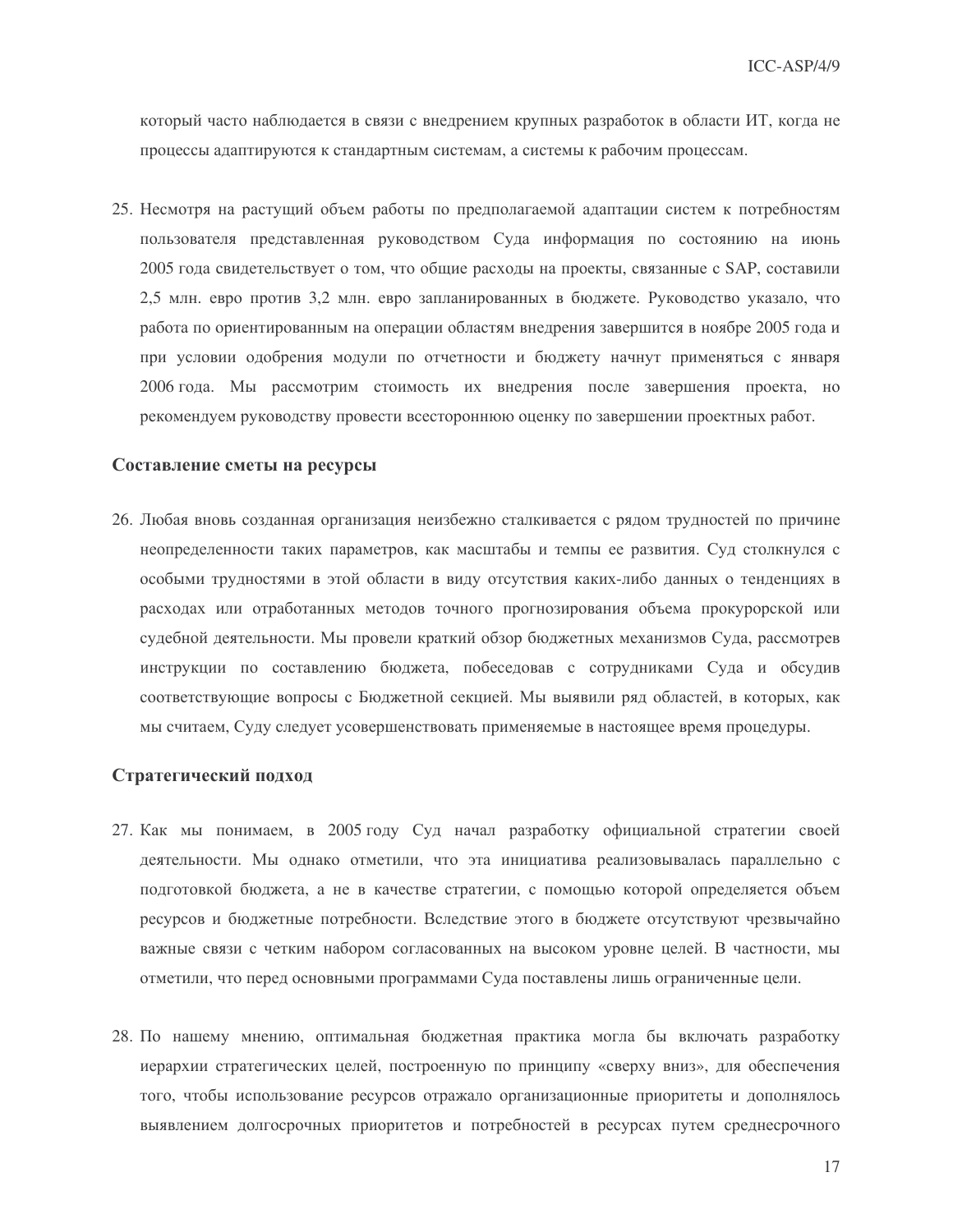планирования. Мы хотели бы призвать Суд рассмотреть вопрос о создании процедур систематического долгосрочного планирования с тем, чтобы он имел возможность сообщать государствам-участникам о приоритетах на предстоящий период и содействовать упрощению процедуры составления бюджета в будущем.

#### Подготовка бюджета

- 29. Бюджет на 2006 год готовился при содействии со стороны Руководящего комитета по бюджету, в состав которого входили представители основных программ и Отдела общего административного обслуживания, отвечающих за подготовку бюджета. Нам известно, что этот Комитет провел большое число заседаний. Хотя Комитет обсуждал вопросы существа, что в конечном счете позволило подготовить бюджет, этому процессу недоставало транспарентности, поскольку на упомянутых заседаниях не велось никаких официальных отчетов или протоколов. Значительное время было потрачено на согласование некоторых основных предположений и параметров финансирования, а также основных целей. В результате основные предположения и параметры финансирования были согласованы лишь в мае 2005 года, в связи с чем для подготовки подробных программ и тщательного составления и рассмотрения бюджета в целом осталось мало времени.
- 30. Мы отметили, что в утвержденный бюджет на 2004 год вкралась ошибка: за основу сметы расходов на персонал были взяты неправильный обменный курс и устаревшая шкала взносов Организации Объединенных Наций. Мы обеспокоены тем, что аналогичный график представления проекта бюджета на утверждение может помешать руководству провести необходимые рассмотрение и анализ для обеспечения точности бюджетного документа.
- 31. Государства-участники приняли решение провести Ассамблею попозже, с тем чтобы имелось больше времени для подготовки бюджетного документа. Но мы отметили, что на самом деле график подготовки этого документа практически остался неизменным: в качестве внутреннего предельного срока Секретариат Ассамблеи установил 30 июня, с тем чтобы имелось время для его перевода и представления государствам-участникам в течение предписанных 45 дней. Бюджетно-финансовый комитет проведет свое совещание в середине октября, а Ассамблея подготовит окончательный бюджет в начале декабря. Такой график может также затруднить работу Секретариата в случае необходимости внесения существенных поправок, поскольку будет иметься лишь ограниченное время для перераспределения ресурсов между программами до начала нового финансового периода.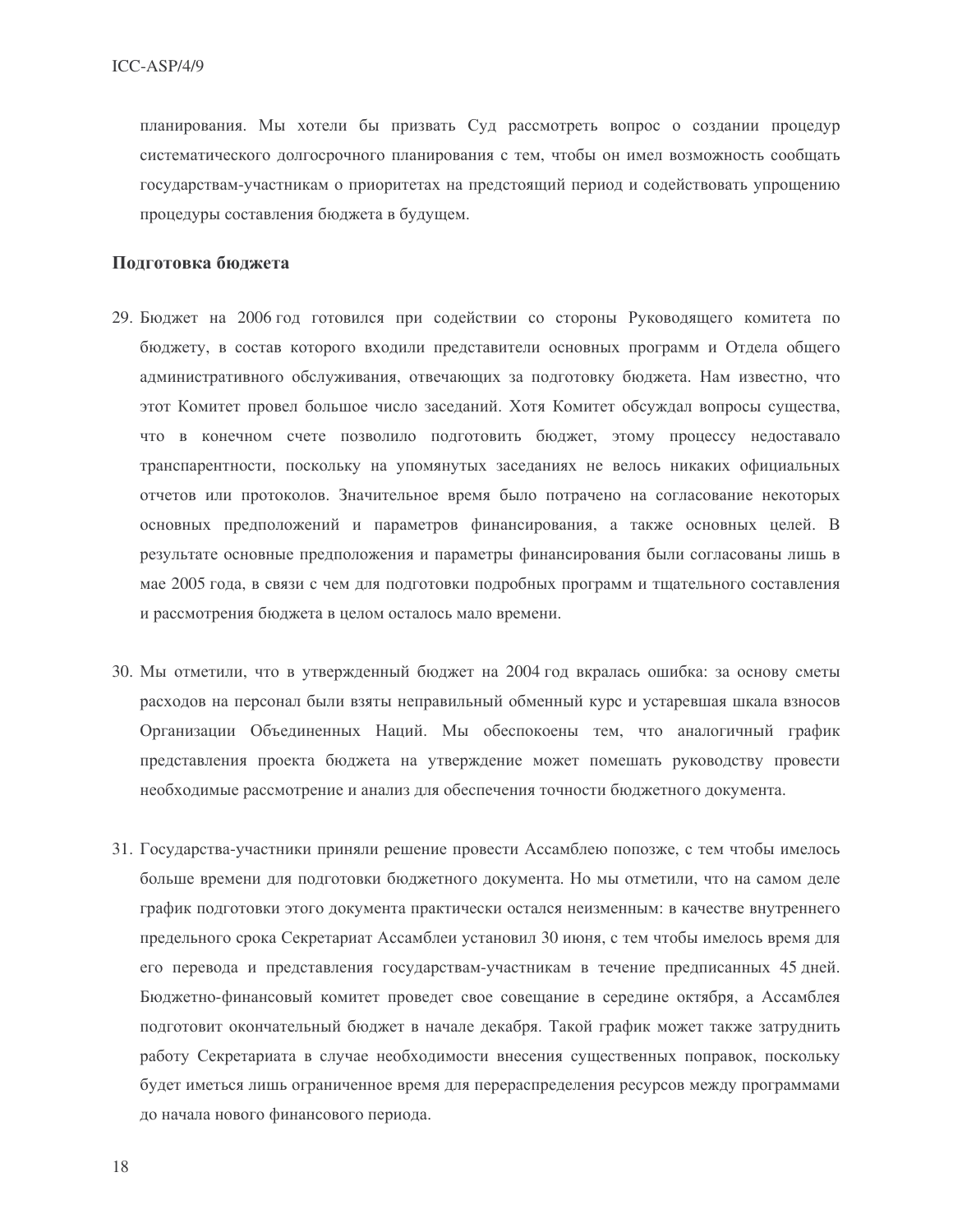#### Цели в области исполнения бюджета

- 32. В результате рассмотрения последнего по срокам утвержденного бюджета бюджета на 2005 год - мы отметили, что цели и итоги на уровне подпрограмм являются недостаточно согласованными и последовательными. Эти цели и итоги имеют различные степени измеримости: большинство из рассмотренных нами целей являются трудноизмеримыми и поэтому четко определить, удовлетворяют ли принятые меры критериям достижения прогресса, будет невозможно. Для того чтобы цели были значимыми, они должны обладать конкретными качествами и, в частности, являться:
	- конкретными  $R\overline{\mathbb{R}}$  обеспечения TOFO. чтобы нели согласовывались с конкретной областью деятельности; измеримыми - для того чтобы руководство и государстваучастники могли определить и оценить степень достижения какой-либо цели; - с тем, чтобы целей можно было достичь и достижимыми чтобы имелся элемент вызова, который будет способствовать совершенствованию работы; - с тем чтобы они повышали актуальность целей актуальными и задач Суда; и ограниченными временными рамками - для установления временных рамок достижения  $\bullet$ нелей.
- 33. По нашему мнению, Суду пойдет на пользу установление четкой связи между бюджетом, использованием ресурсов и осязаемыми ожидаемыми результатами. Хотя в бюджетных документах содержатся цели, не существовало процесса, в рамках которого представлялась бы информация об итогах или показателях деятельности в сопоставлении с этими целями. Полезность конкретизации целей уменьшается, когда не существует эффективных и функционирующих в обычном режиме механизмов информирования государств-участников о показателях деятельности в сопоставлении с ними. Внедрение этих процессов оценки путем подготовки бюджетов и управления, ориентированных на результаты, с представлением информации о показателях деятельности на уровне программ становится общей практикой международных организаций.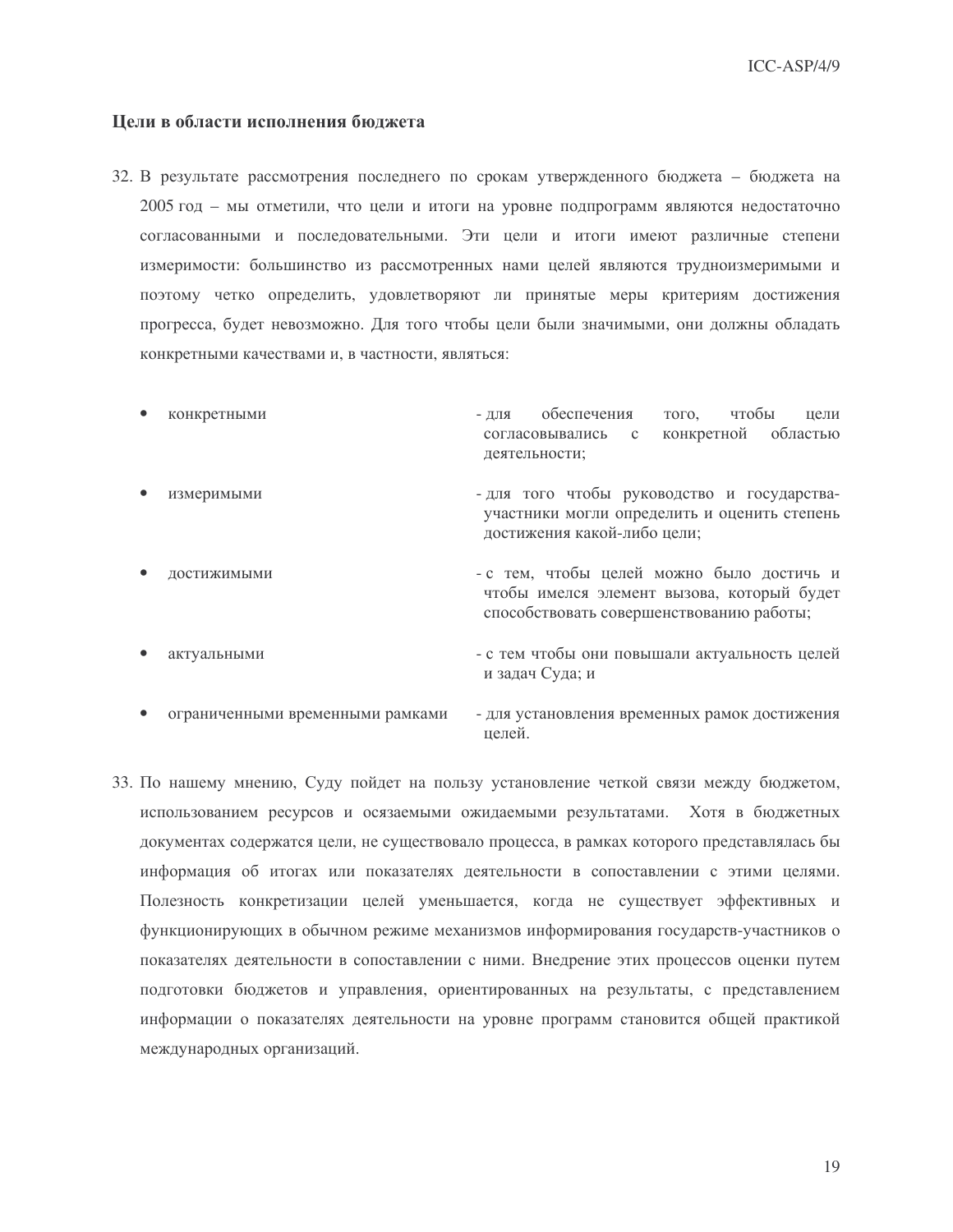34. Эти процессы помогают принимать меры, содействующие подотчетности в отношении ресурсов, и содействуют принятию мер по оценке степени успешности в достижении целей. Безусловно, на данном этапе своего развития Суд столкнулся с рядом вступающих между собой в коллизию потребностей и вызовов; однако одной из важных целей, поставленных государствами-участниками, является эффективное и результативное использование средств. Это имеет важное значение для репутации Суда, а потому и для обеспечения транспарентности и подотчетности в использовании ресурсов, а также для внедрения надлежащих процедур в целях обеспечения большей эффективности в достижении его целей.

Рекомендация 4: мы рекомендуем руководству внедрить четкий стратегический подход к бюджетному планированию путем формулирования целей и приоритетов высокого уровня, которые обеспечивали бы основу для установления приоритетов в отношении ресурсов по подпрограммам.

Рекомендация 5: мы рекомендуем заранее согласовывать лежащие в основе бюджетного процесса параметры и основные предположения. Кроме того, мы призываем Суд рассмотреть вопрос о необходимости увеличения сроков представления проекта бюджета, с тем чтобы руководство имело достаточно времени для его рассмотрения.

Рекомендация 6: мы рекомендуем руководству ставить четкие, конкретные и поддающиеся измерению цели в бюджетном процессе, дополняя их процедурами представления государствам-участникам отчетности о достижении этих целей.

#### Обман, убытки, списания и добровольные разовые выплаты

- 35. В рамках проведения внешнего аудита мы рассматриваем любые сообщения руководства о случаях обмана или предполагаемого обмана. К нам не поступало каких-либо уведомлений о случаях финансовых убытков в результате обмана или предполагаемого обмана.
- 36. В соответствии с Финансовыми положениями от Суда требуется представлять информацию о случаях финансовых убытков и добровольных разовых выплат. Суд пока не выполнил положение о создании Комитета по распоряжению имуществом, содержащееся в Финансовых положениях, и пока не был решен вопрос об активах, оцененных в 13 519 евро, которые были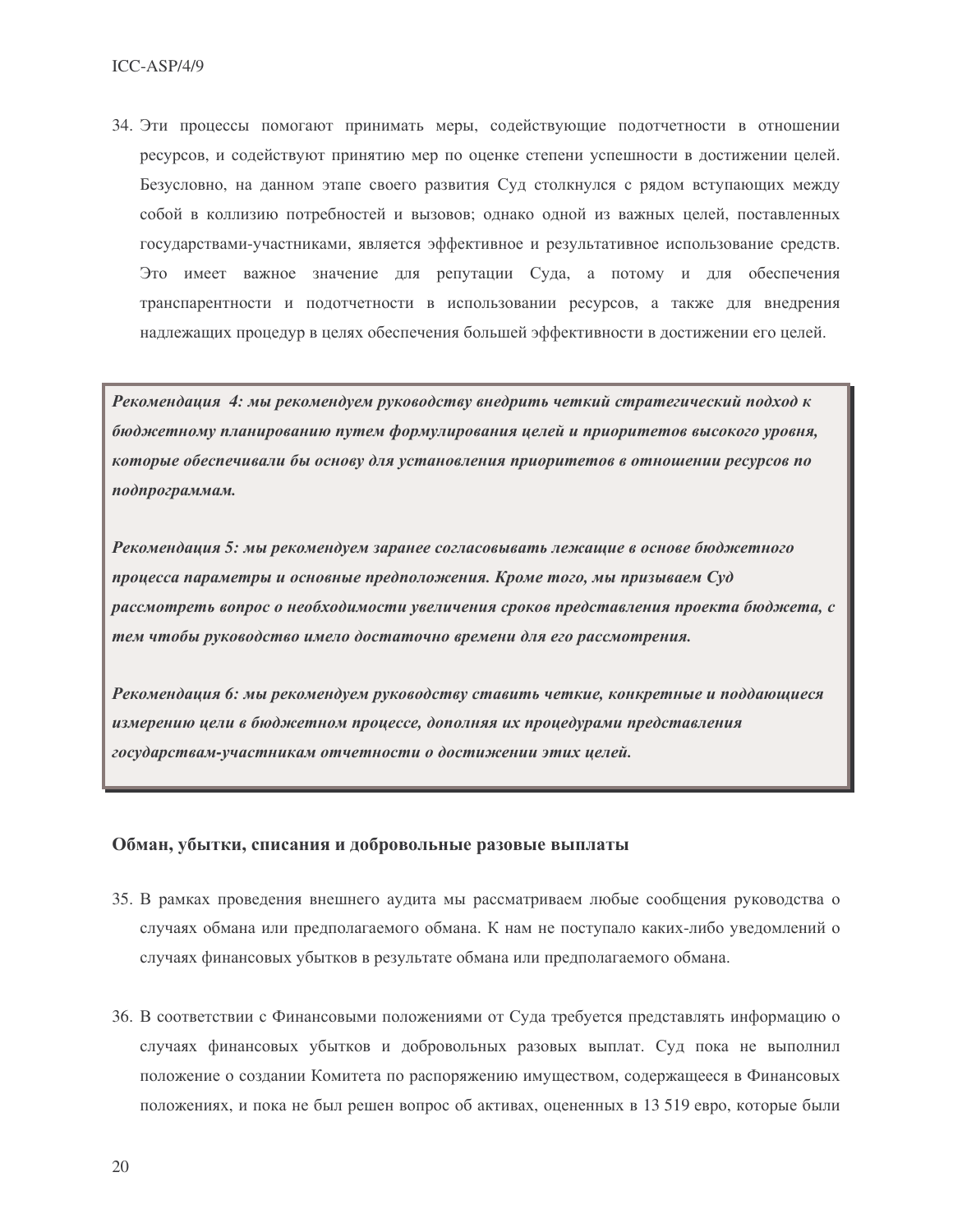определены для списания после создания Суда. Сообщений о добровольных разовых выплатах не поступало.

Рекомендация 7: мы рекомендуем Суду принять меры по созданию Комитета по распоряжению имуществом в соответствии с Финансовыми положениями.

#### Вопросы управления

В данном разделе доклада приводятся замечания по ключевым вопросам управления, вытекающим из нашего обзора:

- $\triangleright$  механизмов руководства Судом, в первую очередь в отношении рамок подотчетности, внутреннего контроля и оценки рисков; и
- ► управления информационной технологией.

#### **Руководство**

- 37. В предыдущем докладе Внешнего аудитора, за 2003 год, мы определили руководство как одну из тех областей, которые имеют особо важное значение для Суда, с тем чтобы он имел возможность следовать добросовестной практике. Суд добился прогресса в уделении особого внимания механизмам руководства, в частности в отношении внутренней ревизии и надзора. В контексте происходящих в настоящее время событий в рамках международных организаций становится все более важным, чтобы Суд продемонстрировал добросовестную практику в применении принципов транспарентности, подотчетности и эффективной проверки распоряжения средствами. Наша работа была сосредоточена на пяти ключевых областях, которые помогут Суду продемонстрировать четкую подотчетность и улучшенную транспарентность. Мы занимались следующими вопросами:
	- механизмы обеспечения подотчетности;
	- ответственность за внутренний контроль;  $\bullet$
	- внутренняя ревизия;
	- независимая внешняя проверка; и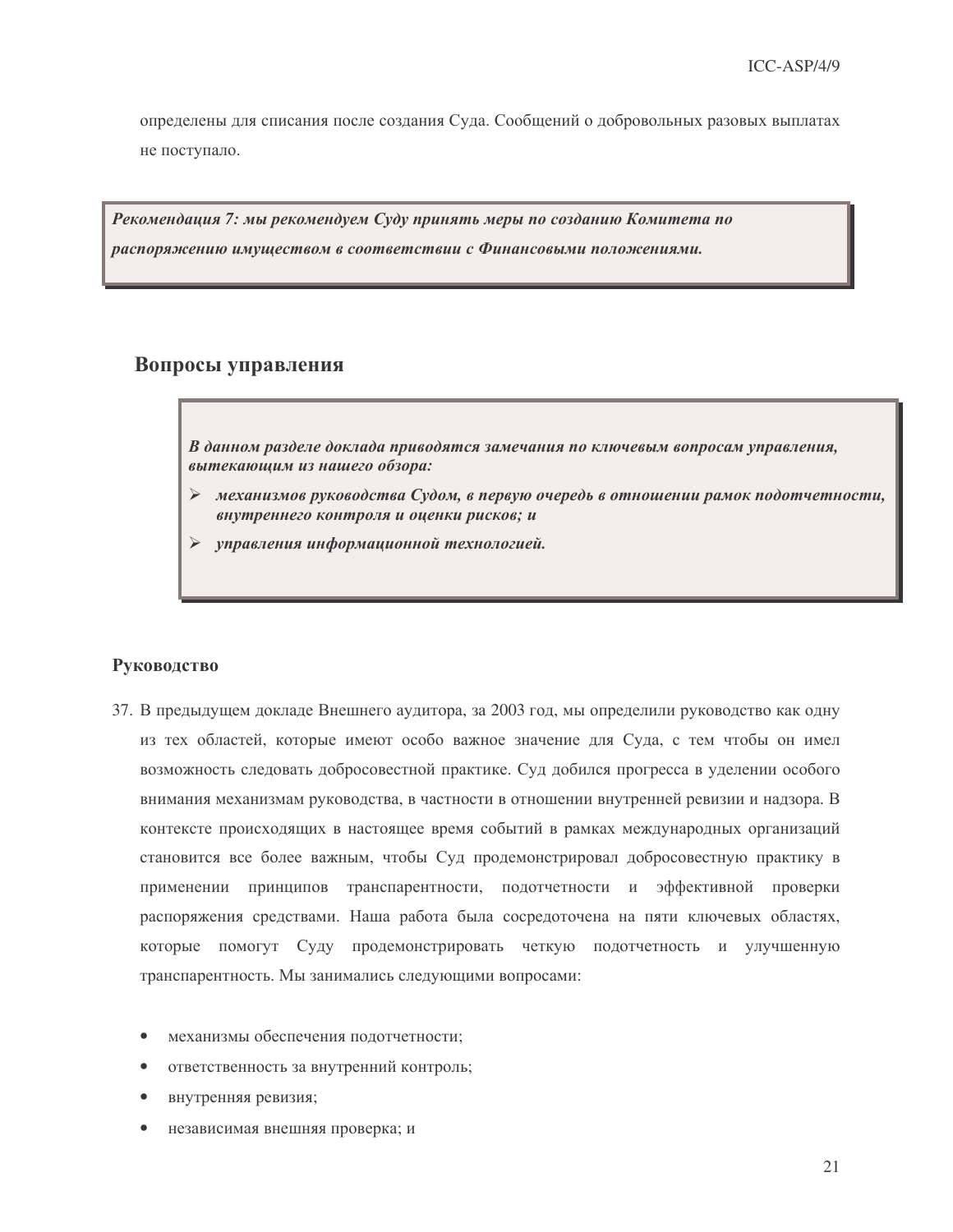• управление рисками.

#### Рамки подотчетности

- 38. Для любой организации, особенно для международных организаций, использующих общественные средства, важно продемонстрировать четкие пути обеспечения подотчетности. Принцип наличия одного конкретного лица, отвечающего за использование ресурсов организацией, является неотъемлемой частью внедрения надежных механизмов обеспечения подотчетности. Мы провели обзор механизмов обеспечения подотчетности Суда, определенных в Римском статуте и Финансовых положениях, и выявили ряд потенциальных коллизий в механизмах обеспечения подотчетности. В существующих положениях говорится следующее:
	- Президиум несет ответственность за надлежащее управление делами Суда, за исключением Канцелярии Прокурора (Римский статут, статья 38);
	- Прокурор обладает всеми полномочиями по руководству и управлению Канцелярией  $\bullet$ (Римский статут, статья 42); и
	- Секретарь является главным административным должностным лицом Суда, без ущерба полномочий Канцелярии Прокурора, осуществляющей свои функции под ЛЛЯ руководством Председателя (Римский статут, статья 43); и
	- на Секретаря возлагается ответственность за поддержание эффективных рамок внутреннего контроля (положение 10, Финансовые положения).
- 39. Эти положения отражают недостаток четкости в механизмах подотчетности Суда, особенно в отсутствие одного подотчетного должностного лица, обладающего полномочиями по выполнению необходимых обязательств, связанных с этой ролью. Хотя мы осознаем необходимость независимости Канцелярии Прокурора и Председателя, трудно четко установить, на кого в рамках Суда возлагается ответственность за использование ресурсов. Мы приняли также к сведению, что Секретарь осуществляет свои полномочия через Председателя Суда.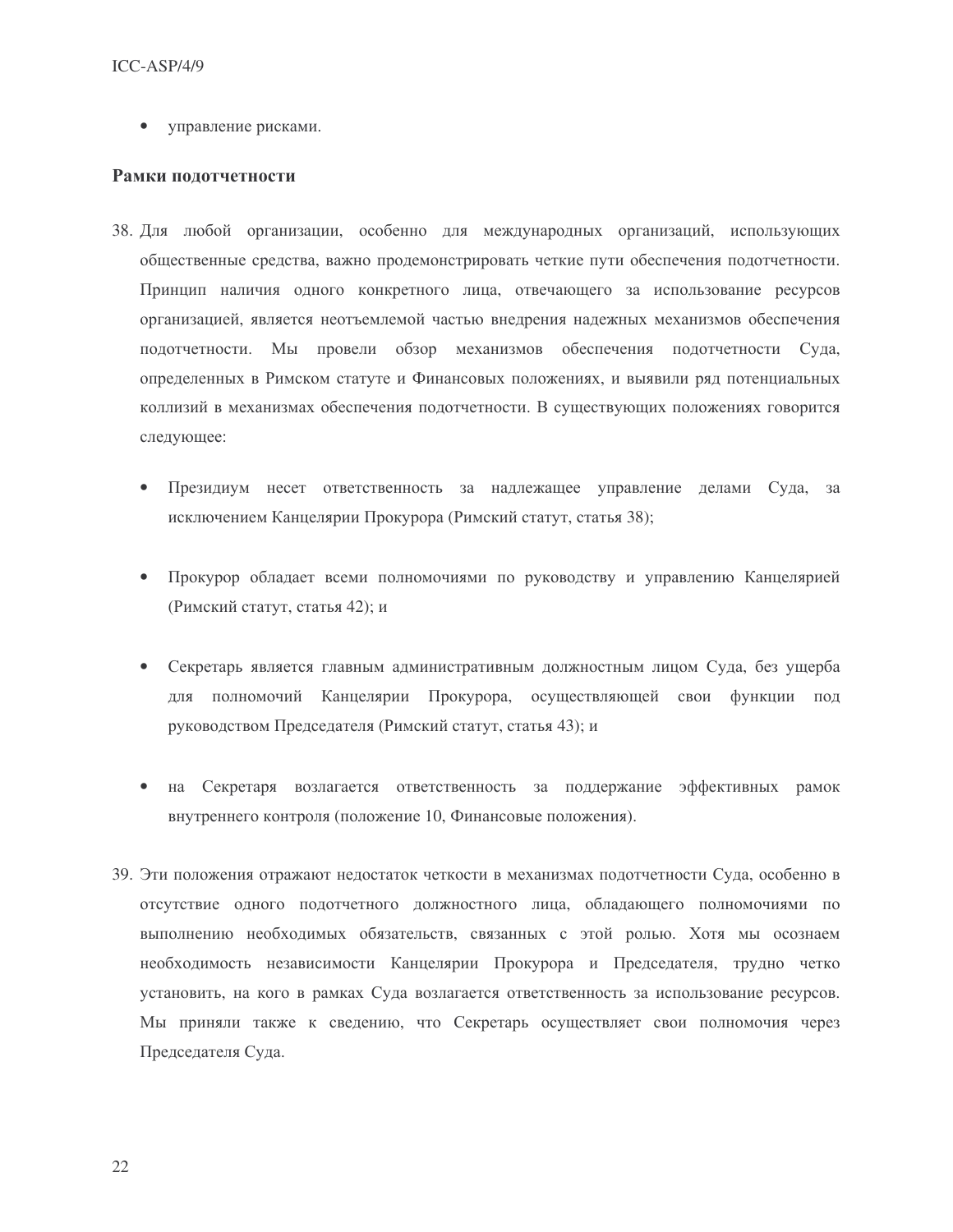- 40. Получили свое развитие механизмы посредничества, такие как Координационный совет, где представители трех органов встречаются для обсуждения оперативных вопросов. Однако получили развитие и новые структуры, которые не были ранее предусмотрены в первоначальных положениях: в частности, Секретариат, подотчетный непосредственно Председателю Ассамблеи; и Секретариат Целевого фонда для потерпевших, который будет подотчетен отдельному Совету попечителей. Поэтому важно, чтобы в механизмы подотчетности была внесена ясность и чтобы они охватывали новые обязательства и структуры, функционирующие в настоящее время в Суде. Было бы оптимальным, если бы в этих механизмах четко определялось одно лицо, на которое возлагались бы полномочия и официальная ответственность за:
	- отчетность в отношении использования финансовых ресурсов;
	- обеспечение эффективного использования средств; и
	- функционирование четкого механизма ведения внутреннего контроля.

Рекомендация8: мы рекомендуем Ассамблее рассмотреть вопрос о необходимости внесения ясности в механизмы подотчетности в отношении использования финансовых ресурсов в рамках структур и органов Суда и рассмотреть новые области, которые ранее не были охвачены положениями и которые касаются Секретариата Ассамблеи и Секретариата Целевого фонда для потерпевших.

#### Механизмы внутреннего контроля

41. Поддержание эффективных рамок внутреннего контроля является одним из ключевых компонентов рамок для обеспечения руководства, поскольку степень уверенности государствучастников повысится благодаря функционированию эффективной системы внутреннего контроля, которая поможет уменьшить возможность убытков или нарушений. Несмотря на недостаток ясности в структурах подотчетности, поддержание функционирования механизмов внутреннего контроля в соответствии с финансовым положением 10 возлагается на Секретаря Суда. Руководство отвечает за внедрение механизмов внутреннего контроля и за рассмотрение адекватности и эффективности их функционирования.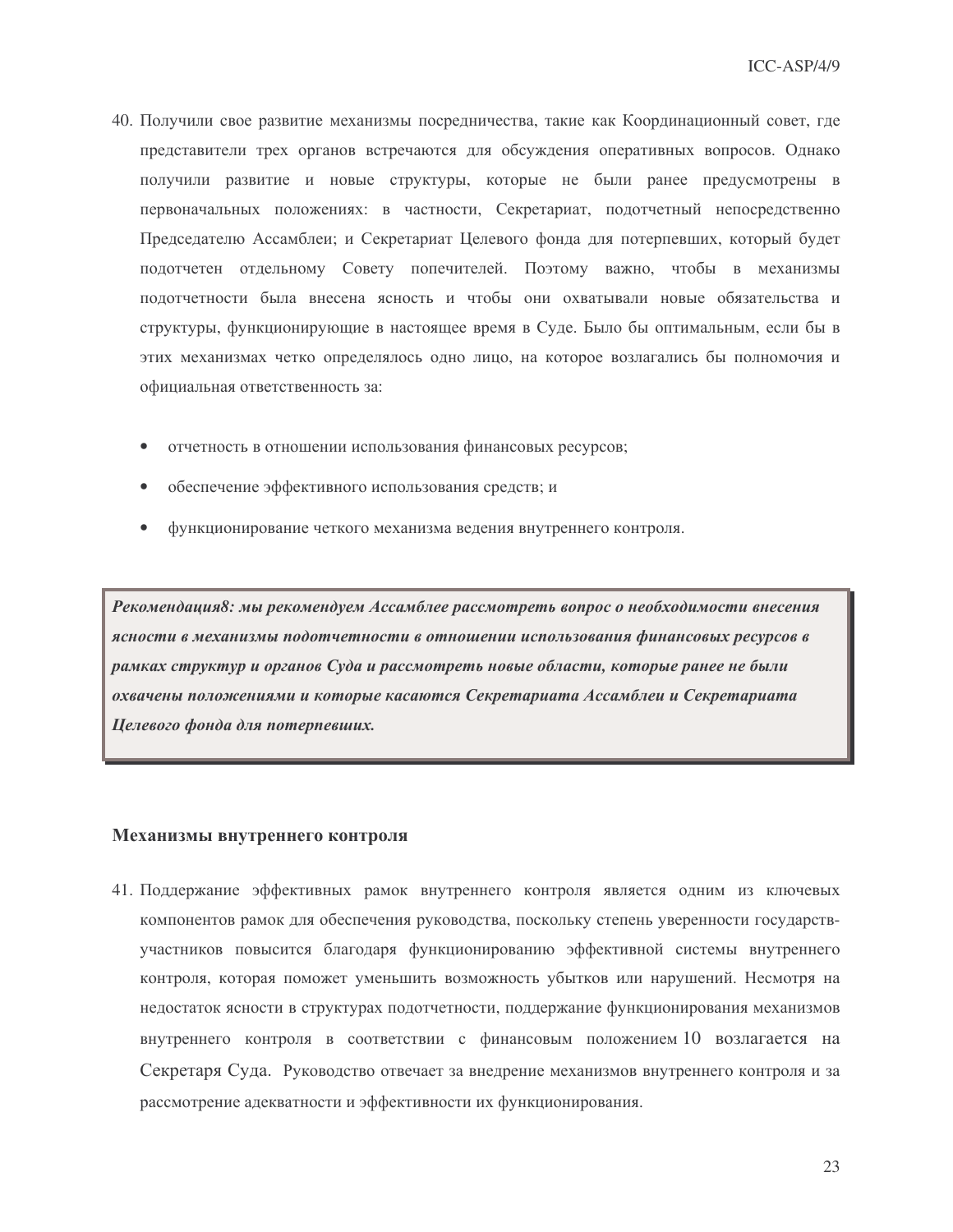- 42. Работа Внешнего аудитора ограничивается рассмотрением адекватности этих механизмов контроля лишь для целей подготовки аудиторского заключения по финансовым ведомостям. В соответствии с Финансовыми правилами Секретарь ввел функцию внутренней ревизии. Мы рассматриваем функцию Управления внутренней ревизии в качестве важной для оказания содействия Секретарю Суда в выполнении его обязанностей за счет конкретной подстраховки его в отношении внутреннего контроля в контексте области ревизии, касающейся рисков.
- 43. Для обеспечения полной подотчетности в отношении функционирования эффективных механизмов внутреннего контроля мы хотели бы рекомендовать Суду рассмотреть вопрос о внедрении самой рациональной на настоящее время практики в данной области путем включения в финансовые ведомости конкретного отчета Секретаря Суда, подтверждающего функционирование и поддержание эффективной системы внутреннего контроля (или иным образом информирующего об этом). Это способствовало бы принятию мер с целью уделения большего внимания функционированию и поддержанию эффективных механизмов контроля и укрепило бы доверие к внутренней ревизии в отношении проверки, а уделение этому большего внимания само по себе способствовало бы усилению внутреннего контроля. Отчет давал бы также дополнительные гарантии государствам-участникам за счет улучшения подотчетности руководства в отношении внутреннего контроля.
- 44. Отчет о внутреннем контроле рассматривался бы в контексте проведения аудиторской проверки, а Внешний аудитор сообщал бы об имеющихся в нем несоответствиях заключениям и оценкам по результатам проведенного им аудита. Для содействия внедрению этого процесса мы можем предоставить Суду примеры в отношении связанных с ним потребностей. В отчете предусматривались бы конкретные базовые показатели для выполнения Бюджетнофинансовым комитетом контрольных функций по оценке адекватности рамок внутреннего контроля. Главные аспекты отчета могли бы включать следующее:
	- процедуры определения целей и основных рисков Суда;  $\bullet$
	- разработка стратегии внутреннего контроля и политики управления рисками;  $\bullet$
	- роль управленческих функций, например, исполняемых Бюджетно-финансовым  $\bullet$ комитетом;
	- $\bullet$ процедуры обеспечения регулярного обзора аспектов управления рисками и внутреннего контроля и представления отчетности об этом;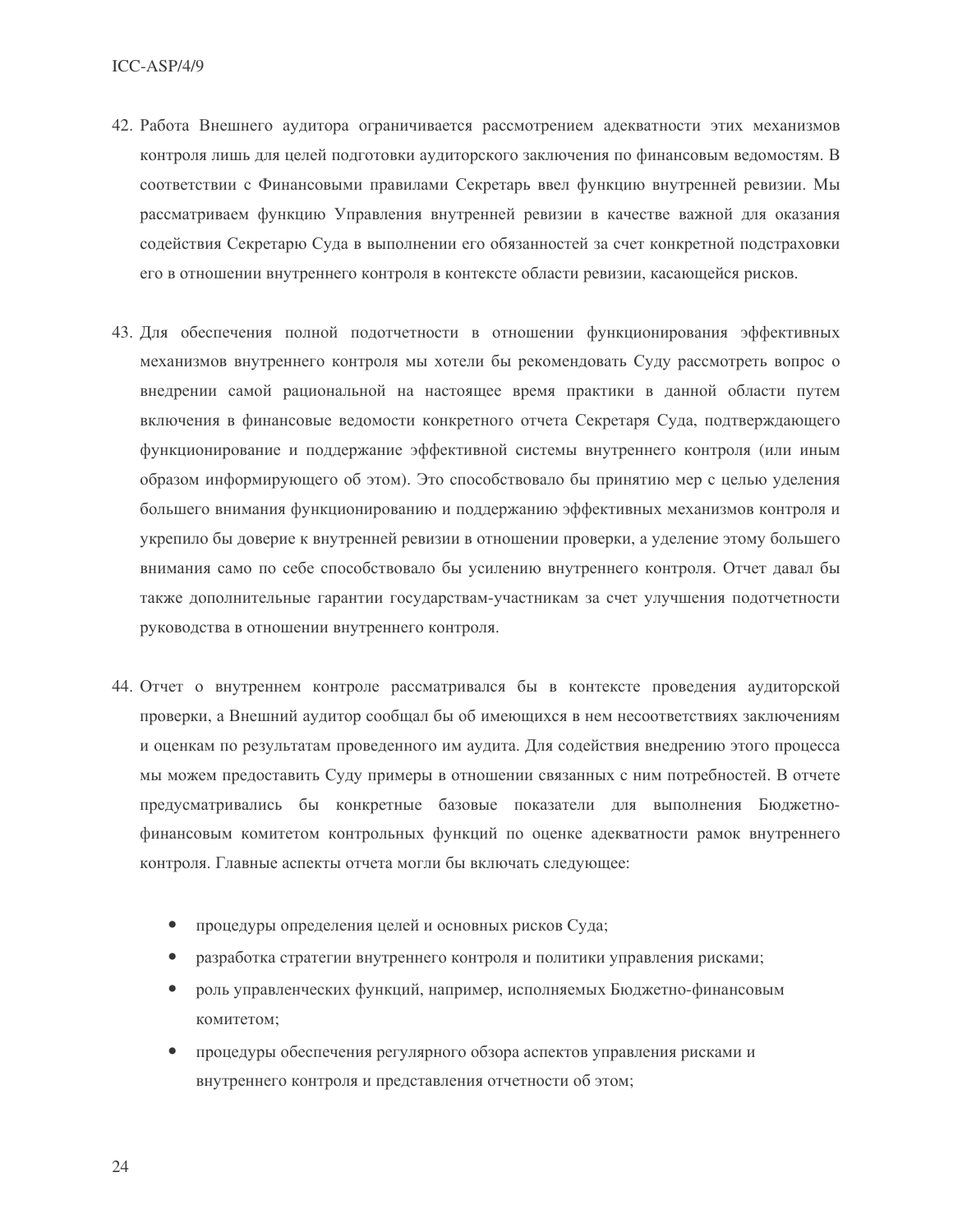- системы, используемые для обеспечения соблюдения конкретных положений или процедур, введенных государствами-участниками; и
- конкретная констатация того, что режим контроля поддерживается.

Рекомендация 9: мы рекомендуем Суду ввести процесс подготовки и представления ежегодного отчета о внутреннем контроле в рамках финансовых ведомостей для подтверждения функционирования механизмов внутреннего контроля в течение финансового периода.

#### Внутренний аудит

- 45. В наших предыдущих докладах мы подчеркивали важность внедрения функций внутренней ревизии в Суде в целях обеспечения поддержки; консультирования руководства; и оценки механизмов внутреннего контроля, представления замечаний по ним и их совершенствования. Мы приветствует назначение нового директора по внутренней ревизии и те механизмы, которые теперь внедрены для обеспечения проверки в ходе внутренней ревизии, особенно тот профессиональный опыт Управления внутренней ревизии, которым может воспользоваться Суд. Мы рассматриваем роль внутренней ревизии как имеющую существенное значение для обеспечения руководства необходимыми гарантиями в целях содействия ему в поддержании эффективных систем внутреннего контроля, а за счет этого обеспечения больших гарантий для государств-участников. Это достигается путем подготовки ежегодного доклада, который будет ежегодно представляться Ассамблее государств-участников через Секретаря Суда и Бюджетно-финансовый комитет.
- 46. Мы провели обзор работы Управления внутренней ревизии в 2004 году и сотрудничали с его работниками в проведении совместной оценки рисков и программ работы. Работа Управления в 2004 году была в первую очередь сосредоточена на внедрении его основных механизмов и проведении первоначального выявления управленческих и административных рисков для учета их в процессе планирования проведения аудита. Кроме того, Управление предложило руководству ряд замечаний в отношении конкретных оперативных рисков.
- 47. Управление находится в процессе подготовки плана проведения ревизии с учетом рисков, что позволит более эффективно распределять ресурсы для проведения ревизии. Важно, чтобы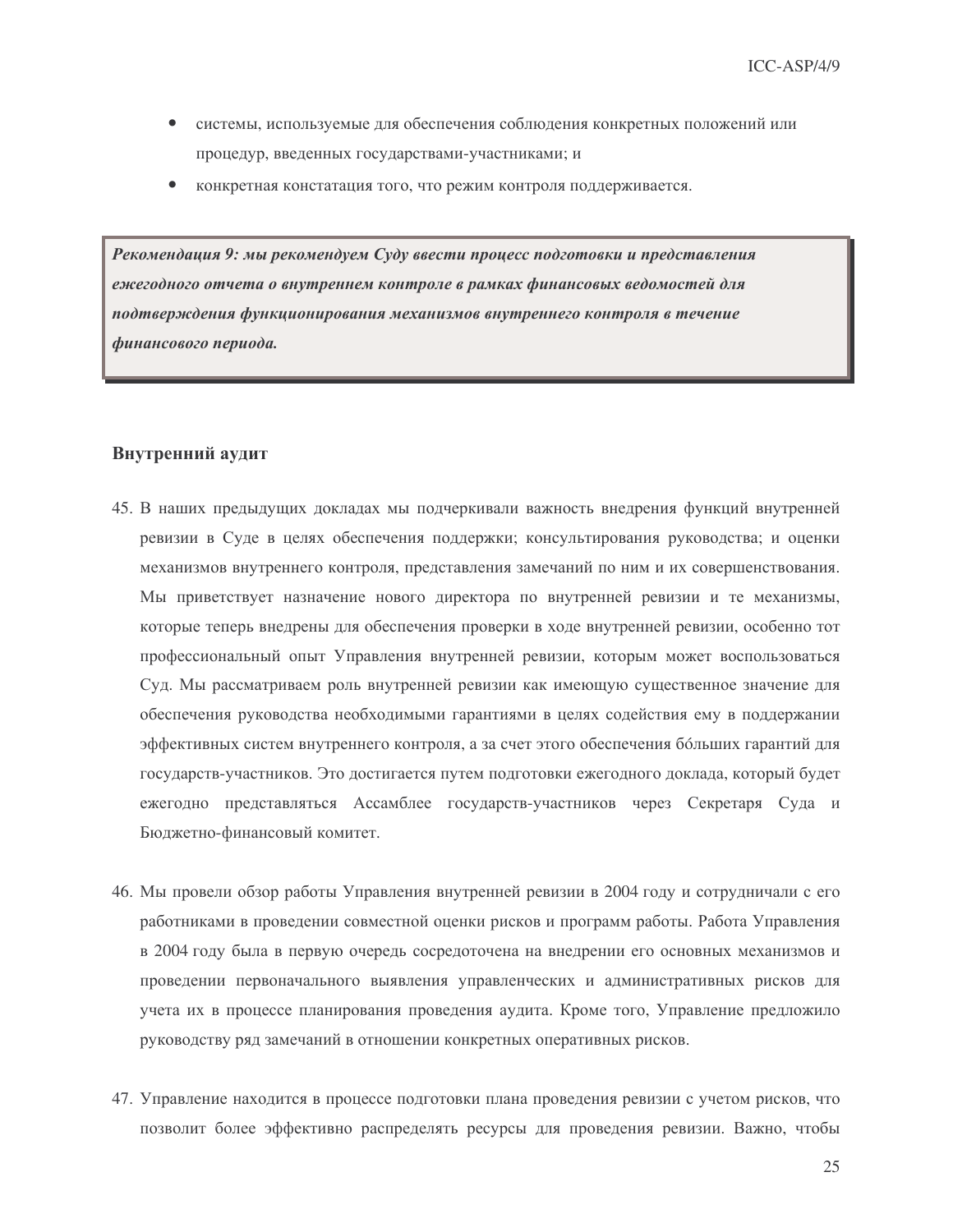после обсуждения плана с руководством он рассматривался контрольным органом, таким как БФК или комитет по проведению ревизии, для обеспечения проведения объективного обзора. Это обеспечит бо́льшие гарантии как для Секретаря Суда, так и для государств-участников в отношении адекватности и приоритетности ресурсов для внутренней ревизии.

48. Мы проведем полную оценку функции внутренней ревизии в 2005 году после того, как Управление начнет вести работу и представлять информацию в соответствии со своим планом. В ходе обсуждения с Управлением мы согласились с преимуществом приведения в соответствие года проведения аудита с финансовым годом Суда в течение ближайших двух лет. Это позволит Секретарю Суда в лучшей степени учитывать ту степень, в которой рамки внутреннего контроля подтверждают отраженные в финансовых ведомостях операции.

#### Комитет по ревизии

- 49. В нашем прошлогоднем докладе мы обращались к Ассамблее с призывом рассмотреть вопрос о создании комитета по ревизии. В соответствии с Уставом внутренней ревизии, одобренным Координационным советом, будет сформирован Комитет по надзору, в рамках которого будут обсуждаться планы и отчеты о внутреннем и внешнем аудите. Это направлено в первую очередь на обеспечение согласованности между органами Суда в отношении эффективных совместных ответных мер, что, с учетом существующей на настоящее время неясности в отношении рамок подотчетности, является важным процессом. Однако Совет не ведет какойлибо независимой проверки, и, таким образом, дает мало прямых гарантий государствамучастникам в отношении адекватности ревизионных механизмов или выполнения рекомендаций руководством.
- 50. В ходе обсуждения с Бюджетно-финансовым комитетом (БФК), которое состоялось в прошлом году, высказывалось мнение, что комитет по ревизии будет исполнять отчасти те же функции, что и Комитет, и дублировать его работу. Однако мы видим роль комитета по ревизии отличной от роли БФК. На комитет по ревизии будут возлагаться конкретные обязанности с упором на конкретные области, относящиеся к механизмам внутреннего контроля и обзору финансовых ведомостей. В таблице 1 приводятся те функции, которые, как правило, выполняет комитет по ревизии, а также те преимущества, которые может дать его работа. Вопервых, они включают формирование суждений об адекватности механизмов внутреннего контроля, благодаря которым государства-участники смогут получить гарантии. С учетом практики рационального руководства, и это имеет решающее значение, комитет по ревизии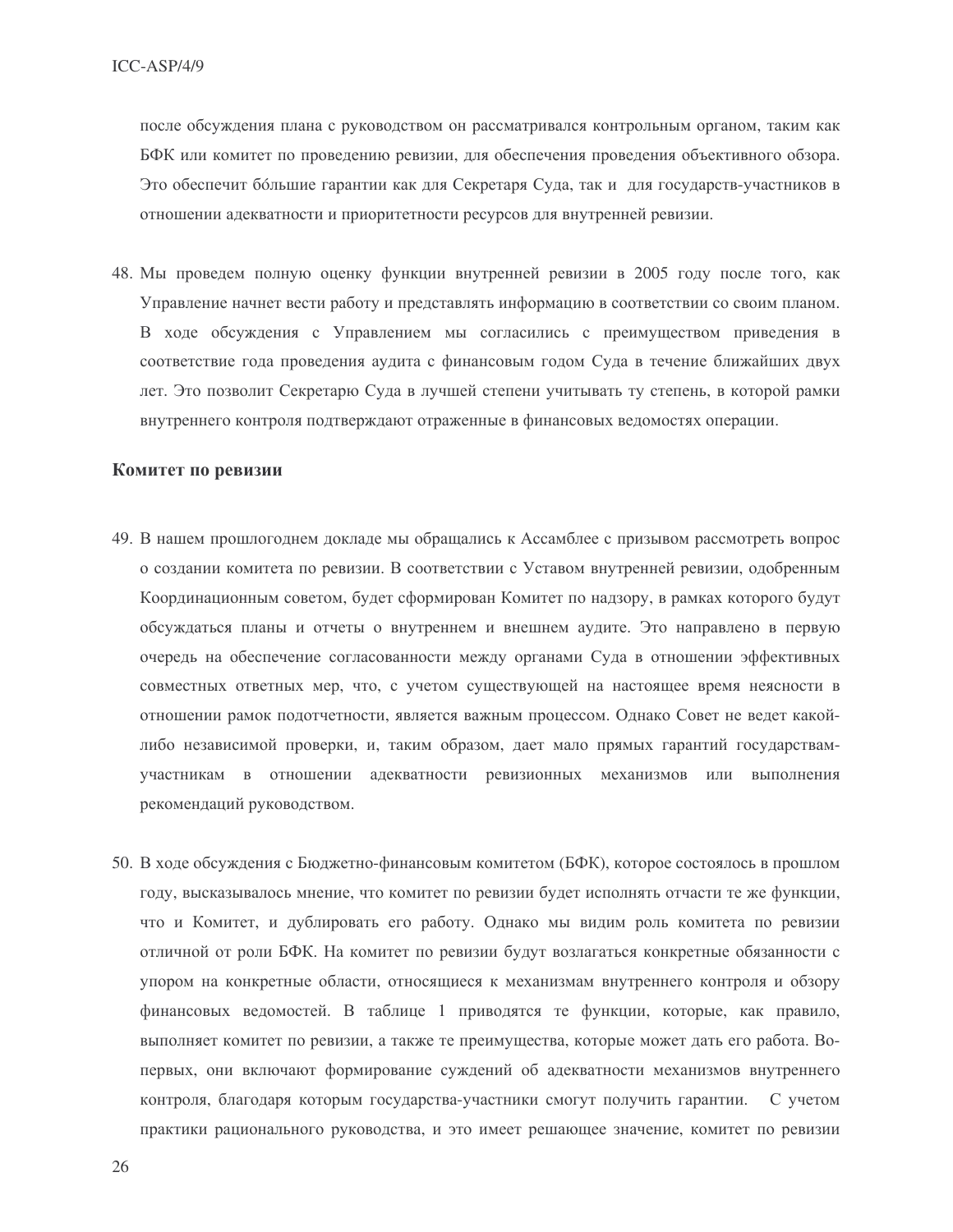будет независимым от государств-участников и не будет играть той стратегической роли, которая в настоящее время отведена БФК.

51. Комитет по ревизии мог бы также выполнять полезную функцию в урегулировании любых разногласий в отношении выполнения рекомендаций по итогам ревизий, которые могут возникать в будущем из-за различий в мнениях между органами Суда, и в обеспечении принятия руководством надлежащих мер по выполнению рекомендаций по итогам ревизий. Комитет, и это важно, может выполнять надзорную функцию для обеспечения адекватности планов в области внутреннего и внешнего аудита, повышая тем самым уровень гарантирования, который может быть обеспечен для государств-участников в результате проведения ревизий и гарантирования достоверности представляемых данных.

| Цель в области                                         | Задачи комитета по ревизии                                                                                                                                            |
|--------------------------------------------------------|-----------------------------------------------------------------------------------------------------------------------------------------------------------------------|
| руководства                                            |                                                                                                                                                                       |
| Принятие мер по<br>обеспечению внутреннего<br>контроля | Систематическая оценка принимаемых руководством мер по<br>$\bullet$<br>поддержанию и функционированию надлежащих и<br>эффективных механизмов внутреннего контроля.    |
|                                                        | Принятие мер по созданию атмосферы противодействия обману<br>путем выполнения им контрольной функции.                                                                 |
|                                                        | Обзор функционирования и эффективности исполнения<br>финансовых положений.                                                                                            |
|                                                        | Проведение обзора оценки управления и подхода к рискам.                                                                                                               |
| Сосредоточение ресурсов<br>для обеспечения гарантий    | Рассмотрение планов проведения ревизий и механизмов для<br>$\bullet$<br>проведения внутреннего и внешнего аудита.                                                     |
|                                                        | Принятие мер по укреплению связи между функциями<br>внутреннего и внешнего аудита.                                                                                    |
|                                                        | Подтверждение внедрения механизмов аудита и гарантирования<br>в течение года для обеспечения необходимых уровней гарантий<br>в соответствии с требованиями Ассамблеи. |
| Мониторинг показателей<br>проведения ревизии           | Обеспечение своевременного, эффективного и надлежащего<br>реагирования руководства на рекомендации по итогам<br>проведения ревизий.                                   |
|                                                        | Мониторинг подготовки и содержания финансовых ведомостей<br>в соответствии с требованиями финансовых положений.                                                       |
|                                                        | Подтверждение выполнения рекомендаций по итогам<br>проведения ревизий.                                                                                                |

#### Таблица 1: Главные функции комитета по ревизии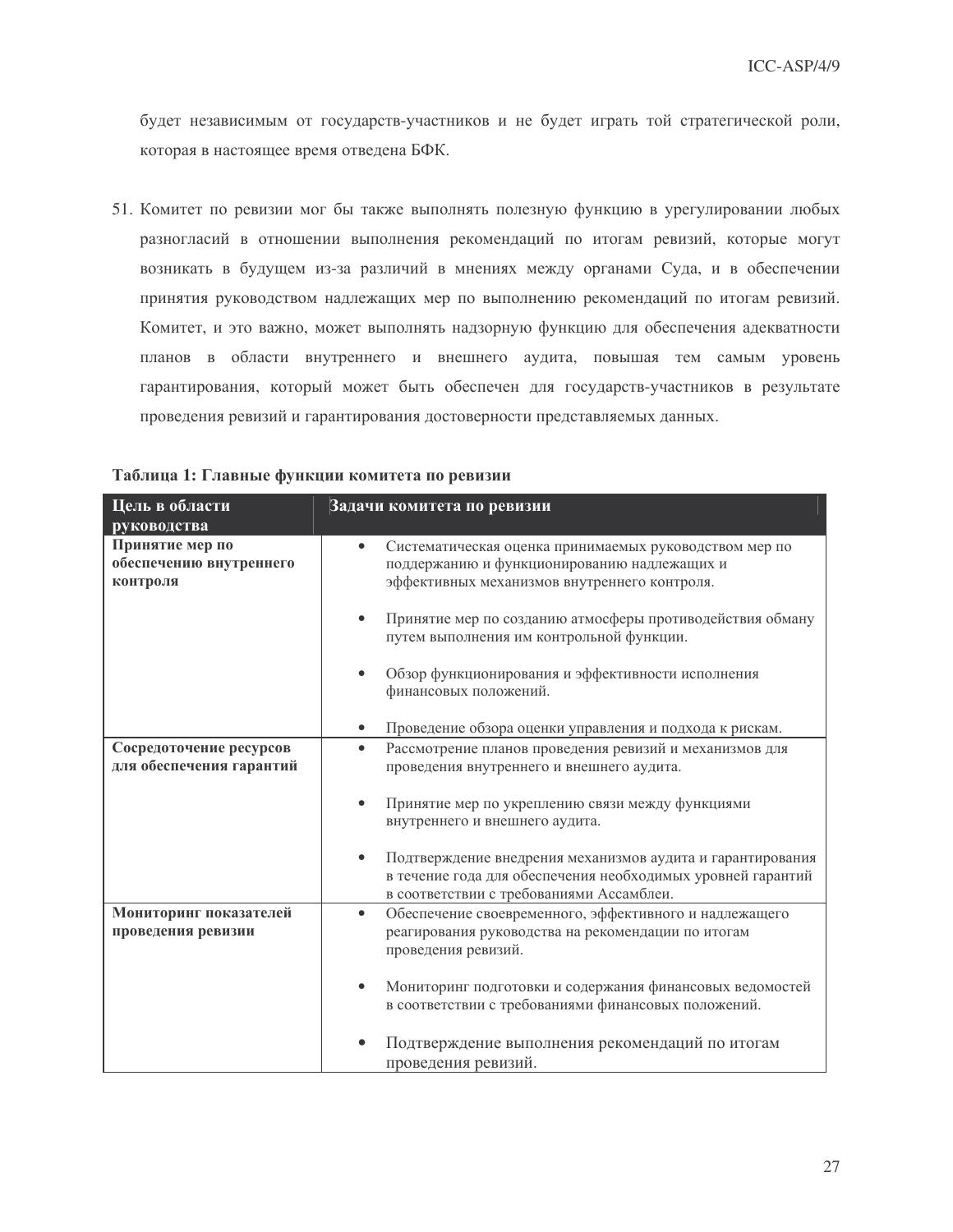52. Главным преимуществом комитета по ревизии станет то, что в его состав войдет небольшое число независимых и объективных сотрудников, которые смогут обеспечивать детальную степень надзора и привносить практический опыт в решение конкретных вопросов проведения ревизий. Он будет проводить совещания, как правило, три раза в года и представлять протоколы и ежегодный доклад Ассамблее в качестве краткого отчета о рассмотрении им механизмов внутреннего контроля и его замечаний к проверенным финансовым ведомостям. Роль комитета по ревизии нам видится в том, чтобы он способствовал уделению БФК большего внимания стратегическим вопросам, таким как бюджет, обеспечивая руководство полезным механизмом для оказания ему содействия в поддержании и укреплении рамок внутреннего контроля.

Рекомендация 10: мы рекомендуем Бюджетно-финансовому комитету и Ассамблее рассмотреть вопрос об учреждении комитета по ревизии с надлежащим кругом ведения по проведению обзора адекватности механизмов внутреннего контроля и обеспечению объективных гарантий исполнения функций по внутреннему и внешнему аудиту на регулярной основе.

#### Управление рисками

- 53. В представленном нами в прошлом году докладе мы говорили о преимуществах оценки рисков Судом. В результате роста численности его персонала и развертывания операций на местах, где вопросы охраны и безопасности имеют важнейшее значение, необходимость в систематической оценке рисков и управлении ими приобрела в настоящее время еще большее значение для Суда. Со времени представления последнего доклада Управление внутренней ревизии подготовило собственный документ по данному вопросу, где оно определило риски, с которыми, по его мнению, столкнулся Суд. Это является полезной отправной точкой в этом процессе, однако важно, чтобы вопросы управления рисками решались руководителями в рамках процессов делопроизводства Суда для обеспечения того, чтобы управление рисками было актуальным и надежным, а также для повышения ответственности и улучшения подотчетности в отношении выявленных рисков.
- 54. Внутренняя ревизия может способствовать управлению рисками за счет обеспечения гарантий в отношении адекватности процесса и его эффективности. При этом Управление может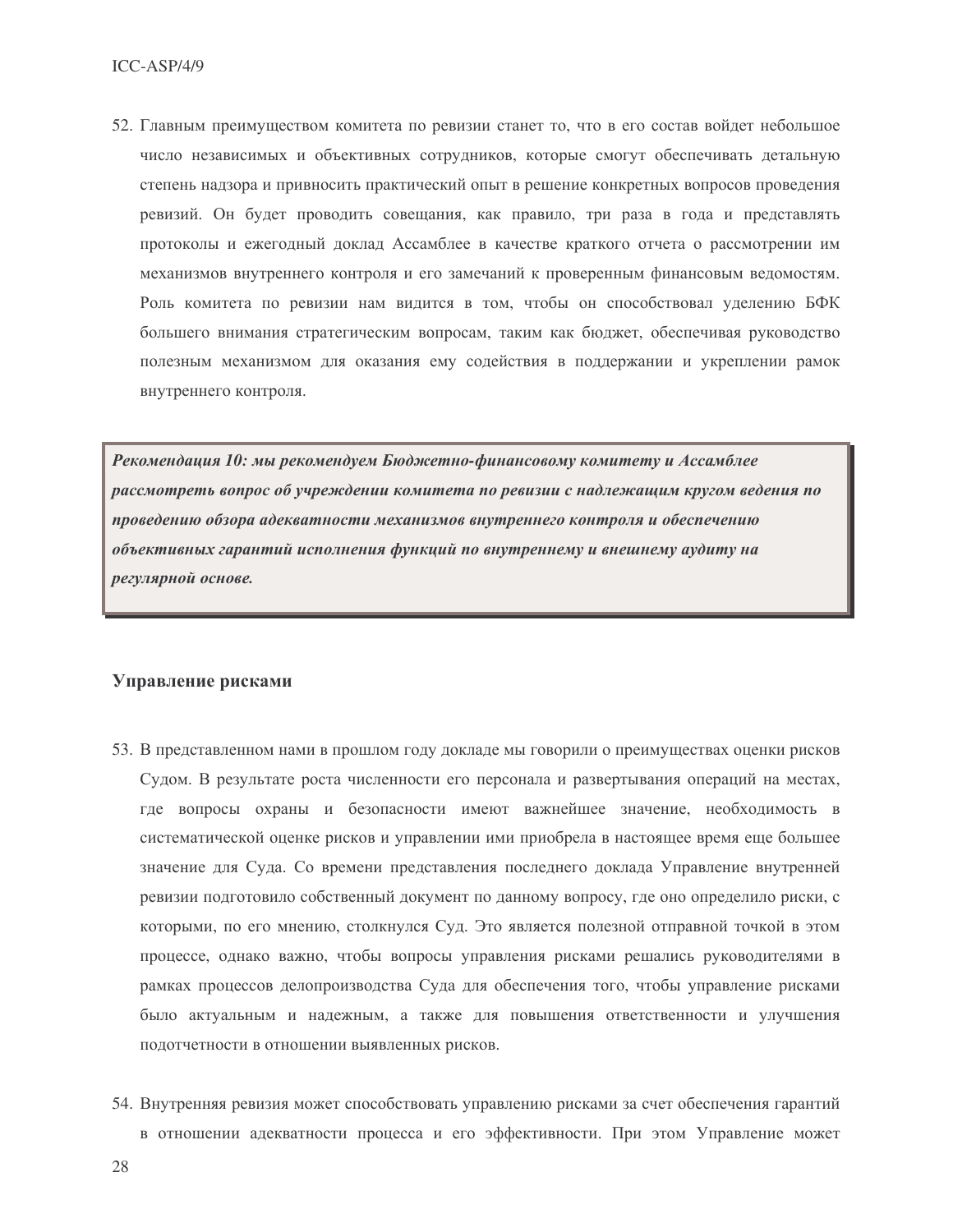обеспечивать гарантии руководству относительно того, что процессы управления рисками Суда являются достаточными для определения соответствующих рисков, в особенности на стратегическом уровне, и относительно разработки механизмов контроля смягчающего характера. Мы рекомендуем руководству начать внедрение систематизированных рамок по выявлению оперативных рисков в рамках всего Суда и управлению ими; и начать процесс оценки потенциальной вероятности и воздействия этих рисков. Путем проведения такого анализа оно сможет улучшить расстановку приоритетов в отношении ресурсов для работы по наиболее значительным рискам и обеспечить благоприятные условия в отношении надлежащего управления другими рисками.

Рекомендация 11: мы рекомендуем Суду внедрить процесс систематической оценки рисков и управления ими для оказания руководителям содействия в выявлении и контролировании оперативных или деловых рисков.

#### Управление информационной технологией

- 55. В ходе нашей аудиторской проверки мы дали обновленную оценку вычислительной среды Суда; и приняли также к сведению замечания, включенные в предварительную оценку, которая была проведена внешним консультантом, уполномоченным Секретарем Суда определить риски в области ИТ. Мы одобряем процесс внешнего обзора этих сфер в качестве одного из средств, при помощи которого руководство может заручиться гарантиями в отношении основных областей рисков.
- 56. Суд образовал Совет по системам ИТ (ССИТ), который является комитетом старших должностных лиц, отвечающий за надзор, координацию и мониторинг в области ИТ. Совещания этого Совета проводятся регулярно, а его подробные и конкретные доклады размещаются во внутренней сети Суда. Однако в настоящее время на уровне старших должностных лиц не ведется отчетности и анализа для целей проведения обзора положения с расходами по проектам и сроками их осуществления. Хотя информация имеется, отсутствуют мониторинг и отчетность на высоком уровне, и нам хотелось бы обратиться к руководству старшего уровня с призывом пересмотреть положение с этим.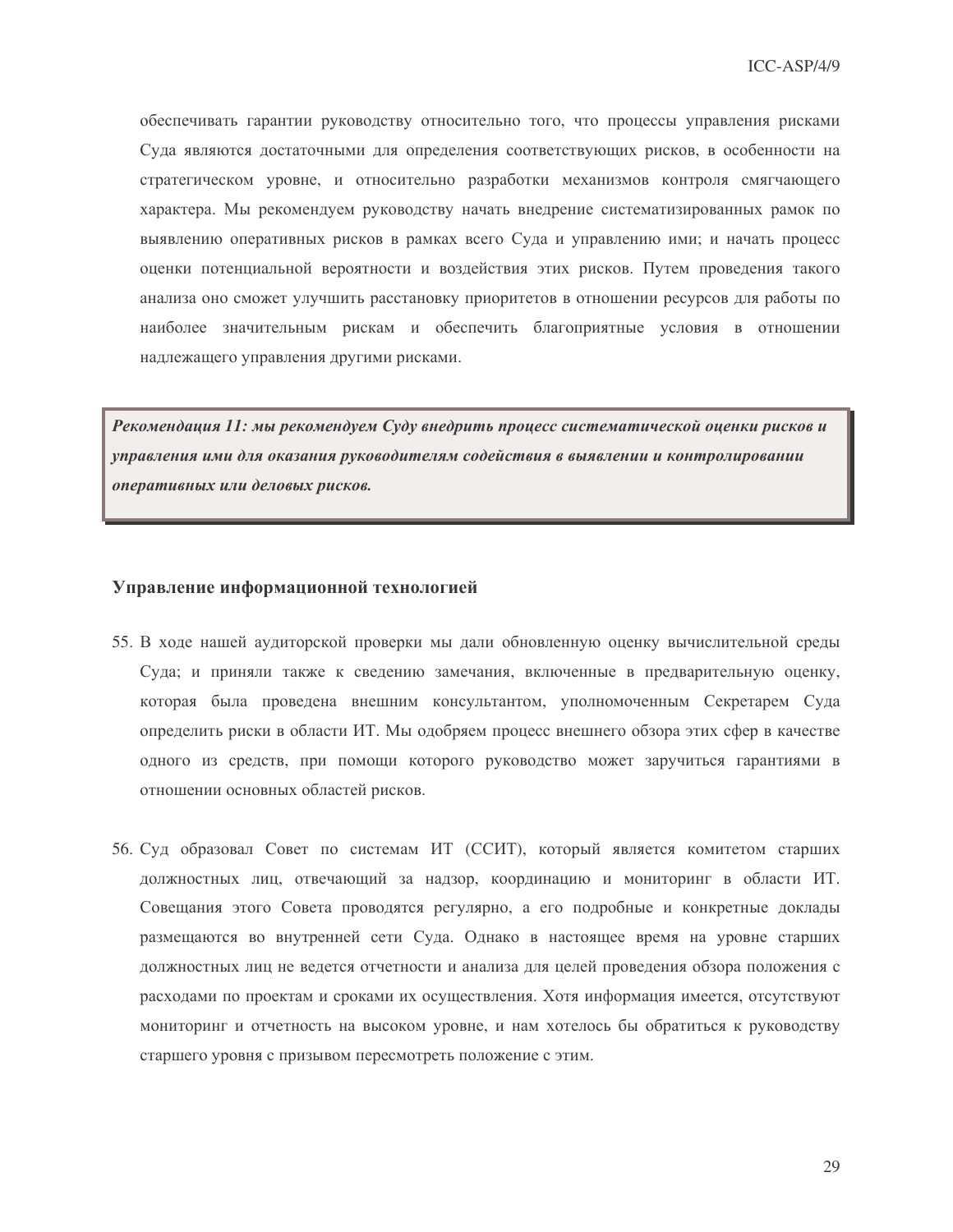- 57. В настоящее время Суд не располагает общей стратегией в области ИТ, которая была бы утверждена старшим руководством и одобрена пользователями. Главная польза ССИТ для Суда могла бы заключаться в утверждении общей стратегии в области ИТ с ориентацией на потребности пользователей и руководстве ее осуществлением. В отсутствие этого четкого руководства Секция информационных и коммуникационных технологий (СИКТ) Суда предлагает планы и изменения, которые затем обсуждаются и дорабатываются пользователями. Однако при применении такого подхода существует риск того, что системы ИТ могут не иметь четкой привязки к общим целям и задачам Суда. Имеющий более стратегическую направленность подход позволил бы руководству обеспечить, чтобы предназначенные для закупки ИТ ресурсы определялись с учетом конкретных деловых потребностей и приоритетов, и тем самым с большей вероятностью гарантировали бы эффективность нововведений в области ИТ с точки зрения затрат.
- 58. Разработка стратегического плана позволяет руководству осуществлять более эффективный контроль за прогрессом в деле нововведений в области ИТ, что в свою очередь обеспечивает надежные гарантии для государств-участников относительно эффективного более использования ресурсов. Мы приняли к сведению замечания внешних консультантов, которые поддержали это мнение, и выявили, что пользователи не в полной мере участвовали во внедрении нововведений в области ИТ, что создает риск отсутствия принадлежности основных информационных систем и, вследствие этого, риск того, что системы могут не соответствовать реальным потребностям и нуждам пользователей.
- 59. Секция ИКТ подготовила документ о рассчитанном на два года планировании с охватом 2005-2006 годов, который был согласован с ССИТ. В эти планах приводятся подробности различных задач в области развития, которые должны будут решаться СИКТ, с определением сроков завершения выполнения задач. Мы отметили однако, что в документах о планировании не дается четкого определения приоритетов и, в частности, расходов по проектам, которые являются решающими факторами для обеспечения оптимального соотношения цены и качества. Нам хотелось бы призвать Суд обеспечить в рамках этого стратегического плана расчет расходов на нововведения в области ИТ для содействия улучшению обзора и рассмотрения затрат и выгод, которые в настоящее время не принимаются во внимание в этом долгосрочном планировании.
- 60. Резюмируя, важно отметить, что следует обеспечить, чтобы нововведения в области ИТ внедрялись скоординировано и с установлением приоритетности в соответствии со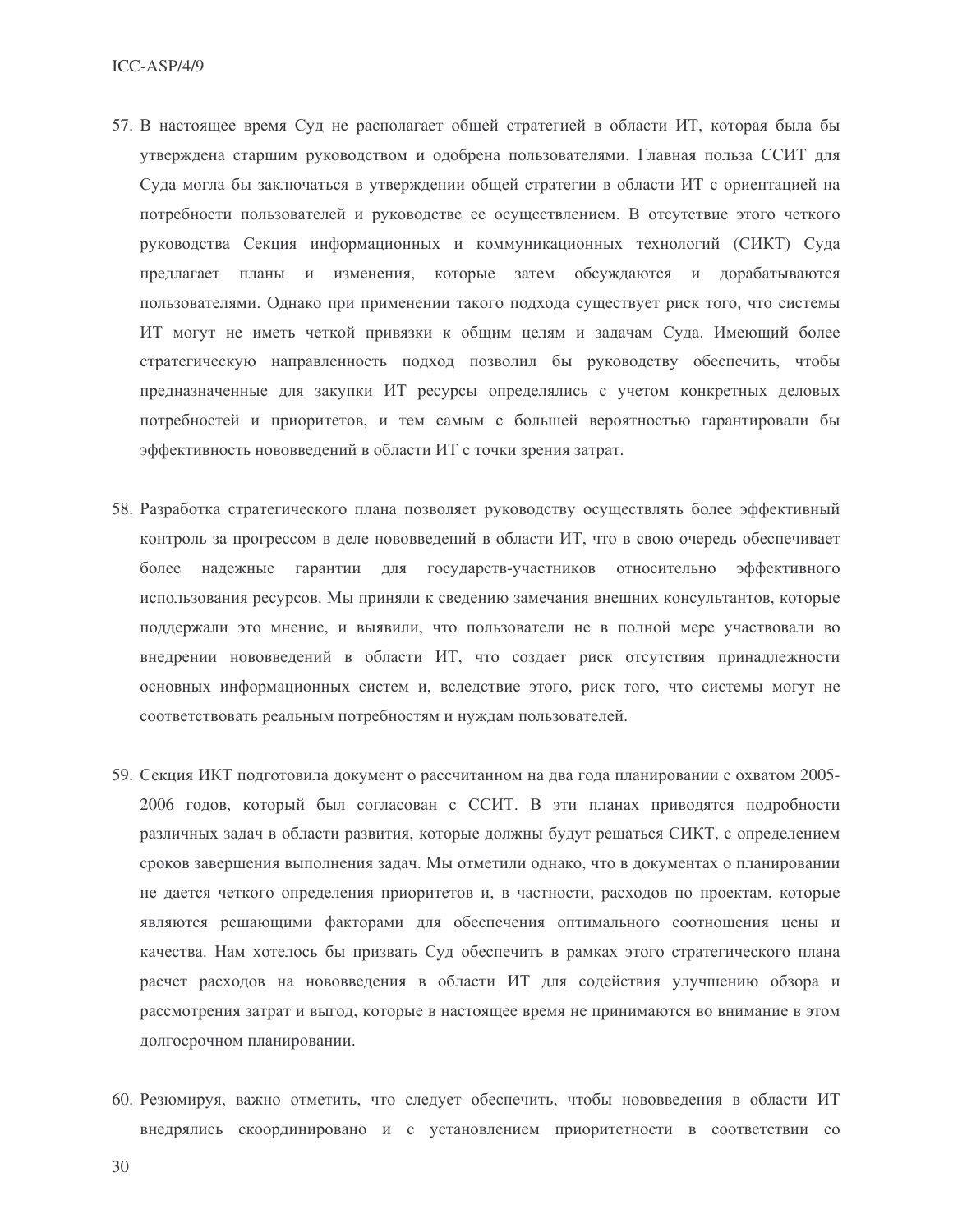стратегическими приоритетами Суда. Для оценки затрат-выгод от нововведений в области ИТ важно также, чтобы планы и стратегии одобрялись старшим руководством и подвергались эффективному мониторингу с его стороны.

#### Вопросы безопасности в области ИТ

- 61. На время проведения нашей аудиторской проверки Суд не внедрил всеобъемлющую политику безопасности в области ИТ и не утвердил ее. В отсутствие заявленной политики СИКТ предусмотрительно начала осуществлять несколько проектов по улучшению безопасности, решая вопросы, определенные в докладе внешних консультантов и включающие перевод хранения данных внутри сети в более высокий класс с охватом аппаратного шифрования. СИКТ занимается также внедрением процедуры аутентификации на основе маркера для замены стандартных средств идентификации пользователя и контроля паролей в компьютерной операционной системе Windows с целью усиления процедур регистрации пароля и предотвращения или уменьшения риска совместного использования паролей сотрудниками.
- 62. Суд разрабатывает некоторые формальные механизмы для обеспечения безопасности в области ИТ, но в отсутствие всеобъемлющей политики по обеспечению безопасности в области ИТ и четкой стратегии управления неясно, каким образом эти нововведения в сфере безопасности будут сочетаться с деловыми потребностями Суда. Вследствие этого нововведения могут выйти за пределы установленных рисков и потребностей пользователей и тем самым не обеспечить наиболее экономичных решений для удовлетворения потребностей Суда.

Рекомендация 12: мы рекомендуем привести в соответствие стратегию Суда в области ИТ с его основными целями деятельности и учитывать в процессах планирования в области ИТ необходимость установления приоритетов и рассмотрения затрат-выгод. Кроме того, для содействия рациональному управлению ресурсами и контролю за ними мы призываем в более широкой степени использовать представление готовяшихся на высоком уровне четких и кратких докладов для старшего руководства.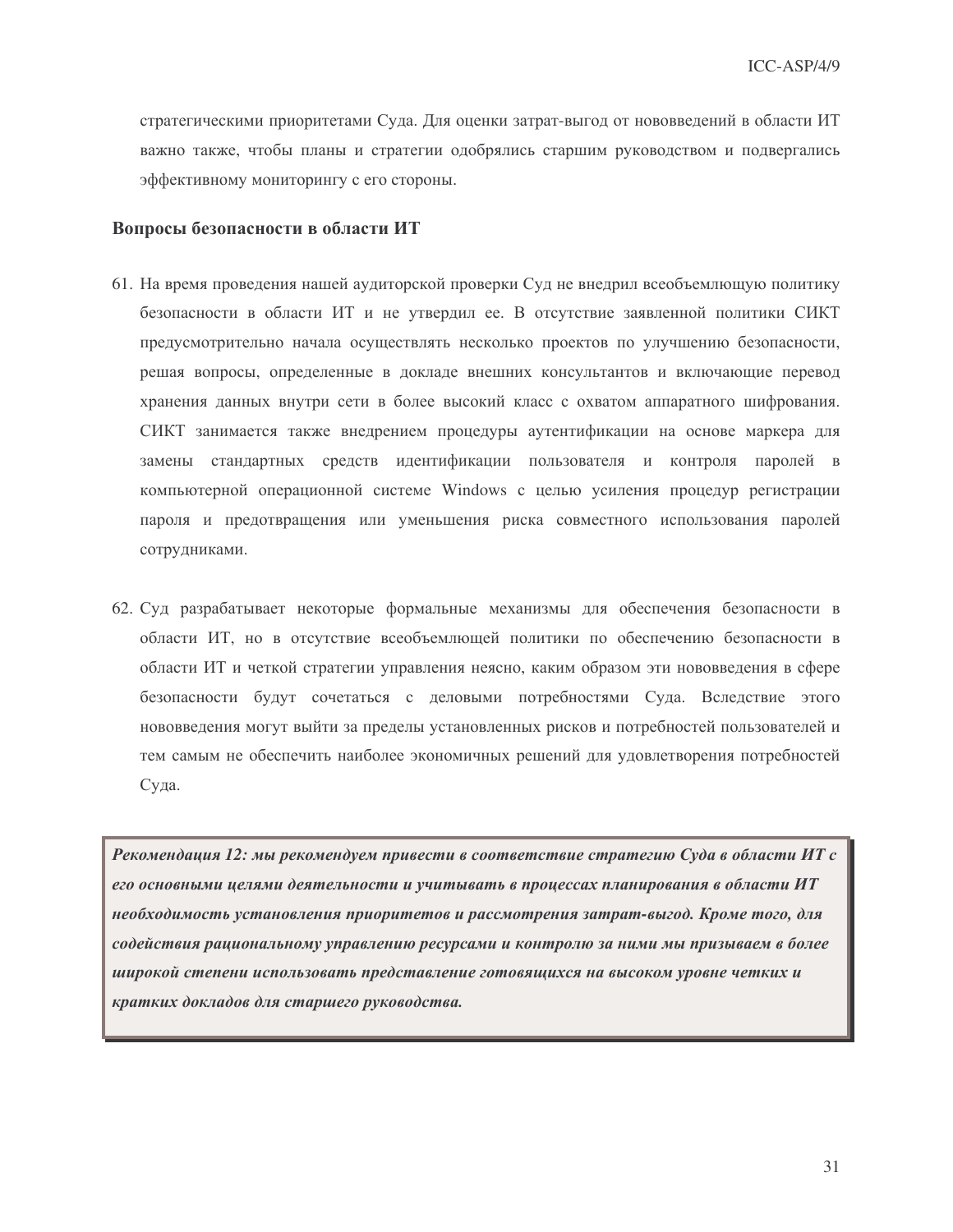#### Рекомендации, сформулированные в прошлом году

- 63. Суд через свое Управление внутренней ревизии начал разрабатывать механизмы для отслеживания хода выполнения рекомендаций по результатам внешней аудиторской проверки. Для усовершенствования механизмов подотчетности мы рекомендуем Суду ежегодно представлять обновленные доклады о ходе этой работы Бюджетно-финансовому комитету. Путем таких проверок и надзора Ассамблея сможет заручиться большими гарантиями относительно того, что руководство выполняет рекомендации по итогам аудиторской проверки и тем самым укрепляет механизмы контроля в рамках Суда.
- 64. В рамках нашей работы по проведению аудиторской проверки мы рассматриваем вопрос о том, в какой степени руководство выполнило и учло рекомендации по итогам нашей предыдущей аудиторской деятельности. В ряде случаев после проведения аудиторской проверки работы в 2004 году мы сделали заключения, которые являются аналогичными сделанным в предыдущих докладах. Поэтому мы призываем руководство рассмотреть вопрос о том, каким образом можно было бы в полной мере выполнить эти рекомендации.

Рекомендация 13: мы рекомендуем руководству готовить подробный план действий по обзору и мониторингу выполнения рекомендаций по итогам проведения внешнего аудита. Для укрепления существующих механизмов Суда в области управления это должно стать частью постоянного процесса и подлежать контролю со стороны Бюджетно-финансового комитета.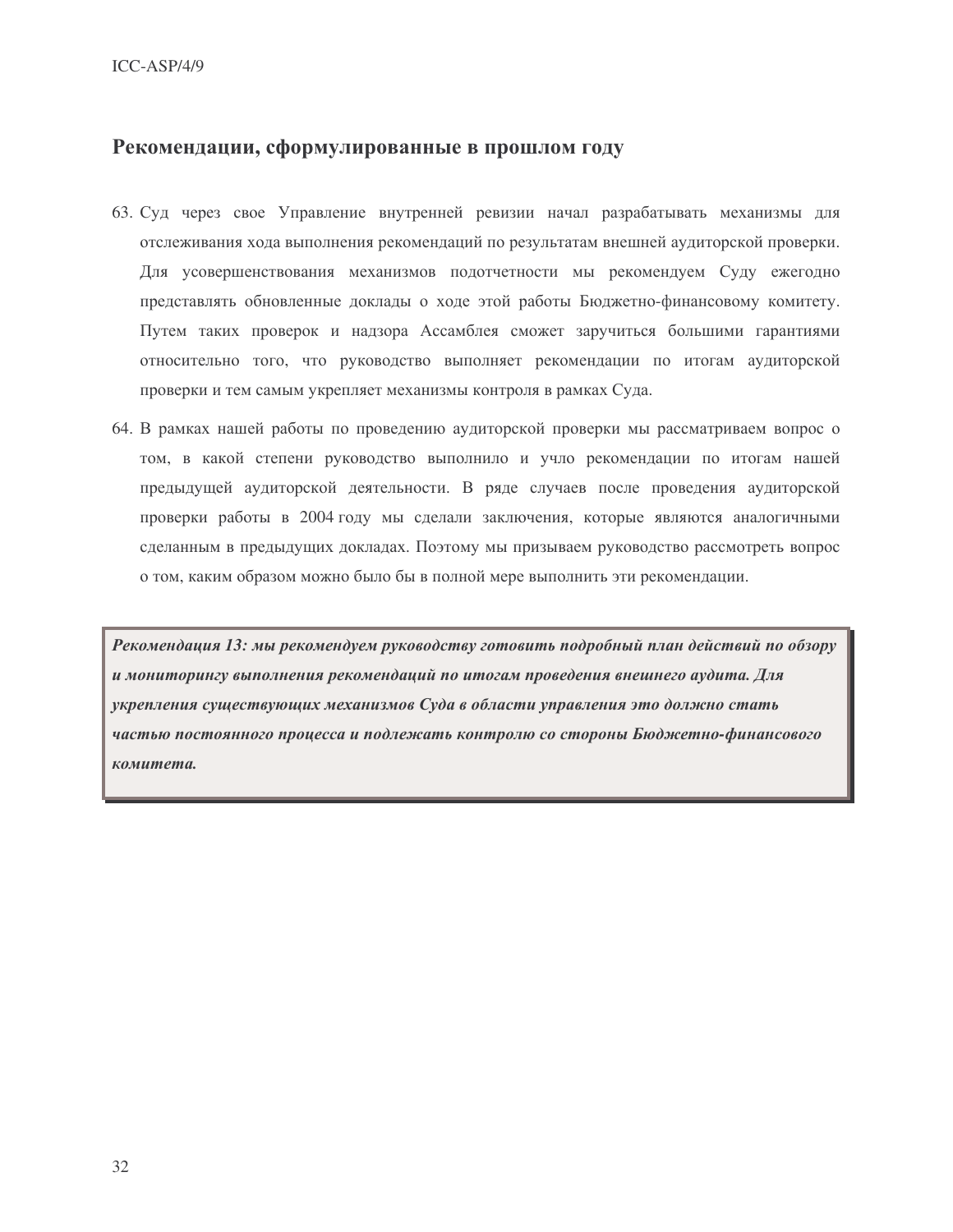## Выражение признательности

65. Мы выражаем признательность за содействие и сотрудничество со стороны Суда и всех его органов, в частности со стороны Секретаря и его сотрудников, в ходе нашей аудиторской проверки.

> Сэр Джон Борн Государственный бухгалтер-ревизор, Соединенное Королевство Внешний аудитор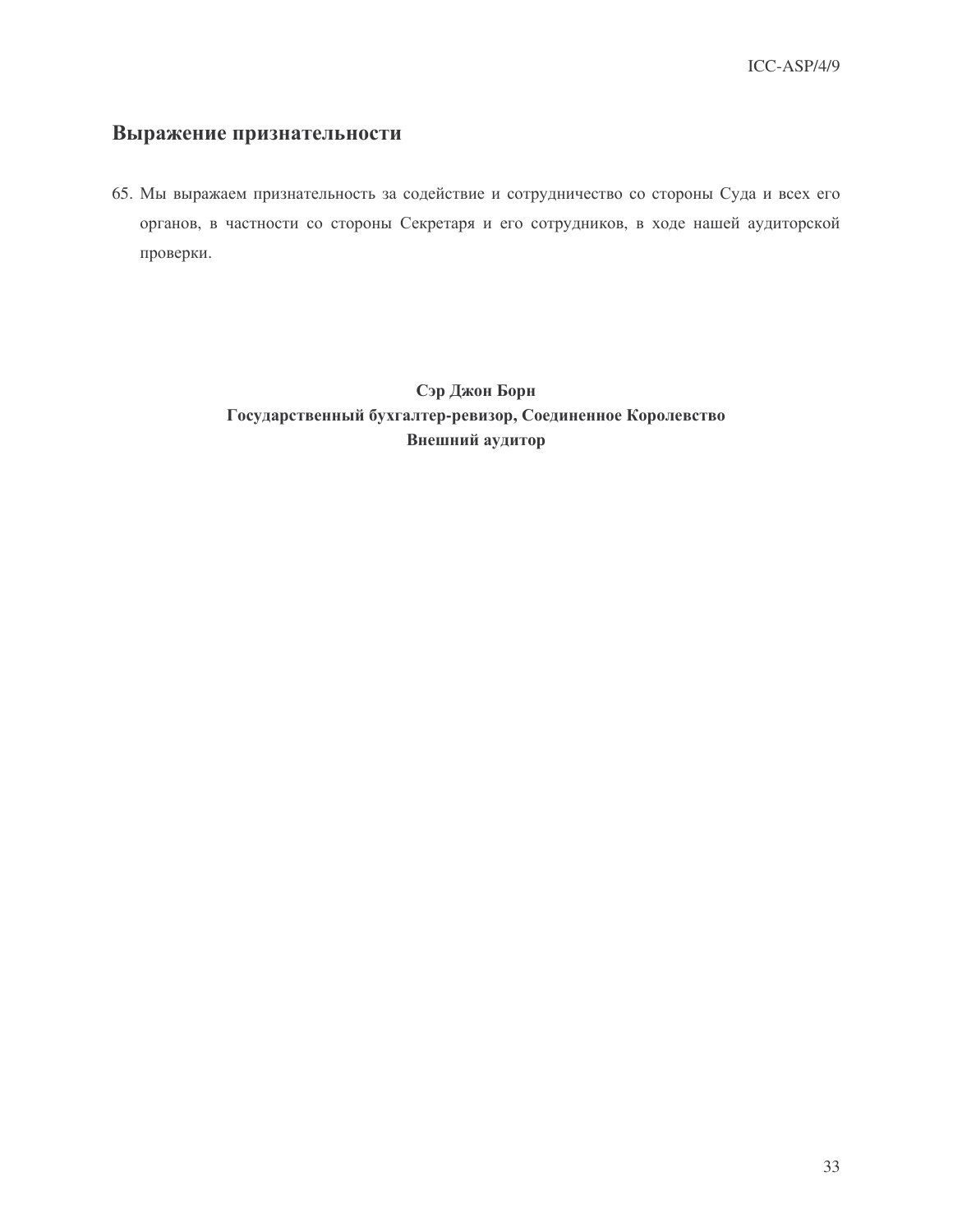#### **ПРИЛОЖЕНИЕ І**

#### Охват аудита и подход к нему

Главная цель финансового аудита заключается в том, чтобы предоставить Внешнему аудитору возможность сформулировать заключение относительного того, были ли расходы, зафиксированные в финансовых ведомостях за 2004 год, произведены для целей, утвержденных Ассамблеей государств-участников; были ли поступления и расходы надлежащим образом классифицированы и зарегистрированы в соответствии с Финансовыми положениями Суда; и правильно ли финансовые ведомости отражают финансовое положение Суда по состоянию на 31 декабря 2004 года. Были подробно рассмотрены основа, предположения и риски, связанные с аудитом, которые кратко излагаются для сведения руководства в документе о стратегии аудита, выпущенном в декабре 2004 года.

#### Подход к аудиту

Рассмотрение проводилось на экспериментальной основе. Это означает, что все разделы финансовых ведомостей подвергались существенному анализу с учетом зарегистрированных операций. Мы проверяем также работу ключевых механизмов внутреннего контроля Суда с целью подготовки аудиторского заключения. И наконец, был проведен специальный анализ с целью убедиться, что финансовые ведомости правильно отражают бухгалтерские счета Суда и представлены в надлежащей форме.

Рассмотрение в рамках настоящего аудита включало общий обзор и такую проверку бухгалтерских счетов и других подтверждающих документальных свидетельств, которые мы сочли необходимыми рассмотреть в данных обстоятельствах. Наши процедуры аудита направлены в первую очередь на подготовку заключения о проверке финансовых ведомостей Суда. Соответственно, проведенная работа не предполагала подробного рассмотрения всех аспектов деятельности бюджетной системы и системы финансовой информации Суда, а также его механизмов внутреннего контроля, и представленные результаты не следует рассматривать как всеобъемлющее заключение по этим аспектам.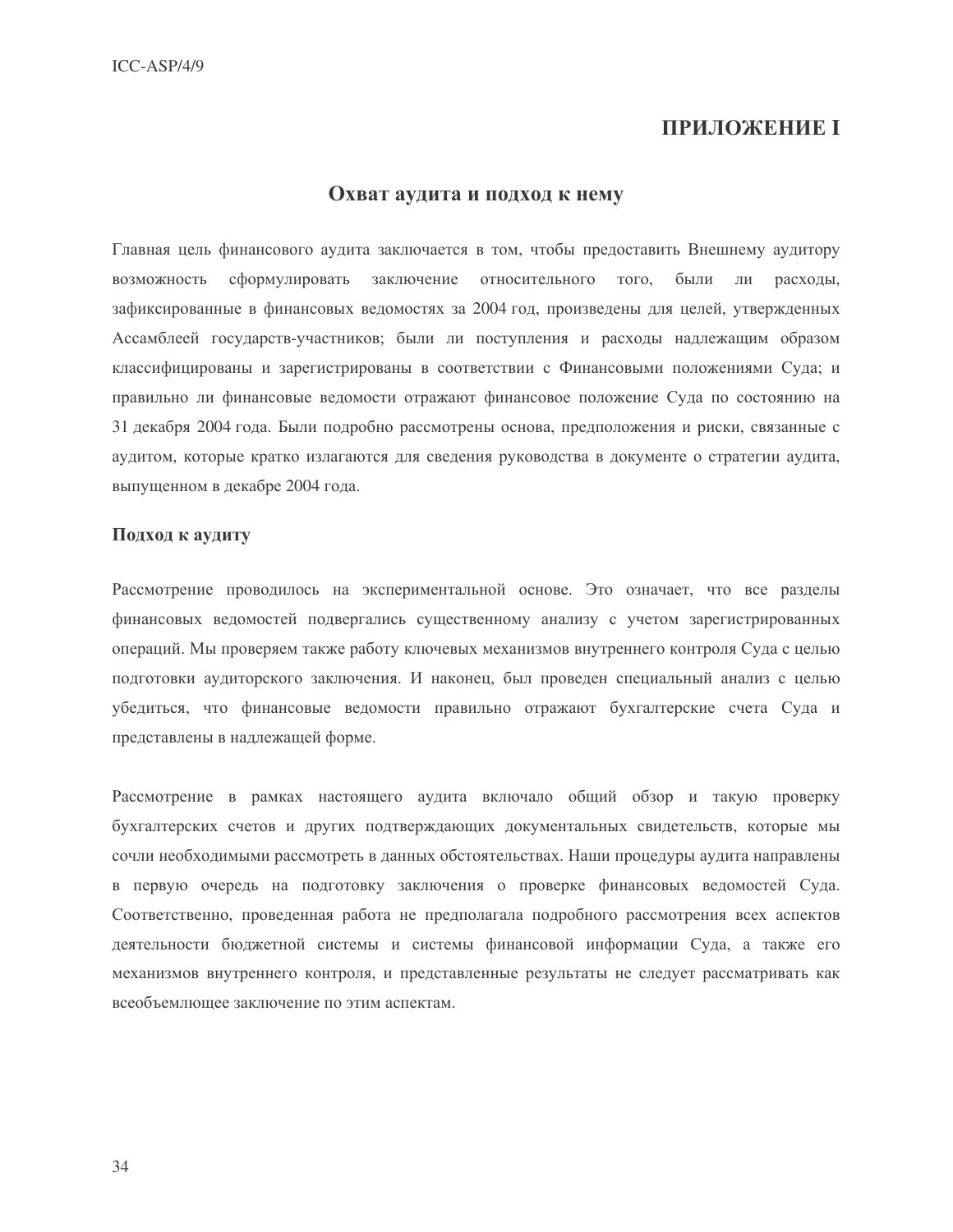#### **Ведомость I**

#### Международный уголовный суд

#### Ведомость поступлений и расходов с указанием изменений в остатках средств за период, заканчивающийся 31 декабря 2004 года

 $(\textit{6 molc.} \textit{e6po})$ 

|                                                                          |          | Общий фонд и Фонд<br>оборотных средств | Ссылка на<br>примечания |                          | Целевые фонды            | Ссылка на<br>примечания | Итого    |                          |
|--------------------------------------------------------------------------|----------|----------------------------------------|-------------------------|--------------------------|--------------------------|-------------------------|----------|--------------------------|
|                                                                          | 2004 год | 2002-2003 голы                         |                         | 2004 год                 | 2002-2003 голы           |                         | 2004 год | 2002-2003 голы           |
| Поступления                                                              |          |                                        |                         |                          |                          |                         |          |                          |
| Начисленные взносы                                                       | 53 072   | 30 894                                 | 4.1                     | ٠                        | $\overline{\phantom{a}}$ |                         | 53 072   | 30 894                   |
| Добровольные взносы                                                      | $\sim$   | ×.                                     |                         | 1 2 3 5                  | 71                       | 5.1                     | 1 2 3 5  | 71                       |
| Доход в виде процентов                                                   | 719      | 520                                    | 4.2                     | 20                       | $\sim$                   | 5.2                     | 739      | 520                      |
| Прочие/разные поступления                                                | 82       | $\mathbf{1}$                           | 4.3                     | $\sim$                   | $\sim$                   |                         | 82       |                          |
| Итого поступлений                                                        | 53 873   | 31 415                                 |                         | 1 2 5 5                  | 71                       |                         | 55 128   | 31 486                   |
| Расходы                                                                  |          |                                        |                         |                          |                          |                         |          |                          |
| Произведенные расходы                                                    | 31 7 14  | 14 137                                 | 4.4                     | 590                      | $\overline{\phantom{a}}$ | S7                      | 32 304   | 14 137                   |
| Непогашенные обязательства                                               | 11796    | 7 3 4 2                                | 4.4                     | 48                       | $\sim$                   | S7                      | 11 844   | 7 3 4 2                  |
| Итого расходов                                                           | 43 510   | 21 479                                 |                         | 638                      | $\sim$                   |                         | 44 148   | 21 479                   |
| Превышение/(недобор) поступлений над расходами                           | 10 363   | 9936                                   |                         | 617                      | 71                       |                         | 10 980   | 10 007                   |
| Экономия по обязательствам за предыдущие периоды или их<br>аннулирование | 1 0 7 5  | $\sim$                                 | 4.5                     | $\overline{\phantom{a}}$ | $\sim$                   |                         | 1 0 7 5  | $\overline{\phantom{a}}$ |
| Возвращение средств донорам                                              | $\sim$   | $\sim$                                 |                         | (5)                      | ÷.                       | 5.3, S6                 | (5)      | $\sim$                   |
| Чистое увеличение Фонда оборотных средств                                | 2 5 0 9  | 1916                                   | 4.6                     | $\sim$                   | ×,                       |                         | 2 5 0 9  | 1916                     |
| Остатки средств на начало финансового периода                            | 11852    | $\sim$                                 |                         | 71                       | $\sim$                   |                         | 11923    | $\sim$                   |
| Остатки средств по состоянию на 31 декабря 2004 года                     | 25 799   | 11852                                  |                         | 683                      | 71                       |                         | 26 482   | 11 9 23                  |

Подпись (Мариан Кашу)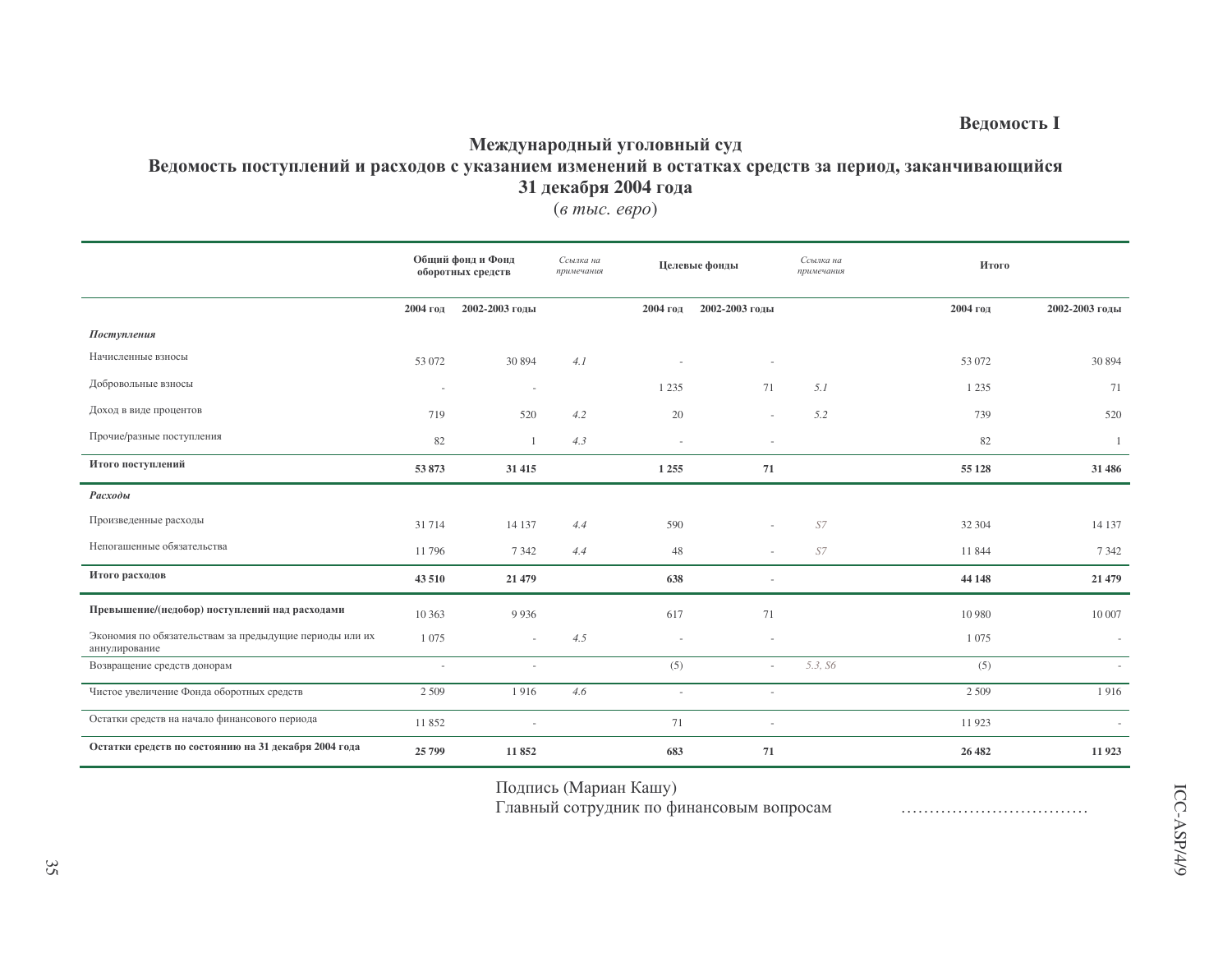#### **Ведомость II**

Международный уголовный суд

Ведомость активов, пассивов, резервов и остатков средств по состоянию на 31 декабря 2004 года

 $(\textit{6 mol.} \textit{e}$ 

|                                                     |                          | Общий фонд и Фонд<br>оборотных средств | Ссылка на<br>примечания |                | Целевые фонды            | Ссылка на<br>примечания | Итого    |                |
|-----------------------------------------------------|--------------------------|----------------------------------------|-------------------------|----------------|--------------------------|-------------------------|----------|----------------|
|                                                     | 2004 год                 | 2002-2003 годы                         |                         | 2004 год       | 2002-2003 годы           |                         | 2004 год | 2002-2003 голы |
| Активы                                              |                          |                                        |                         |                |                          |                         |          |                |
| Денежные и срочные депозиты                         | 29 673                   | 17 227                                 |                         | 904            | 206                      |                         | 30 577   | 17433          |
| Начисленные взносы к получению от государств-членов | 10 25 8                  | 2 9 9 7                                | 4.7                     |                | $\overline{\phantom{a}}$ |                         | 10 258   | 2997           |
| Добровольные взносы к получению                     | $\overline{\phantom{a}}$ |                                        |                         | 10             | 220                      | 5.1                     | 10       | 220            |
| Другие взносы к получению                           | 218                      | 149                                    | 4.8                     |                | $\sim$                   |                         | 218      | 149            |
| Остатки межфондовых денежных средств к получению    | 5                        | 2 5 3 0                                | 4.9                     |                | 30                       |                         | 5        | 2 5 6 0        |
| Другие счета к получению                            | 1522                     | 760                                    | 4.10                    | $\overline{4}$ |                          | 5.4                     | 1526     | 760            |
| Отсроченные расходы - субсидии на образование       | 106                      | 56                                     | 4.11                    |                |                          |                         | 106      | 56             |
| Итого активов                                       | 41782                    | 23719                                  |                         | 918            | 456                      |                         | 42 700   | 24 175         |
| Пассивы                                             |                          |                                        |                         |                |                          |                         |          |                |
| Взносы/платежи, полученные авансом                  | 3 8 8 0                  | 3 4 2 6                                | 4.12                    | 165            | 385                      | 5.5                     | 4 0 4 5  | 3811           |
| Непогашенные обязательства                          | 11796                    | 6 3 4 2                                |                         | 48             |                          |                         | 11 844   | 6 3 4 2        |
| Остаток межфондовых денежных средств к оплате       |                          |                                        |                         | 22             |                          | 5.6                     | 22       |                |
| Нереализованный курсовой выигрыш/убыток             |                          | 1 000                                  |                         |                |                          |                         |          | 1 0 0 0        |
| Другие счета к оплате                               | 307                      | 1 0 9 9                                | 4.13                    | $\sim$         |                          |                         | 307      | 1 0 9 9        |
| Итого пассивов                                      | 15 983                   | 11867                                  |                         | 235            | 385                      |                         | 16 218   | 12 2 5 2       |
| Резервы и остатки средств                           |                          |                                        |                         |                |                          |                         |          |                |
| Фонд оборотных средств                              | 4 4 2 5                  | 1916                                   |                         |                | $\sim$                   |                         | 4 4 2 5  | 1916           |
| Резерв по невыплаченным взносам                     | 1843                     | $\sim$                                 | 4.14                    | $\sim$         | $\sim$                   |                         | 1843     | ÷.             |
| Совокупное положительное сальдо                     | 19531                    | 9 9 3 6                                | S4                      | 683            | 71                       |                         | 20 214   | 10 007         |
| Итого резервов и остатков средств                   | 25 799                   | 11852                                  |                         | 683            | 71                       |                         | 26 4 8 2 | 11 923         |
| Итого пассивов, резервов и остатков средств         | 41782                    | 23719                                  |                         | 918            | 456                      |                         | 42 700   | 24 175         |

Подпись (Мариан Кашу)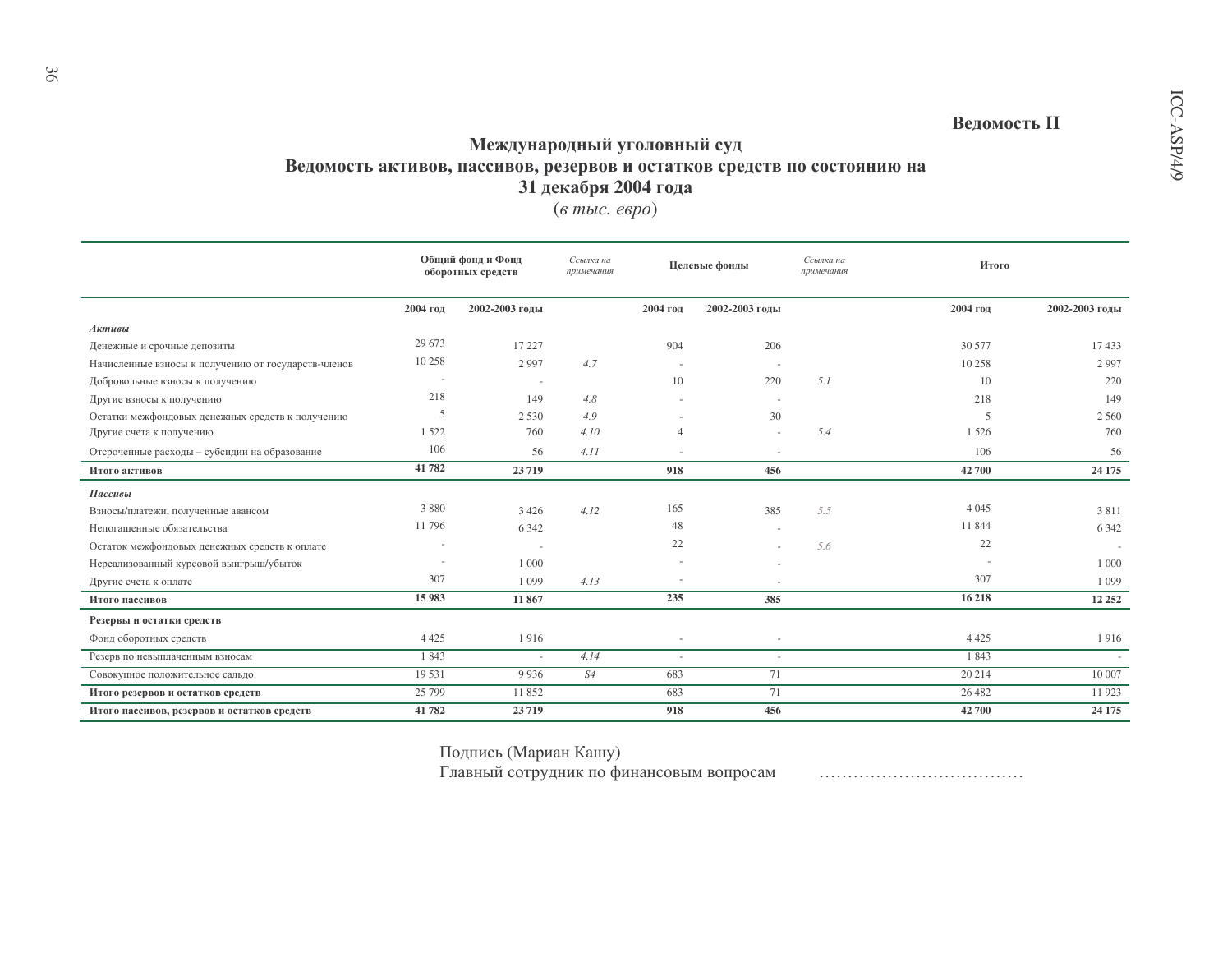#### Ведомость III

#### Международный уголовный суд

#### Ведомость движения наличных средств по состоянию на 31 декабря 2004 года

(в тыс. евро)

|                                                                                    |          | Общий фонд и Фонд<br>оборотных средств |          | Целевые фонды            | Итого    |                |
|------------------------------------------------------------------------------------|----------|----------------------------------------|----------|--------------------------|----------|----------------|
|                                                                                    | 2004 год | 2002-2003 годы                         | 2004 год | 2002-2003 годы           | 2004 год | 2002-2003 годы |
| Движение наличных средств в рамках оперативной деятельности                        |          |                                        |          |                          |          |                |
| Чистое превышение/(недобор) поступлений над расходами (Ведомость I)                | 10 363   | 9936                                   | 617      | 71                       | 10 980   | 10 007         |
| (Увеличение)/сокращение взносов к получению                                        | (7330)   | (3146)                                 | 210      | (220)                    | (7120)   | (3, 366)       |
| (Увеличение)/сокращение остатков межфондовых средств к получению                   | 2 5 2 5  | (2530)                                 | 30       | (30)                     | 2555     | (2.560)        |
| (Увеличение)/сокращение по другим счетам к получению                               | (762)    | (760)                                  | (4)      | ÷                        | (766)    | (760)          |
| (Увеличение)/сокращение отсроченных платежей                                       | (50)     | (56)                                   |          | ÷                        | (50)     | (56)           |
| (Увеличение)/сокращение взносов, полученных авансом                                | 454      | 3 4 2 6                                | (220)    | 385                      | 234      | 3811           |
| Увеличение/(сокращение) непогашенных обязательств                                  | 5 4 5 4  | 6 3 4 2                                | 48       | ÷                        | 5 5 0 2  | 6 3 4 2        |
| Увеличение/(сокращение) нереализованного курсового убытка                          | (1 000)  | 1 0 0 0                                |          |                          | (1 000)  | 1 000          |
| Увеличение/(сокращение) остатков межфондовых средств к оплате                      |          |                                        | 22       |                          | 22       |                |
| Увеличение/(сокращение) по счетам к оплате                                         | (792)    | 1 0 9 9                                |          |                          | (792)    | 1 0 9 9        |
| За вычетом: доход в виде процентов                                                 | (719)    | (520)                                  | (20)     |                          | (739)    | (520)          |
| Чистые поступления наличных средств по результатам оперативной деятельности        | 8 1 4 3  | 14791                                  | 683      | 206                      | 8826     | 14 9 9 7       |
| Поступление наличных средств от инвестиционной и финансовой деятельности           |          |                                        |          |                          |          |                |
| Плюс: доход в виде процентов                                                       | 719      | 520                                    | 20       |                          | 739      | 520            |
| Чистые поступления наличных средств от инвестиционной и финансовой<br>деятельности | 719      | 520                                    | 20       |                          | 739      | 520            |
| Поступление наличных средств из других источников                                  |          |                                        |          |                          |          |                |
| Чистое увеличение/(сокращение) Фонда оборотных средств                             | 2 5 0 9  | 1916                                   |          |                          | 2 5 0 9  | 1916           |
| Экономия по обязательствам за предыдущие периоды или их аннулирование              | 1075     |                                        |          |                          | 1075     |                |
| Возвращение средств донорам                                                        | ÷,       | $\overline{\phantom{a}}$               | (5)      |                          | (5)      |                |
| Чистые поступления наличных средств из других источников                           | 3584     | 1916                                   | (5)      | $\overline{\phantom{a}}$ | 3579     | 1916           |
| Чистое увеличение/(сокращение) денежных и срочных депозитов                        | 12 4 4 6 | 17 227                                 | 698      | 206                      | 13 144   | 17433          |
| Денежные и срочные депозиты на начало финансового периода                          | 17 227   |                                        | 206      | $\sim$                   | 17433    |                |
| Денежные и срочные депозиты по состоянию на 31 декабря 2004 года (Ведомость II)    | 29 673   | 17 227                                 | 904      | 206                      | 30 577   | 17 433         |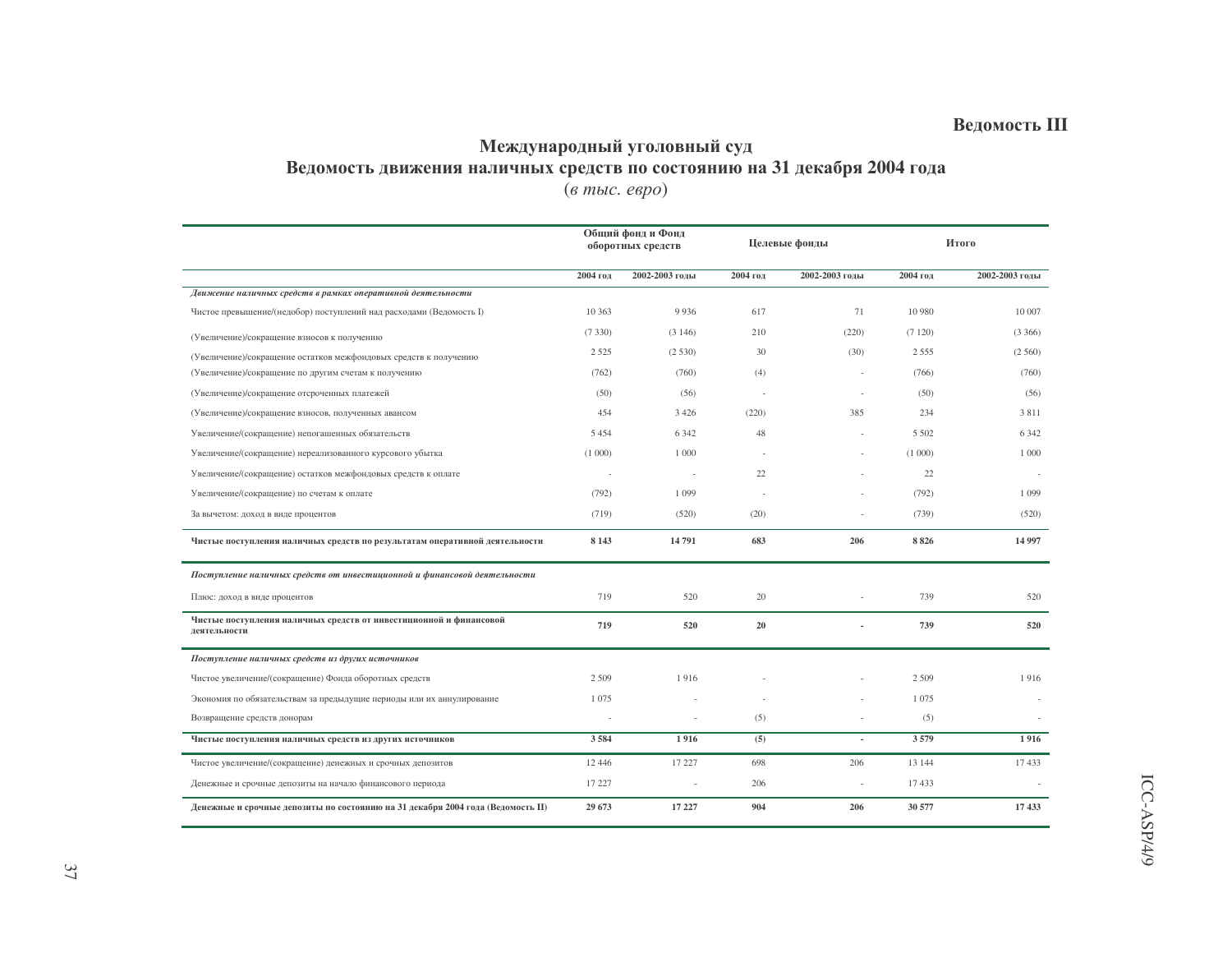#### Международный уголовный суд Ведомость ассигнований за период с 1 января по 31 декабря 2004 года (в тыс. евро)

| Программа                                       | Утвержденные<br>ассигнования | Распределение | Непогашенные<br>обязательства | Итого<br>расходов | Свободный от<br>обязательств<br>остаток |
|-------------------------------------------------|------------------------------|---------------|-------------------------------|-------------------|-----------------------------------------|
| Президиум и Палаты                              | 5781                         | 4 5 5 6       | 38                            | 4 5 9 4           | 1 1 8 7                                 |
| Канцелярия Прокурора                            | 14 04 1                      | 5799          | 2 2 0 0                       | 7999              | 6 0 4 2                                 |
| Секретариат Суда                                | 30 651                       | 19472         | 9 5 0 1                       | 28 973            | 1678                                    |
| Секретариат Ассамблеи государств-<br>участников | 2 5 9 9                      | 1887          | 57                            | 1944              | 655                                     |
| Итого                                           | 53 072                       | 31 714        | 11796                         | 43 510            | 9 5 6 2                                 |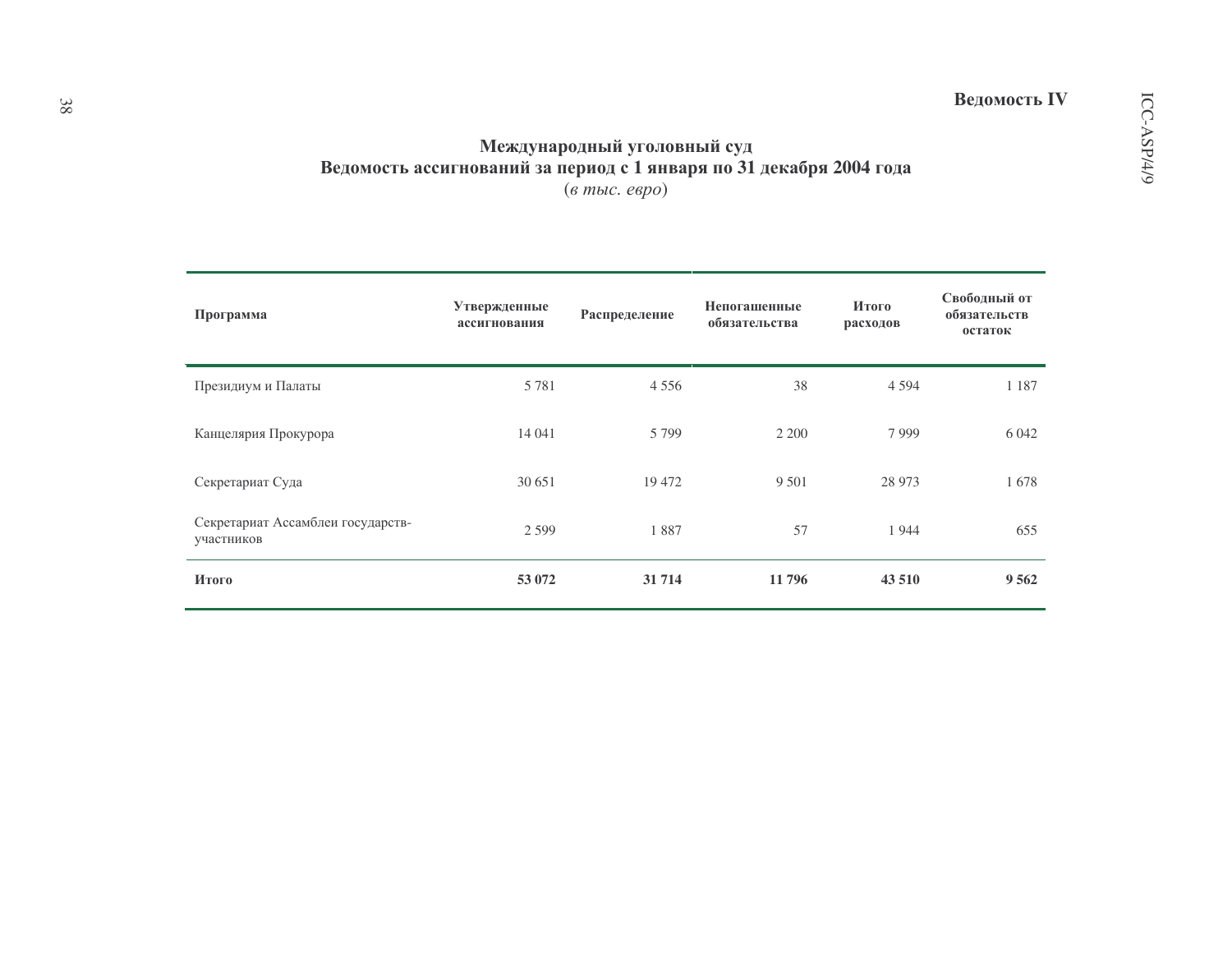## Международный уголовный суд<br>Положение со взносами по состоянию на 31 декабря 2004 года  $(eeepo)$

| Государства-участники               | Задолженность по<br>состоянию на<br>1 января 2004 года | Поступления     | Задолженность по<br>взносам | Начисленные<br>взносы | Кредиты<br>2003 года     | Поступления    | Задолженность по<br>взносам | Итого<br>задолженность по<br>взносам | Кредит по<br>поступлениям за<br>2004 год | Поступления,<br>относящиеся к<br>2005 году |
|-------------------------------------|--------------------------------------------------------|-----------------|-----------------------------|-----------------------|--------------------------|----------------|-----------------------------|--------------------------------------|------------------------------------------|--------------------------------------------|
|                                     |                                                        | Предыдущие годы |                             |                       | 2004 год                 |                |                             |                                      |                                          |                                            |
| Афганистан                          |                                                        | i.              |                             | 2,195                 | 152                      | 81             | 1,962                       | 1,962                                |                                          |                                            |
| Албания                             | 1 0 3 4                                                | 1 0 3 4         |                             | 5 4 8 9               |                          | 5 4 8 9        | $\sim$                      |                                      |                                          |                                            |
| Андорра                             | $\overline{4}$                                         |                 | $\overline{4}$              | 5 4 8 8               |                          |                | 5 4 8 8                     | 5 4 9 2                              |                                          |                                            |
| Антигуа и Барбуда                   | 1 2 3 6                                                | $\sim$          | 1 2 3 6                     | 3 2 9 3               |                          | $\sim$         | 3 2 9 3                     | 4529                                 |                                          |                                            |
| Аргентина                           | 628 799                                                | 369 282         | 259 517                     | 1 049 305             | ÷                        | $\sim$         | 1 049 305                   | 1 308 822                            | ÷                                        |                                            |
| Австралия                           | 2 5 5 8                                                | 2 5 5 8         |                             | 1747378               | ×.                       | 1747456        |                             |                                      | 78                                       |                                            |
| Австрия                             |                                                        |                 |                             | 942 838               | $\sim$                   | 764 325        | 178 513                     | 178 513                              |                                          |                                            |
| Барбадос                            |                                                        |                 |                             | 10 976                | 102                      | 10875          |                             |                                      |                                          |                                            |
| Бельгия                             | 1502                                                   | 1 502           |                             | 1 173 333             | $\sim$                   | 488 627        | 684 706                     | 684 706                              |                                          |                                            |
| Белиз                               | 617                                                    |                 | 617                         | 1 0 9 8               | $\sim$                   | $\sim$         | 1 0 9 8                     | 1715                                 |                                          |                                            |
| Бенин                               | 195                                                    | 195             |                             | 2 1 9 5               | $\overline{\phantom{a}}$ | 2 195          | $\overline{0}$              | $\overline{0}$                       |                                          |                                            |
| Боливия                             | 4 9 4 3                                                | 3 0 4 8         | 1895                        | 9878                  |                          | $\sim$         | 9878                        | 11773                                |                                          |                                            |
| Босния и Герцеговина                |                                                        |                 | ÷.                          | 3 2 9 3               |                          | 3 2 9 3        | ÷.                          |                                      |                                          |                                            |
| Ботсвана                            | 85                                                     |                 | 85                          | 13 17 1               |                          | $\overline{a}$ | 13 17 1                     | 13 25 6                              |                                          |                                            |
| Бразилия                            | 1 429 595                                              |                 | 1 429 595                   | 1 671 644             |                          | $\sim$         | 1 671 644                   | 3 101 239                            |                                          |                                            |
| Болгария                            |                                                        |                 |                             | 18 659                | $\sim$                   | 10 20 2        | 8 4 5 7                     | 8 4 5 7                              |                                          |                                            |
| Буркина-Фасо                        |                                                        |                 |                             | 1 0 9 8               |                          | $\sim$         | 1 0 9 8                     | 1 0 9 8                              |                                          |                                            |
| Бурунди                             |                                                        |                 |                             | 91                    |                          | $\sim$         | 91                          | 91                                   |                                          |                                            |
| Камбоджа                            | $\mathcal{D}_{\alpha}$                                 | $\overline{c}$  |                             | 2 1 9 5               | $\overline{\phantom{a}}$ | 1 5 9 4        | 601                         | 601                                  |                                          |                                            |
| Канада                              |                                                        |                 |                             | 3 087 546             | ÷,                       | 3 087 686      |                             | $\sim$                               | 140                                      |                                            |
| Центральноафриканская<br>Республика | 617                                                    |                 | 617                         | 1 0 9 8               |                          |                | 1 0 9 8                     | 1715                                 |                                          |                                            |
| Колумбия                            | 105 886                                                | 105 886         |                             | 170 128               |                          | 39 263         | 130 865                     | 130 865                              |                                          |                                            |
| Конго                               | ÷.                                                     | ÷.              |                             | 457                   |                          | $\sim$         | 457                         | 457                                  |                                          |                                            |
| Коста-Рика                          | 12 357                                                 | 4 6 6 0         | 7697                        | 32 9 28               |                          | $\sim$         | 32 9 28                     | 40 625                               |                                          |                                            |
| Хорватия                            |                                                        |                 | $\sim$                      | 40 611                |                          | 49 857         |                             | ÷                                    | 9 2 4 6                                  |                                            |
| Кипр                                |                                                        |                 |                             | 42 806                |                          | 42 808         |                             |                                      | 2                                        |                                            |
| Демократическая<br>Республика Конго | 2472                                                   | 2 0 2 6         | 446                         | 3 2 9 3               |                          | $\sim$         | 3 2 9 3                     | 3739                                 |                                          |                                            |
| Дания                               |                                                        |                 |                             | 788 076               |                          | 833 412        |                             | $\sim$                               | 45 3 3 6                                 |                                            |
| Джибути                             |                                                        |                 |                             | 1 0 9 8               |                          | $\sim$         | 1 0 9 8                     | 1 0 9 8                              |                                          |                                            |
| Доминика                            | 617                                                    |                 | 617                         | 1 0 9 8               | $\sim$                   | $\sim$         | 1 0 9 8                     | 1715                                 |                                          |                                            |
| Эквадор                             | 15 4 46                                                | 15 4 46         |                             | 20 854                | ÷                        | 9 0 3 1        | 11823                       | 11823                                | ä,                                       |                                            |
| Эстония                             |                                                        |                 |                             | 13 17 1               |                          | 13 172         |                             |                                      | $\overline{1}$                           |                                            |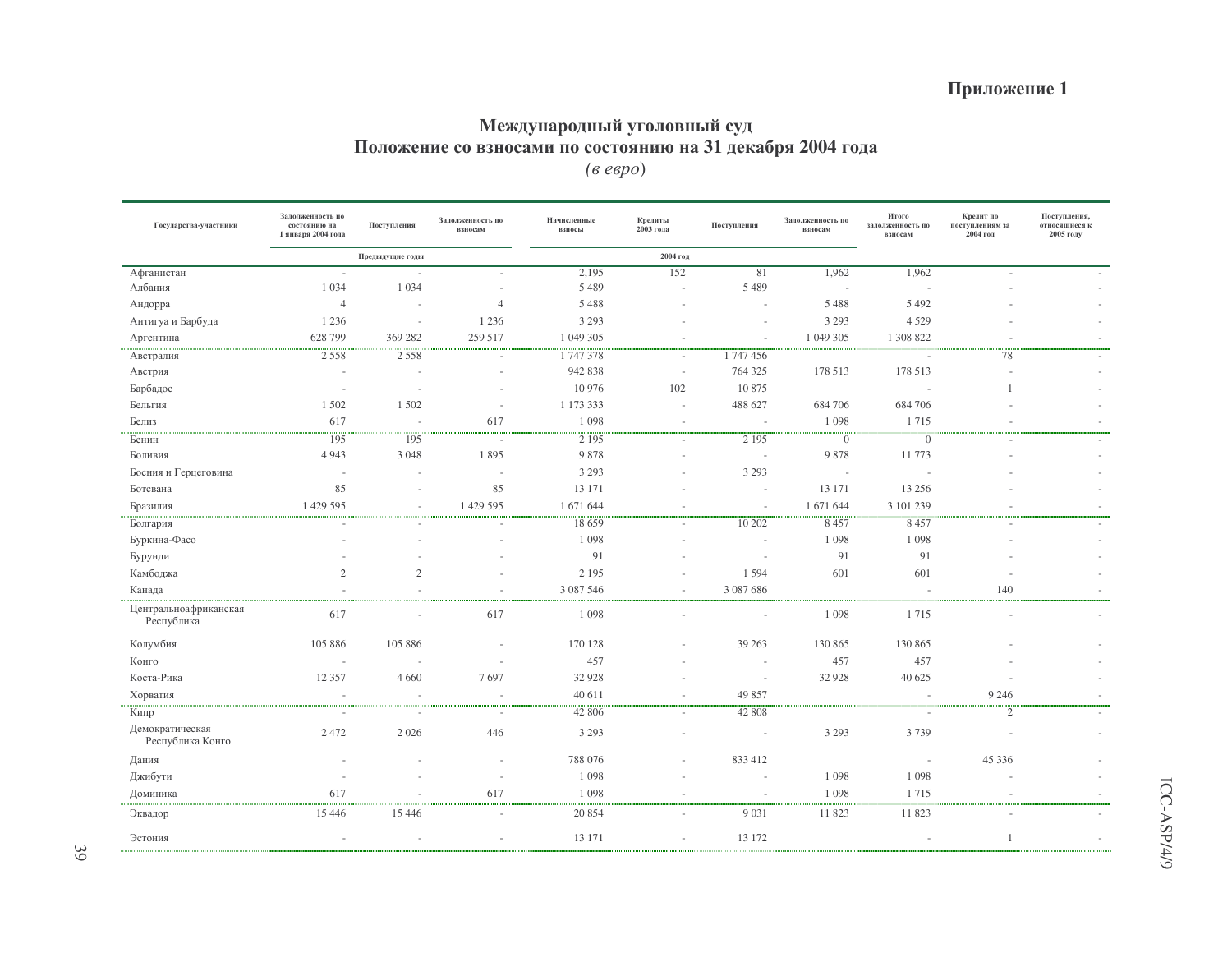| 2004 год<br>Предыдущие годы<br>1823<br>4 3 9 0<br>1823<br>4 3 8 9<br>$\mathbf{1}$<br>Фиджи<br>1<br>÷,<br>$\sim$<br>$\sim$<br>585 020<br>585 049<br>29<br>Финляндия<br>ł,<br>ä,<br>6 6 18 8 20<br>6 6 18 5 23<br>297<br>Франция<br>÷,<br>÷,<br>$\sim$<br>9878<br>Габон<br>8650<br>8 6 5 0<br>4 2 4 6<br>5 6 3 2<br>5 6 3 2<br>Гамбия<br>617<br>617<br>1 0 9 7<br>1 0 9 7<br>1 0 9 7<br>÷.<br>$\sim$<br>$\sim$<br>191<br>191<br>3 2 9 3<br>3 2 9 3<br>3 4 8 4<br>Грузия<br>$\sim$<br>$\sim$<br>$\sim$<br>$\overline{a}$<br>9 507 403<br>9 507 733<br>330<br>Германия<br>÷,<br>$\sim$<br>3 0 8 9<br>4 3 9 0<br>3 0 8 9<br>4 3 9 0<br>4 3 9 0<br>Гана<br>581 728<br>167857<br>612 342<br>198 471<br>Греция<br>$\sim$<br>÷,<br>Гвинея<br>1 1 4 8<br>3 2 9 3<br>3 2 9 3<br>4 4 4 1<br>1 1 4 8<br>$\sim$<br>$\sim$<br>×.<br>÷,<br>$\overline{91}$<br>91<br>Гайана<br>91<br>$\sim$<br>$\overline{\phantom{a}}$<br>$\overline{\phantom{a}}$<br>5 4 8 8<br>5 4 8 8<br>8419<br>2931<br>2931<br>Гондурас<br>÷,<br>۰.<br>138 297<br>138 302<br>5<br>Венгрия<br>ä,<br>$\mathfrak{Z}$<br>37 318<br>37 321<br>Исландия<br>$\sim$<br>384 160<br>18<br>384 178<br>Ирландия<br>÷,<br>5 361 771<br>2 247 570<br>Италия<br>6732<br>6732<br>3 114 201<br>3 114 201<br>÷,<br>$\overline{\phantom{a}}$<br>11<br>11<br>12 074<br>12 074<br>Иордания<br>÷,<br>$\overline{\phantom{a}}$<br>16 4 64<br>16 4 65<br>Латвия<br>$\mathbf{1}$<br>÷.<br>$\overline{\phantom{a}}$<br>578<br>1 0 9 8<br>1 0 9 8<br>1676<br>Лесото<br>617<br>39<br>91<br>91<br>91<br>Либерия<br>÷.<br>ä,<br>÷,<br>5 4 8 7<br>Лихтенштейн<br>59<br>59<br>5 4 8 8<br>$\mathbf{1}$<br>$\overline{1}$<br>$\sim$<br>$\sim$<br>26 342<br>17759<br>8583<br>8583<br>Литва<br>J.<br>$\sim$<br>17679<br>84 515<br>84 519<br>17679<br>Люксембург<br>$\overline{4}$<br>$\overline{a}$<br>Малави<br>998<br>998<br>1 0 9 8<br>1 0 9 8<br>2 0 9 6<br>J.<br>÷.<br>$\mathfrak{2}$<br>$\mathfrak{2}$<br>2 1 9 5<br>1998<br>197<br>197<br>Мали<br>$\sim$<br>15 366<br>554<br>14812<br>14812<br>Мальта<br>$\sim$<br>$\overline{\phantom{a}}$<br>797<br>301<br>301<br>1 0 9 8<br>Маршалловы Острова<br>$\mathbf{1}$<br>$\mathbf{1}$<br>L.<br>$\sim$<br>12 074<br>8 7 6 5<br>3 3 0 9<br>3 3 0 9<br>Маврикий<br>$\overline{\phantom{a}}$<br>Монголия<br>1 0 9 8<br>310<br>788<br>$\sim$<br>6 5 8 6<br>Намибия<br>267<br>267<br>6 5 8 6<br>1 0 9 8<br>Haypy<br>617<br>617<br>1 0 9 7<br>1 0 9 7<br>$\overline{1}$<br>1 854 943<br>1 855 028<br>85<br>Нидерланды<br>$\sim$<br>×.<br>Новая Зеландия<br>242 569<br>242 581<br>12<br>÷.<br>1 0 9 8<br>1 0 9 8<br>1715<br>Нигер<br>617<br>617<br>ä, | Государства-участники | Задолженность по<br>состоянию на<br>1 января 2004 года | Поступления | Задолженность по<br>взносам | Начисленные<br>взносы | Кредиты<br>2003 года | Поступления | Задолженность по<br>взносам | Итого<br>задолженность по<br>взносам | Кредит по<br>поступлениям за<br>2004 год | Поступления,<br>относящиеся к<br>2005 году |
|-------------------------------------------------------------------------------------------------------------------------------------------------------------------------------------------------------------------------------------------------------------------------------------------------------------------------------------------------------------------------------------------------------------------------------------------------------------------------------------------------------------------------------------------------------------------------------------------------------------------------------------------------------------------------------------------------------------------------------------------------------------------------------------------------------------------------------------------------------------------------------------------------------------------------------------------------------------------------------------------------------------------------------------------------------------------------------------------------------------------------------------------------------------------------------------------------------------------------------------------------------------------------------------------------------------------------------------------------------------------------------------------------------------------------------------------------------------------------------------------------------------------------------------------------------------------------------------------------------------------------------------------------------------------------------------------------------------------------------------------------------------------------------------------------------------------------------------------------------------------------------------------------------------------------------------------------------------------------------------------------------------------------------------------------------------------------------------------------------------------------------------------------------------------------------------------------------------------------------------------------------------------------------------------------------------------------------------------------------------------------------------------------------------------------------------------------------------------------------------------------------------------------------------------------------------------------------------------------------------------|-----------------------|--------------------------------------------------------|-------------|-----------------------------|-----------------------|----------------------|-------------|-----------------------------|--------------------------------------|------------------------------------------|--------------------------------------------|
|                                                                                                                                                                                                                                                                                                                                                                                                                                                                                                                                                                                                                                                                                                                                                                                                                                                                                                                                                                                                                                                                                                                                                                                                                                                                                                                                                                                                                                                                                                                                                                                                                                                                                                                                                                                                                                                                                                                                                                                                                                                                                                                                                                                                                                                                                                                                                                                                                                                                                                                                                                                                                   |                       |                                                        |             |                             |                       |                      |             |                             |                                      |                                          |                                            |
|                                                                                                                                                                                                                                                                                                                                                                                                                                                                                                                                                                                                                                                                                                                                                                                                                                                                                                                                                                                                                                                                                                                                                                                                                                                                                                                                                                                                                                                                                                                                                                                                                                                                                                                                                                                                                                                                                                                                                                                                                                                                                                                                                                                                                                                                                                                                                                                                                                                                                                                                                                                                                   |                       |                                                        |             |                             |                       |                      |             |                             |                                      |                                          |                                            |
|                                                                                                                                                                                                                                                                                                                                                                                                                                                                                                                                                                                                                                                                                                                                                                                                                                                                                                                                                                                                                                                                                                                                                                                                                                                                                                                                                                                                                                                                                                                                                                                                                                                                                                                                                                                                                                                                                                                                                                                                                                                                                                                                                                                                                                                                                                                                                                                                                                                                                                                                                                                                                   |                       |                                                        |             |                             |                       |                      |             |                             |                                      |                                          |                                            |
|                                                                                                                                                                                                                                                                                                                                                                                                                                                                                                                                                                                                                                                                                                                                                                                                                                                                                                                                                                                                                                                                                                                                                                                                                                                                                                                                                                                                                                                                                                                                                                                                                                                                                                                                                                                                                                                                                                                                                                                                                                                                                                                                                                                                                                                                                                                                                                                                                                                                                                                                                                                                                   |                       |                                                        |             |                             |                       |                      |             |                             |                                      |                                          |                                            |
|                                                                                                                                                                                                                                                                                                                                                                                                                                                                                                                                                                                                                                                                                                                                                                                                                                                                                                                                                                                                                                                                                                                                                                                                                                                                                                                                                                                                                                                                                                                                                                                                                                                                                                                                                                                                                                                                                                                                                                                                                                                                                                                                                                                                                                                                                                                                                                                                                                                                                                                                                                                                                   |                       |                                                        |             |                             |                       |                      |             |                             |                                      |                                          |                                            |
|                                                                                                                                                                                                                                                                                                                                                                                                                                                                                                                                                                                                                                                                                                                                                                                                                                                                                                                                                                                                                                                                                                                                                                                                                                                                                                                                                                                                                                                                                                                                                                                                                                                                                                                                                                                                                                                                                                                                                                                                                                                                                                                                                                                                                                                                                                                                                                                                                                                                                                                                                                                                                   |                       |                                                        |             |                             |                       |                      |             |                             |                                      |                                          |                                            |
|                                                                                                                                                                                                                                                                                                                                                                                                                                                                                                                                                                                                                                                                                                                                                                                                                                                                                                                                                                                                                                                                                                                                                                                                                                                                                                                                                                                                                                                                                                                                                                                                                                                                                                                                                                                                                                                                                                                                                                                                                                                                                                                                                                                                                                                                                                                                                                                                                                                                                                                                                                                                                   |                       |                                                        |             |                             |                       |                      |             |                             |                                      |                                          |                                            |
|                                                                                                                                                                                                                                                                                                                                                                                                                                                                                                                                                                                                                                                                                                                                                                                                                                                                                                                                                                                                                                                                                                                                                                                                                                                                                                                                                                                                                                                                                                                                                                                                                                                                                                                                                                                                                                                                                                                                                                                                                                                                                                                                                                                                                                                                                                                                                                                                                                                                                                                                                                                                                   |                       |                                                        |             |                             |                       |                      |             |                             |                                      |                                          |                                            |
|                                                                                                                                                                                                                                                                                                                                                                                                                                                                                                                                                                                                                                                                                                                                                                                                                                                                                                                                                                                                                                                                                                                                                                                                                                                                                                                                                                                                                                                                                                                                                                                                                                                                                                                                                                                                                                                                                                                                                                                                                                                                                                                                                                                                                                                                                                                                                                                                                                                                                                                                                                                                                   |                       |                                                        |             |                             |                       |                      |             |                             |                                      |                                          |                                            |
|                                                                                                                                                                                                                                                                                                                                                                                                                                                                                                                                                                                                                                                                                                                                                                                                                                                                                                                                                                                                                                                                                                                                                                                                                                                                                                                                                                                                                                                                                                                                                                                                                                                                                                                                                                                                                                                                                                                                                                                                                                                                                                                                                                                                                                                                                                                                                                                                                                                                                                                                                                                                                   |                       |                                                        |             |                             |                       |                      |             |                             |                                      |                                          |                                            |
|                                                                                                                                                                                                                                                                                                                                                                                                                                                                                                                                                                                                                                                                                                                                                                                                                                                                                                                                                                                                                                                                                                                                                                                                                                                                                                                                                                                                                                                                                                                                                                                                                                                                                                                                                                                                                                                                                                                                                                                                                                                                                                                                                                                                                                                                                                                                                                                                                                                                                                                                                                                                                   |                       |                                                        |             |                             |                       |                      |             |                             |                                      |                                          |                                            |
|                                                                                                                                                                                                                                                                                                                                                                                                                                                                                                                                                                                                                                                                                                                                                                                                                                                                                                                                                                                                                                                                                                                                                                                                                                                                                                                                                                                                                                                                                                                                                                                                                                                                                                                                                                                                                                                                                                                                                                                                                                                                                                                                                                                                                                                                                                                                                                                                                                                                                                                                                                                                                   |                       |                                                        |             |                             |                       |                      |             |                             |                                      |                                          |                                            |
|                                                                                                                                                                                                                                                                                                                                                                                                                                                                                                                                                                                                                                                                                                                                                                                                                                                                                                                                                                                                                                                                                                                                                                                                                                                                                                                                                                                                                                                                                                                                                                                                                                                                                                                                                                                                                                                                                                                                                                                                                                                                                                                                                                                                                                                                                                                                                                                                                                                                                                                                                                                                                   |                       |                                                        |             |                             |                       |                      |             |                             |                                      |                                          |                                            |
|                                                                                                                                                                                                                                                                                                                                                                                                                                                                                                                                                                                                                                                                                                                                                                                                                                                                                                                                                                                                                                                                                                                                                                                                                                                                                                                                                                                                                                                                                                                                                                                                                                                                                                                                                                                                                                                                                                                                                                                                                                                                                                                                                                                                                                                                                                                                                                                                                                                                                                                                                                                                                   |                       |                                                        |             |                             |                       |                      |             |                             |                                      |                                          |                                            |
|                                                                                                                                                                                                                                                                                                                                                                                                                                                                                                                                                                                                                                                                                                                                                                                                                                                                                                                                                                                                                                                                                                                                                                                                                                                                                                                                                                                                                                                                                                                                                                                                                                                                                                                                                                                                                                                                                                                                                                                                                                                                                                                                                                                                                                                                                                                                                                                                                                                                                                                                                                                                                   |                       |                                                        |             |                             |                       |                      |             |                             |                                      |                                          | 47839                                      |
|                                                                                                                                                                                                                                                                                                                                                                                                                                                                                                                                                                                                                                                                                                                                                                                                                                                                                                                                                                                                                                                                                                                                                                                                                                                                                                                                                                                                                                                                                                                                                                                                                                                                                                                                                                                                                                                                                                                                                                                                                                                                                                                                                                                                                                                                                                                                                                                                                                                                                                                                                                                                                   |                       |                                                        |             |                             |                       |                      |             |                             |                                      |                                          | 492 466                                    |
|                                                                                                                                                                                                                                                                                                                                                                                                                                                                                                                                                                                                                                                                                                                                                                                                                                                                                                                                                                                                                                                                                                                                                                                                                                                                                                                                                                                                                                                                                                                                                                                                                                                                                                                                                                                                                                                                                                                                                                                                                                                                                                                                                                                                                                                                                                                                                                                                                                                                                                                                                                                                                   |                       |                                                        |             |                             |                       |                      |             |                             |                                      |                                          |                                            |
|                                                                                                                                                                                                                                                                                                                                                                                                                                                                                                                                                                                                                                                                                                                                                                                                                                                                                                                                                                                                                                                                                                                                                                                                                                                                                                                                                                                                                                                                                                                                                                                                                                                                                                                                                                                                                                                                                                                                                                                                                                                                                                                                                                                                                                                                                                                                                                                                                                                                                                                                                                                                                   |                       |                                                        |             |                             |                       |                      |             |                             |                                      |                                          |                                            |
|                                                                                                                                                                                                                                                                                                                                                                                                                                                                                                                                                                                                                                                                                                                                                                                                                                                                                                                                                                                                                                                                                                                                                                                                                                                                                                                                                                                                                                                                                                                                                                                                                                                                                                                                                                                                                                                                                                                                                                                                                                                                                                                                                                                                                                                                                                                                                                                                                                                                                                                                                                                                                   |                       |                                                        |             |                             |                       |                      |             |                             |                                      |                                          |                                            |
|                                                                                                                                                                                                                                                                                                                                                                                                                                                                                                                                                                                                                                                                                                                                                                                                                                                                                                                                                                                                                                                                                                                                                                                                                                                                                                                                                                                                                                                                                                                                                                                                                                                                                                                                                                                                                                                                                                                                                                                                                                                                                                                                                                                                                                                                                                                                                                                                                                                                                                                                                                                                                   |                       |                                                        |             |                             |                       |                      |             |                             |                                      |                                          |                                            |
|                                                                                                                                                                                                                                                                                                                                                                                                                                                                                                                                                                                                                                                                                                                                                                                                                                                                                                                                                                                                                                                                                                                                                                                                                                                                                                                                                                                                                                                                                                                                                                                                                                                                                                                                                                                                                                                                                                                                                                                                                                                                                                                                                                                                                                                                                                                                                                                                                                                                                                                                                                                                                   |                       |                                                        |             |                             |                       |                      |             |                             |                                      |                                          |                                            |
|                                                                                                                                                                                                                                                                                                                                                                                                                                                                                                                                                                                                                                                                                                                                                                                                                                                                                                                                                                                                                                                                                                                                                                                                                                                                                                                                                                                                                                                                                                                                                                                                                                                                                                                                                                                                                                                                                                                                                                                                                                                                                                                                                                                                                                                                                                                                                                                                                                                                                                                                                                                                                   |                       |                                                        |             |                             |                       |                      |             |                             |                                      |                                          | 7034                                       |
|                                                                                                                                                                                                                                                                                                                                                                                                                                                                                                                                                                                                                                                                                                                                                                                                                                                                                                                                                                                                                                                                                                                                                                                                                                                                                                                                                                                                                                                                                                                                                                                                                                                                                                                                                                                                                                                                                                                                                                                                                                                                                                                                                                                                                                                                                                                                                                                                                                                                                                                                                                                                                   |                       |                                                        |             |                             |                       |                      |             |                             |                                      |                                          |                                            |
|                                                                                                                                                                                                                                                                                                                                                                                                                                                                                                                                                                                                                                                                                                                                                                                                                                                                                                                                                                                                                                                                                                                                                                                                                                                                                                                                                                                                                                                                                                                                                                                                                                                                                                                                                                                                                                                                                                                                                                                                                                                                                                                                                                                                                                                                                                                                                                                                                                                                                                                                                                                                                   |                       |                                                        |             |                             |                       |                      |             |                             |                                      |                                          |                                            |
|                                                                                                                                                                                                                                                                                                                                                                                                                                                                                                                                                                                                                                                                                                                                                                                                                                                                                                                                                                                                                                                                                                                                                                                                                                                                                                                                                                                                                                                                                                                                                                                                                                                                                                                                                                                                                                                                                                                                                                                                                                                                                                                                                                                                                                                                                                                                                                                                                                                                                                                                                                                                                   |                       |                                                        |             |                             |                       |                      |             |                             |                                      |                                          |                                            |
|                                                                                                                                                                                                                                                                                                                                                                                                                                                                                                                                                                                                                                                                                                                                                                                                                                                                                                                                                                                                                                                                                                                                                                                                                                                                                                                                                                                                                                                                                                                                                                                                                                                                                                                                                                                                                                                                                                                                                                                                                                                                                                                                                                                                                                                                                                                                                                                                                                                                                                                                                                                                                   |                       |                                                        |             |                             |                       |                      |             |                             |                                      |                                          |                                            |
|                                                                                                                                                                                                                                                                                                                                                                                                                                                                                                                                                                                                                                                                                                                                                                                                                                                                                                                                                                                                                                                                                                                                                                                                                                                                                                                                                                                                                                                                                                                                                                                                                                                                                                                                                                                                                                                                                                                                                                                                                                                                                                                                                                                                                                                                                                                                                                                                                                                                                                                                                                                                                   |                       |                                                        |             |                             |                       |                      |             |                             |                                      |                                          |                                            |
|                                                                                                                                                                                                                                                                                                                                                                                                                                                                                                                                                                                                                                                                                                                                                                                                                                                                                                                                                                                                                                                                                                                                                                                                                                                                                                                                                                                                                                                                                                                                                                                                                                                                                                                                                                                                                                                                                                                                                                                                                                                                                                                                                                                                                                                                                                                                                                                                                                                                                                                                                                                                                   |                       |                                                        |             |                             |                       |                      |             |                             |                                      |                                          |                                            |
|                                                                                                                                                                                                                                                                                                                                                                                                                                                                                                                                                                                                                                                                                                                                                                                                                                                                                                                                                                                                                                                                                                                                                                                                                                                                                                                                                                                                                                                                                                                                                                                                                                                                                                                                                                                                                                                                                                                                                                                                                                                                                                                                                                                                                                                                                                                                                                                                                                                                                                                                                                                                                   |                       |                                                        |             |                             |                       |                      |             |                             |                                      |                                          |                                            |
|                                                                                                                                                                                                                                                                                                                                                                                                                                                                                                                                                                                                                                                                                                                                                                                                                                                                                                                                                                                                                                                                                                                                                                                                                                                                                                                                                                                                                                                                                                                                                                                                                                                                                                                                                                                                                                                                                                                                                                                                                                                                                                                                                                                                                                                                                                                                                                                                                                                                                                                                                                                                                   |                       |                                                        |             |                             |                       |                      |             |                             |                                      |                                          | 618                                        |
|                                                                                                                                                                                                                                                                                                                                                                                                                                                                                                                                                                                                                                                                                                                                                                                                                                                                                                                                                                                                                                                                                                                                                                                                                                                                                                                                                                                                                                                                                                                                                                                                                                                                                                                                                                                                                                                                                                                                                                                                                                                                                                                                                                                                                                                                                                                                                                                                                                                                                                                                                                                                                   |                       |                                                        |             |                             |                       |                      |             |                             |                                      |                                          |                                            |
|                                                                                                                                                                                                                                                                                                                                                                                                                                                                                                                                                                                                                                                                                                                                                                                                                                                                                                                                                                                                                                                                                                                                                                                                                                                                                                                                                                                                                                                                                                                                                                                                                                                                                                                                                                                                                                                                                                                                                                                                                                                                                                                                                                                                                                                                                                                                                                                                                                                                                                                                                                                                                   |                       |                                                        |             |                             |                       |                      |             |                             |                                      |                                          |                                            |
|                                                                                                                                                                                                                                                                                                                                                                                                                                                                                                                                                                                                                                                                                                                                                                                                                                                                                                                                                                                                                                                                                                                                                                                                                                                                                                                                                                                                                                                                                                                                                                                                                                                                                                                                                                                                                                                                                                                                                                                                                                                                                                                                                                                                                                                                                                                                                                                                                                                                                                                                                                                                                   |                       |                                                        |             |                             |                       |                      |             |                             |                                      |                                          | 2 377 908                                  |
|                                                                                                                                                                                                                                                                                                                                                                                                                                                                                                                                                                                                                                                                                                                                                                                                                                                                                                                                                                                                                                                                                                                                                                                                                                                                                                                                                                                                                                                                                                                                                                                                                                                                                                                                                                                                                                                                                                                                                                                                                                                                                                                                                                                                                                                                                                                                                                                                                                                                                                                                                                                                                   |                       |                                                        |             |                             |                       |                      |             |                             |                                      |                                          | 310 958                                    |
|                                                                                                                                                                                                                                                                                                                                                                                                                                                                                                                                                                                                                                                                                                                                                                                                                                                                                                                                                                                                                                                                                                                                                                                                                                                                                                                                                                                                                                                                                                                                                                                                                                                                                                                                                                                                                                                                                                                                                                                                                                                                                                                                                                                                                                                                                                                                                                                                                                                                                                                                                                                                                   |                       |                                                        |             |                             |                       |                      |             |                             |                                      |                                          |                                            |
|                                                                                                                                                                                                                                                                                                                                                                                                                                                                                                                                                                                                                                                                                                                                                                                                                                                                                                                                                                                                                                                                                                                                                                                                                                                                                                                                                                                                                                                                                                                                                                                                                                                                                                                                                                                                                                                                                                                                                                                                                                                                                                                                                                                                                                                                                                                                                                                                                                                                                                                                                                                                                   | Нигерия               | $\overline{\phantom{a}}$                               | $\sim$      | ÷.                          | 46 099                |                      | $\sim$      | 46 099                      | 46 099                               | i.                                       |                                            |
| 745 270<br>745 305<br>35<br>Норвегия<br>÷,<br>$\sim$<br>٠                                                                                                                                                                                                                                                                                                                                                                                                                                                                                                                                                                                                                                                                                                                                                                                                                                                                                                                                                                                                                                                                                                                                                                                                                                                                                                                                                                                                                                                                                                                                                                                                                                                                                                                                                                                                                                                                                                                                                                                                                                                                                                                                                                                                                                                                                                                                                                                                                                                                                                                                                         |                       |                                                        |             |                             |                       |                      |             |                             |                                      |                                          |                                            |
| 725<br>725<br>20 854<br>20 854<br>21 579<br>Панама<br>÷.                                                                                                                                                                                                                                                                                                                                                                                                                                                                                                                                                                                                                                                                                                                                                                                                                                                                                                                                                                                                                                                                                                                                                                                                                                                                                                                                                                                                                                                                                                                                                                                                                                                                                                                                                                                                                                                                                                                                                                                                                                                                                                                                                                                                                                                                                                                                                                                                                                                                                                                                                          |                       |                                                        |             |                             |                       |                      |             |                             |                                      |                                          |                                            |
| 9885<br>9885<br>13 17 1<br>13 17 1<br>23 056<br>Парагвай                                                                                                                                                                                                                                                                                                                                                                                                                                                                                                                                                                                                                                                                                                                                                                                                                                                                                                                                                                                                                                                                                                                                                                                                                                                                                                                                                                                                                                                                                                                                                                                                                                                                                                                                                                                                                                                                                                                                                                                                                                                                                                                                                                                                                                                                                                                                                                                                                                                                                                                                                          |                       |                                                        |             |                             |                       |                      |             |                             |                                      |                                          |                                            |
| 73 065<br>73 065<br>100 979<br>100 979<br>174 044<br>Перу<br>÷,<br>÷,                                                                                                                                                                                                                                                                                                                                                                                                                                                                                                                                                                                                                                                                                                                                                                                                                                                                                                                                                                                                                                                                                                                                                                                                                                                                                                                                                                                                                                                                                                                                                                                                                                                                                                                                                                                                                                                                                                                                                                                                                                                                                                                                                                                                                                                                                                                                                                                                                                                                                                                                             |                       |                                                        |             |                             |                       |                      |             |                             |                                      |                                          |                                            |
| 505 993<br>506 016<br>23<br>Польша                                                                                                                                                                                                                                                                                                                                                                                                                                                                                                                                                                                                                                                                                                                                                                                                                                                                                                                                                                                                                                                                                                                                                                                                                                                                                                                                                                                                                                                                                                                                                                                                                                                                                                                                                                                                                                                                                                                                                                                                                                                                                                                                                                                                                                                                                                                                                                                                                                                                                                                                                                                |                       |                                                        |             |                             |                       |                      |             |                             |                                      |                                          | 388 492                                    |
| 515 872<br>515 896<br>24<br>÷                                                                                                                                                                                                                                                                                                                                                                                                                                                                                                                                                                                                                                                                                                                                                                                                                                                                                                                                                                                                                                                                                                                                                                                                                                                                                                                                                                                                                                                                                                                                                                                                                                                                                                                                                                                                                                                                                                                                                                                                                                                                                                                                                                                                                                                                                                                                                                                                                                                                                                                                                                                     |                       |                                                        |             |                             |                       |                      |             |                             |                                      |                                          |                                            |
| Португалия<br>Республика Корея<br>390 745<br>390 745<br>1971288<br>1 148 126<br>823 162<br>823 162                                                                                                                                                                                                                                                                                                                                                                                                                                                                                                                                                                                                                                                                                                                                                                                                                                                                                                                                                                                                                                                                                                                                                                                                                                                                                                                                                                                                                                                                                                                                                                                                                                                                                                                                                                                                                                                                                                                                                                                                                                                                                                                                                                                                                                                                                                                                                                                                                                                                                                                |                       |                                                        |             |                             |                       |                      |             |                             |                                      |                                          |                                            |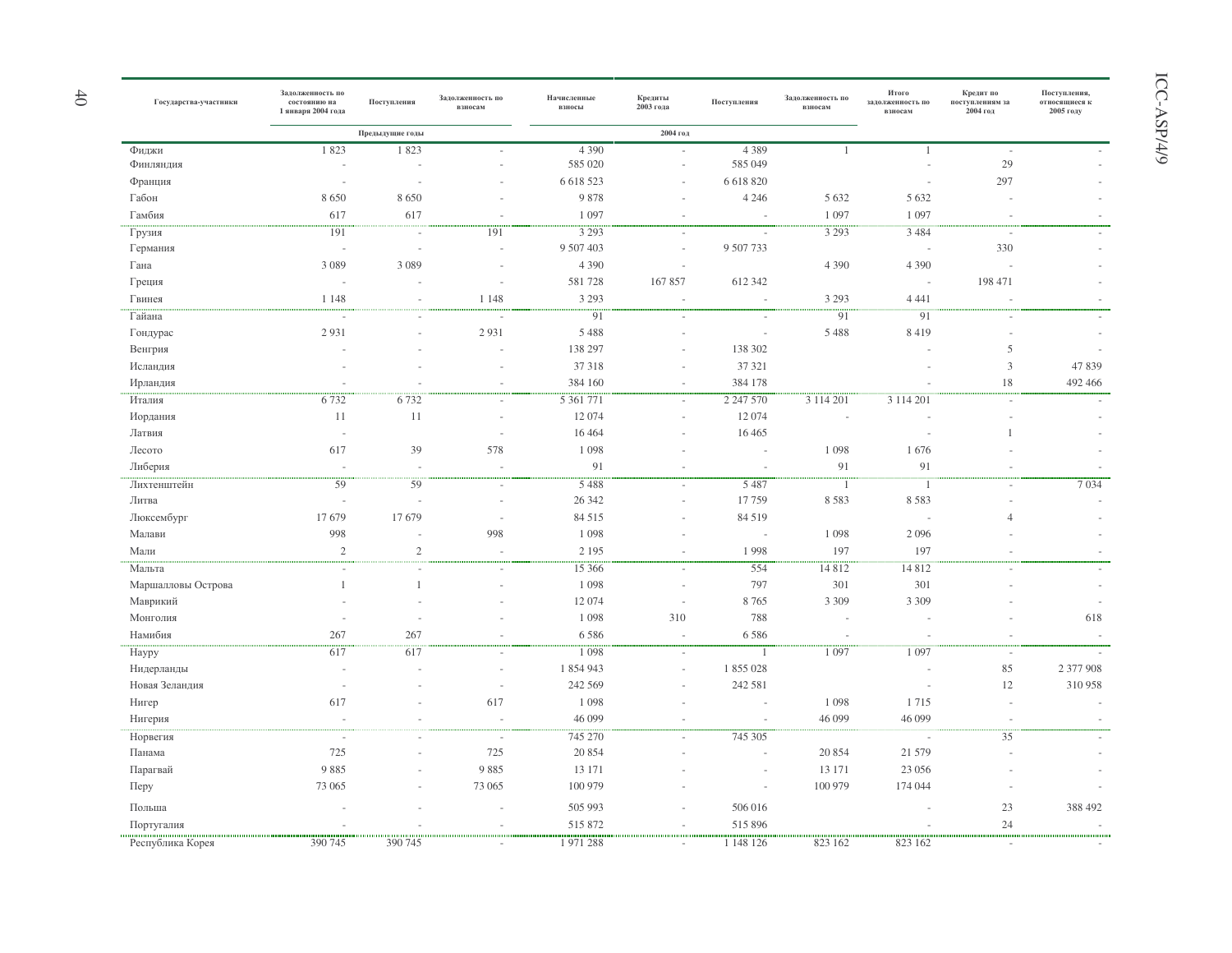| Государства-участники                      | Задолженность по<br>состоянию на<br>1 января 2004 года | Поступления     | Залолженность по<br>взносам | Начисленные<br>взносы | Кредиты<br>2003 года | Поступления    | Залолженность по<br>взносам | Итого<br>задолженность по<br>взносам | Кредит по<br>поступлениям за<br>2004 год | Поступления,<br>относящиеся к<br>2005 году |
|--------------------------------------------|--------------------------------------------------------|-----------------|-----------------------------|-----------------------|----------------------|----------------|-----------------------------|--------------------------------------|------------------------------------------|--------------------------------------------|
|                                            |                                                        | Предыдущие годы |                             |                       | 2004 год             |                |                             |                                      |                                          |                                            |
| Румыния                                    | 23 0 24                                                | 23 0 24         |                             | 65 856                |                      | 23 132         | 42 724                      | 42724                                |                                          |                                            |
| Сент-Винсент и Гренадины                   |                                                        |                 |                             | 1 0 9 8               |                      | 798            | 300                         | 300                                  |                                          |                                            |
| Самоа                                      | 11                                                     | 11              |                             | 1 0 9 8               | $\sim$               | 1 0 9 7        | $\overline{1}$              |                                      |                                          |                                            |
| Сан-Марино                                 |                                                        |                 |                             | 3 2 9 3               |                      |                | 3 2 9 3                     | 3 2 9 3                              |                                          |                                            |
| Сенегал                                    | 104                                                    | 104             |                             | 5 4 8 8               |                      | 3888           | 1 600                       | 1 600                                |                                          |                                            |
| Сербия и Черногория                        | 9 1 8 8                                                | 9 1 8 8         |                             | 20 854                |                      | 6 8 6 9        | 13 9 85                     | 13 985                               |                                          |                                            |
| Сьерра-Леоне                               | 617                                                    | 617             |                             | 1 0 9 8               |                      | $\overline{1}$ | 1 0 9 7                     | 1 0 9 7                              |                                          |                                            |
| Словакия                                   |                                                        |                 |                             | 55 978                | $\bar{a}$            | 55 978         |                             |                                      |                                          |                                            |
| Словения                                   | 14 4 5 2                                               | 14 4 5 2        |                             | 90 003                |                      |                | 90 003                      | 90 003                               |                                          |                                            |
| Южная Африка                               | 38 8 26                                                | 38 8 26         |                             | 320 499               |                      | 309 301        | 11 198                      | <br>11 198                           |                                          |                                            |
| Испания                                    |                                                        |                 |                             | 2765950               | $\sim$               | 2 766 074      |                             |                                      | 124                                      |                                            |
| Швеция                                     |                                                        |                 |                             | 1 0 9 5 4 0 4         |                      | 1 0 9 5 4 5 4  |                             |                                      | 50                                       |                                            |
| Швейцария                                  |                                                        |                 |                             | 1 3 1 3 8 2 6         | $\sim$               | 1 3 1 3 8 8 4  |                             |                                      | 58                                       |                                            |
| Талжикистан                                | 617                                                    |                 | 617                         | 1 0 9 8               |                      |                | 1 0 9 8                     | 1715                                 |                                          |                                            |
| Бывшая югославская<br>Республика Македония |                                                        |                 |                             | 6 5 8 6               |                      | 2 5 3 4        | 4 0 5 2                     | 4 0 5 2                              |                                          |                                            |
| Тимор-Лешти                                |                                                        |                 |                             | 1 0 9 8               |                      |                | 1 0 9 8                     | 1 0 9 9                              |                                          |                                            |
| Тринидад и Тобаго                          | 21                                                     | 21              |                             | 24 147                |                      | 17678          | 6 4 6 9                     | 6 4 6 9                              |                                          |                                            |
| Уганда                                     |                                                        |                 |                             | 6 5 8 6               |                      | 612            | 5974                        | 5974                                 |                                          |                                            |
| Соединенное Королевство                    |                                                        |                 |                             | 6724989               | $\bar{a}$            | 6 725 293      |                             | $\sim$                               | 304                                      |                                            |
| Объединенная Республика<br>Танзания        | 2 1 5 5                                                | 2 1 5 5         |                             | 6 5 8 6               |                      |                | 6586                        | 6 5 8 6                              |                                          |                                            |
| Уругвай                                    | 49 5 8 6                                               | $\overline{a}$  | 49 5 8 6                    | 52 685                |                      |                | 52 685                      | 102 271                              |                                          |                                            |
| Венесуэла                                  | 128 829                                                | 128 827         | $\overline{2}$              | 187 689               |                      |                | 187 689                     | 187691                               |                                          |                                            |
| Замбия                                     | 842                                                    | 842             |                             | 2 1 9 5               |                      | 1778           | 417                         | 417                                  |                                          |                                            |
| Итого (97 государств-<br>участников)       | 2996707                                                | 1 1 5 4 0 3 7   | 1842670                     | 53 071 846            | 168 421              | 44 742 432     | 8 4 1 5 6 7 0               | 10 258 340                           | 254 677                                  | 3 625 315                                  |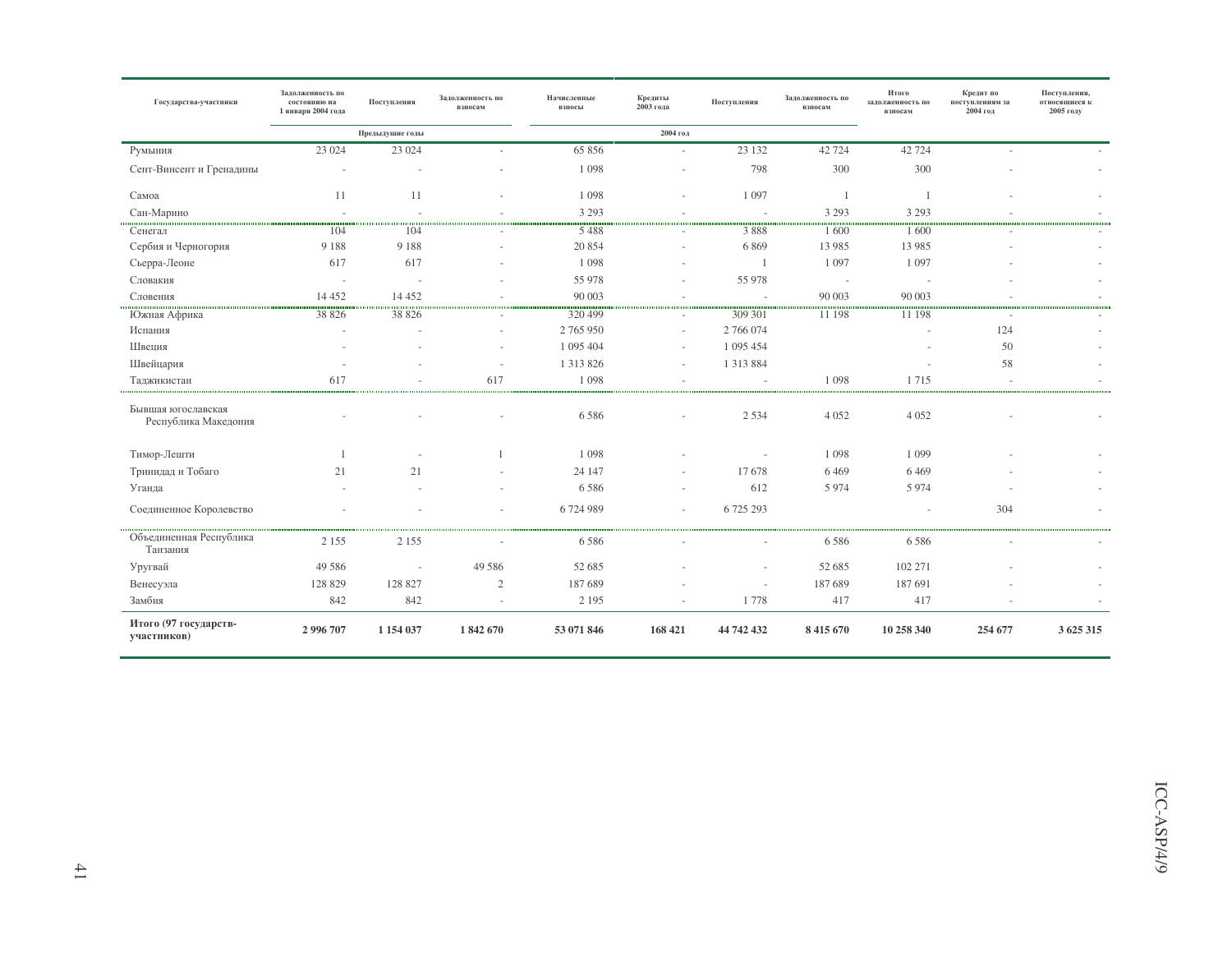#### Международный уголовный суд Состояние оборотных средств на 31 декабря 2004 года (в евро)

|                                                                         | $2004$ год    | 2002-2003 годы |
|-------------------------------------------------------------------------|---------------|----------------|
| Остаток на начало финансового периода                                   | 1 766 284     |                |
| Поступления/(возмещения)                                                |               |                |
| Поступления от государств-участников                                    | 2 440 886     | 1 766 284      |
| Изъятия                                                                 |               |                |
| Остаток на 31 декабря                                                   | 4 207 170     | 1766284        |
| Установленный уровень                                                   | 4 4 2 5 0 0 0 | 1 915 700      |
| Минус: суммы, причитающиеся от государств-<br>участников (приложение 3) | 217830        | 149 416        |
| Остаток на 31 декабря                                                   | 4 207 170     | 1766284        |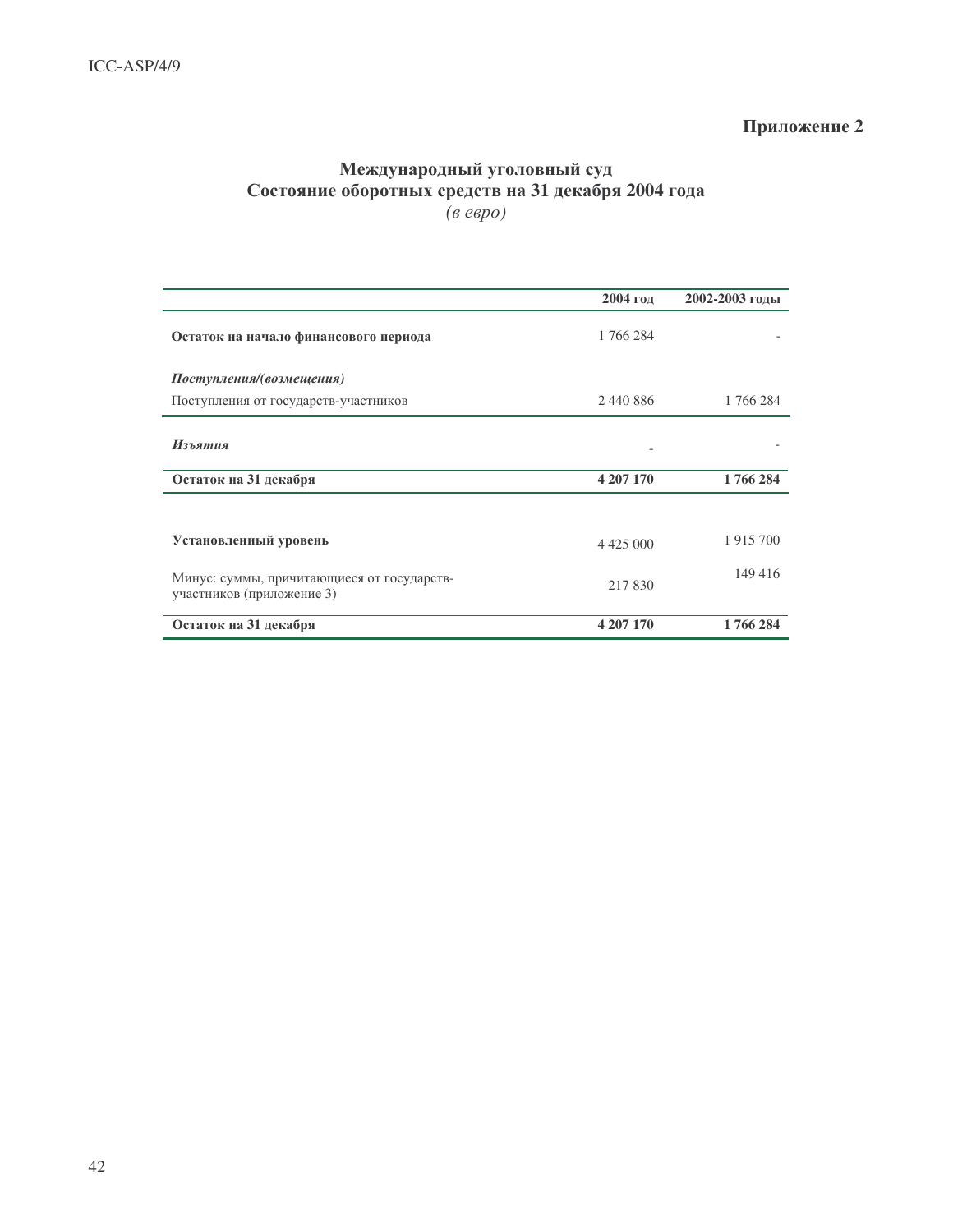## Международный уголовный суд Положение с авансовыми выплатами в Фонд оборотных средств по состоянию на 31 декабря 2004 года

 $($ вевро $)$ 

| Государства-участники            | Фонд оборотных<br>средств | Кумулятивные<br>платежи | Задолженность |
|----------------------------------|---------------------------|-------------------------|---------------|
| Афганистан                       | 183                       | 183                     |               |
| Албания                          | 458                       | 458                     |               |
| Андорра                          | 458                       | 151                     | 307           |
| Антигуа и Барбуда                | 275                       |                         | 275           |
| Аргентина                        | 87 481                    | 43 741                  | 43 740        |
| Австралия                        | 145 678                   | 145 678                 |               |
| Австрия                          | 78 604                    | 78 604                  |               |
| Барбадос                         | 915                       | 915                     |               |
| Бельгия                          | 97 820                    | 97 820                  |               |
| Белиз                            | 92                        |                         | 92            |
| Бенин                            | 183                       | 183                     |               |
| Боливия                          | 824                       | 302                     | 522           |
| Босния и Герцеговина             | 275                       | 275                     |               |
| Ботсвана                         | 1 0 9 8                   | 377                     | 721           |
| Бразилия                         | 139 365                   |                         | 139 365       |
| Болгария                         | 1556                      | 1556                    |               |
| Буркина-Фасо                     | 183                       |                         | 183           |
| Бурунди                          | 92                        |                         | 92            |
| Камбоджа                         | 183                       | 183                     |               |
| Канада                           | 257 408                   | 257 408                 |               |
| Центральноафриканская Республика | 92                        |                         | 92            |
| Колумбия                         | 14 184                    | 14 184                  |               |
| Конго                            | 92                        |                         | 92            |
| Коста-Рика                       | 2 7 4 5                   | 755                     | 1990          |
| Хорватия                         | 3 3 8 6                   | 3 3 8 6                 |               |
| Кипр                             | 3 5 6 9                   | 3 5 6 9                 |               |
| Демократическая Республика Конго | 275                       | 151                     | 124           |
| Дания                            | 65 701                    | 65 701                  |               |
| Джибути                          | 92                        | 81                      | 11            |
| Доминика                         | 92                        |                         | 92            |
| Эквадор                          | 1739                      | 1739                    |               |
| Эстония                          | 1 0 9 8                   | 1 0 9 8                 |               |
| Фиджи                            | 366                       | 366                     |               |
| Финляндия                        | 48 772                    | 48 772                  |               |
| Франция                          | 551786                    | 551786                  |               |
| Габон                            | 824                       | 824                     |               |
| Гамбия                           | 92                        | 38                      | 54            |
| Грузия                           | 275                       |                         | 275           |
| Германия                         | 792 632                   | 792 632                 |               |
| Гана                             | 366                       | 189                     | 177           |
| Греция                           | 48 498                    | 48 498                  |               |
| Гвинея                           | 275                       |                         | 275           |
| Гайана                           | 92                        |                         | 92            |
| Гондурас                         | 458                       |                         | 458           |
| Венгрия                          | 11 530                    | 11 530                  |               |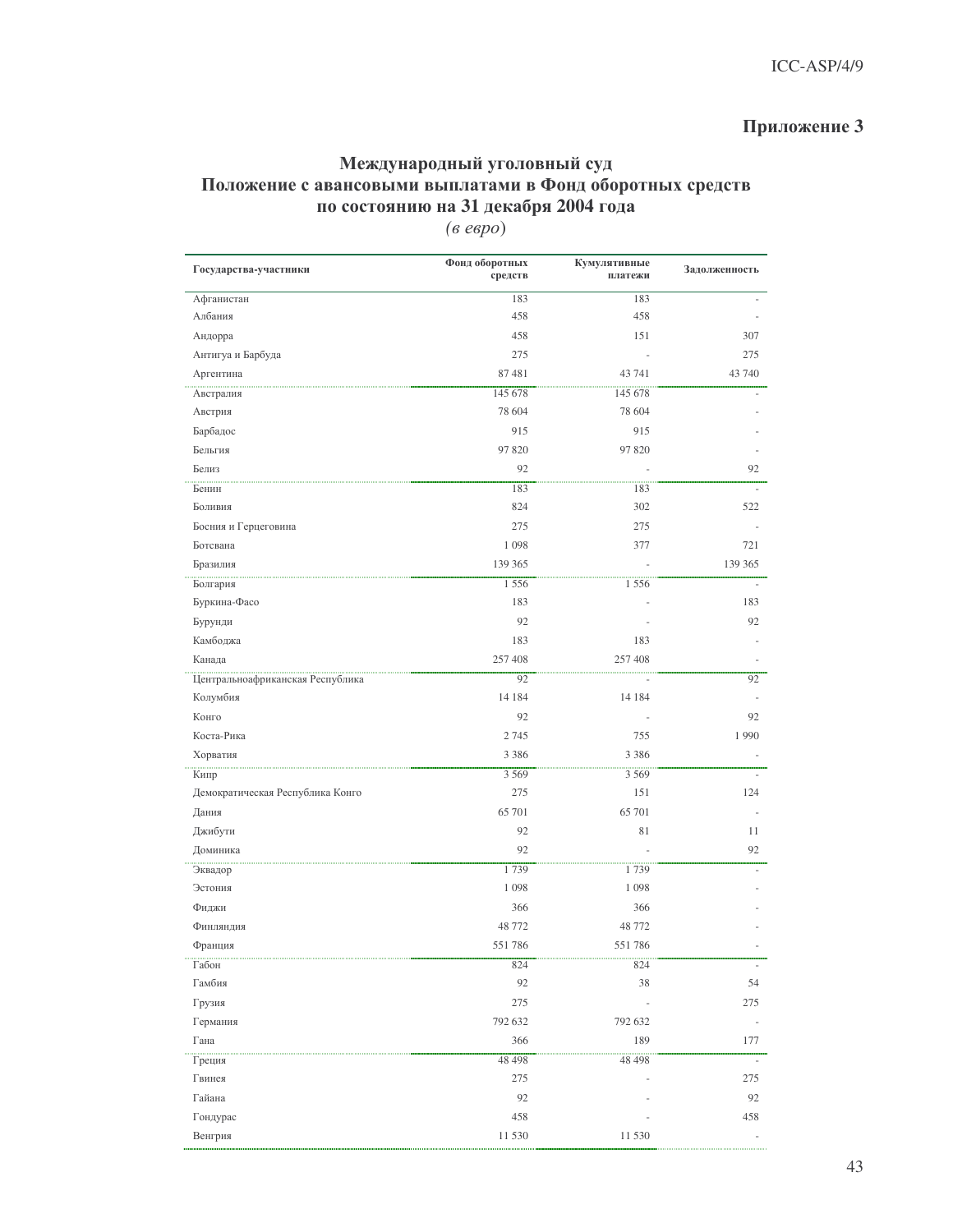#### $ICC-ASP/4/9$

| Государства-участники            | Фонд оборотных<br>средств | Кумулятивные<br>платежи | Задолженность |
|----------------------------------|---------------------------|-------------------------|---------------|
|                                  |                           |                         |               |
| Исландия                         | 3 1 1 1                   | 3 1 1 1                 |               |
| Ирландия                         | 32 0 26                   | 32 0 26                 |               |
| Италия                           | 447 010                   | 447 010                 |               |
| Иордания                         | 1 0 0 7                   | 1 0 0 7                 |               |
| Латвия                           | 1 3 7 3                   | 1 3 7 3                 |               |
| Лесото                           | 92                        | 38                      | 54            |
| Либерия                          | 92                        |                         | 92            |
| Лихтенштейн                      | 458                       | 458                     |               |
| Литва                            | 2 1 9 6                   | 2 1 9 6                 |               |
| Люксембург                       | 7046                      | 7046                    |               |
| Малави                           | 92                        |                         | 92            |
| Мали                             | 183                       | 183                     |               |
| Мальта                           | 1 2 8 1                   | 1 2 8 1                 |               |
| Маршалловы Острова               | 92                        | 92                      |               |
| Маврикий                         | 1 0 0 7                   | 1 0 0 7                 |               |
| Монголия                         | 92                        | 92                      |               |
| Намибия                          | 549                       | 549                     |               |
| Haypy                            | 92                        | 38                      | 54            |
| Нидерланды                       | 154 646                   | 154 646                 |               |
| Новая Зеландия                   | 20 222                    | 20 222                  |               |
| Нигер                            | 92                        |                         | 92            |
| Нигерия                          | 3843                      | 3 3 2 6                 | 517           |
| Норвегия                         | 62 132                    | 62 132                  |               |
| Панама                           | 1739                      | 679                     | 1 0 6 0       |
| Парагвай                         | 1 0 9 8                   |                         | 1 0 9 8       |
|                                  | 8419                      |                         | 8419          |
| Перу<br>Польша                   |                           |                         |               |
|                                  | 42 185                    | 42 185                  |               |
| Португалия                       | 43 007                    | 43 007                  |               |
| Республика Корея                 | 164 346                   | 164 346                 |               |
| Румыния                          | 5 4 9 0                   | 5 4 9 0                 |               |
| Сент-Винсент и Гренадины         | 92                        | 92                      |               |
| Самоа                            | 92                        | 92                      |               |
| Сан-Марино                       | 275                       | 112                     | 163           |
| Сенегал                          | 458                       | 458                     |               |
| Сербия и Черногория              | 1739                      | 1739                    |               |
| Сьерра-Леоне                     | 92                        | 38                      | 54            |
| Словакия                         | 4 6 6 7                   | 4 6 6 7                 |               |
| Словения                         | 7 5 0 4                   | 3 0 5 7                 | 4 4 4 7       |
| Южная Африка                     | 26 7 20                   | 26 7 20                 |               |
| Испания                          | 230 596                   | 230 596                 |               |
| Швеция                           | 91 323                    | 91 323                  |               |
| Швейцария                        | 109 533                   | 109 533                 |               |
| Таджикистан                      | 92                        |                         | 92            |
| Бывшая югославская Республика    |                           |                         |               |
| Македония                        | 549                       | 549                     |               |
| Тимор-Лешти                      | 92                        | 38                      | 54            |
| Тринидад и Тобаго                | 2013                      | 2013                    |               |
| Уганда                           | 549                       | 549                     |               |
|                                  |                           |                         |               |
| Соединенное Королевство          | 560 662                   | 560 662                 |               |
| Объединенная Республика Танзания | 549                       | 151                     | 398           |
| Уругвай                          | 4 3 9 2                   |                         | 4 3 9 2       |
| Венесуэла                        | 15 648                    | 7925                    | 7723          |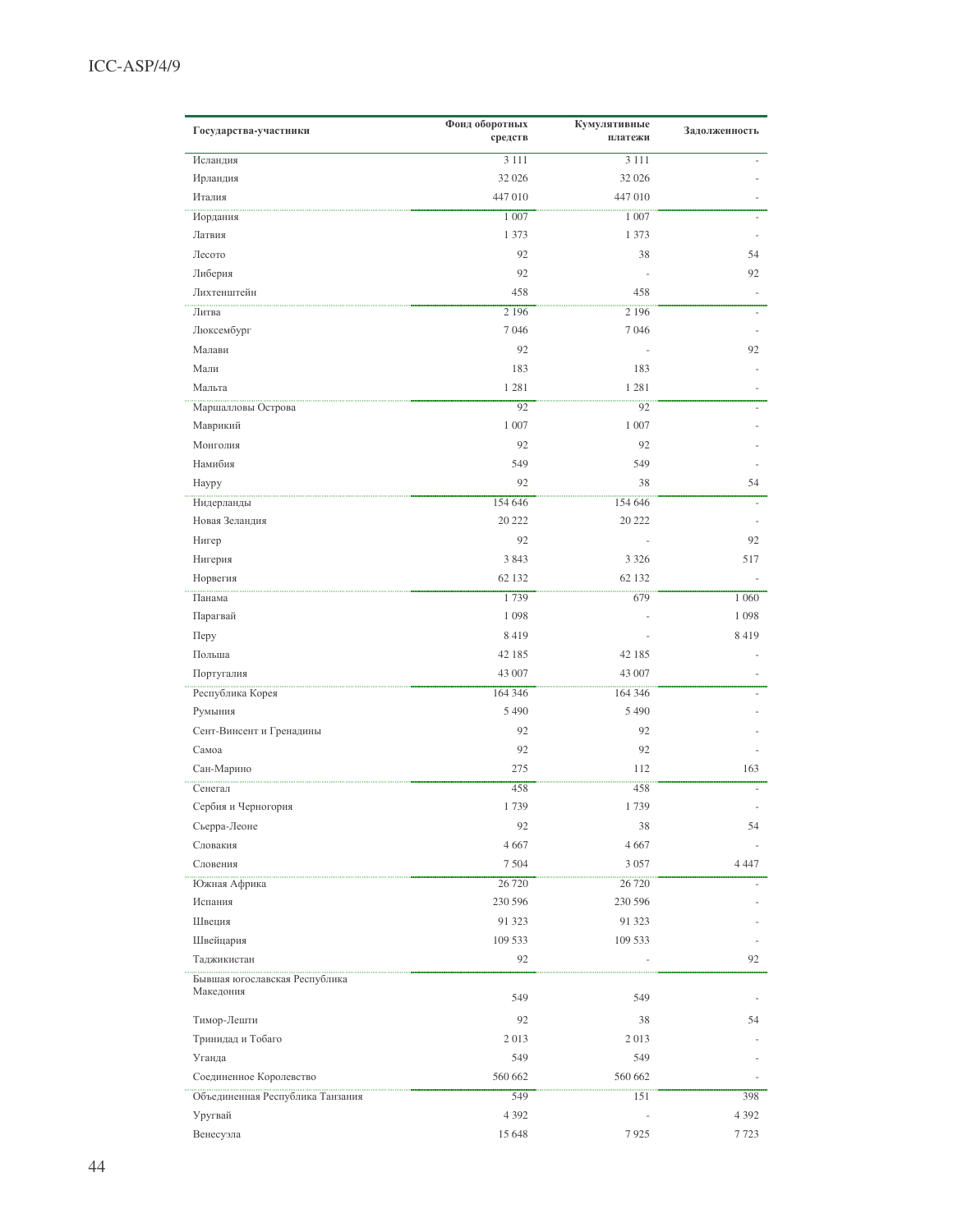| Государства-участники            | Фонд оборотных<br>средств | Кумулятивные<br>платежи | Задолженность |
|----------------------------------|---------------------------|-------------------------|---------------|
| Замбия                           | 183                       | 183                     |               |
| Всего (97 государств-участников) | 4 4 2 5 0 0 0             | 4 207 170               | 217830        |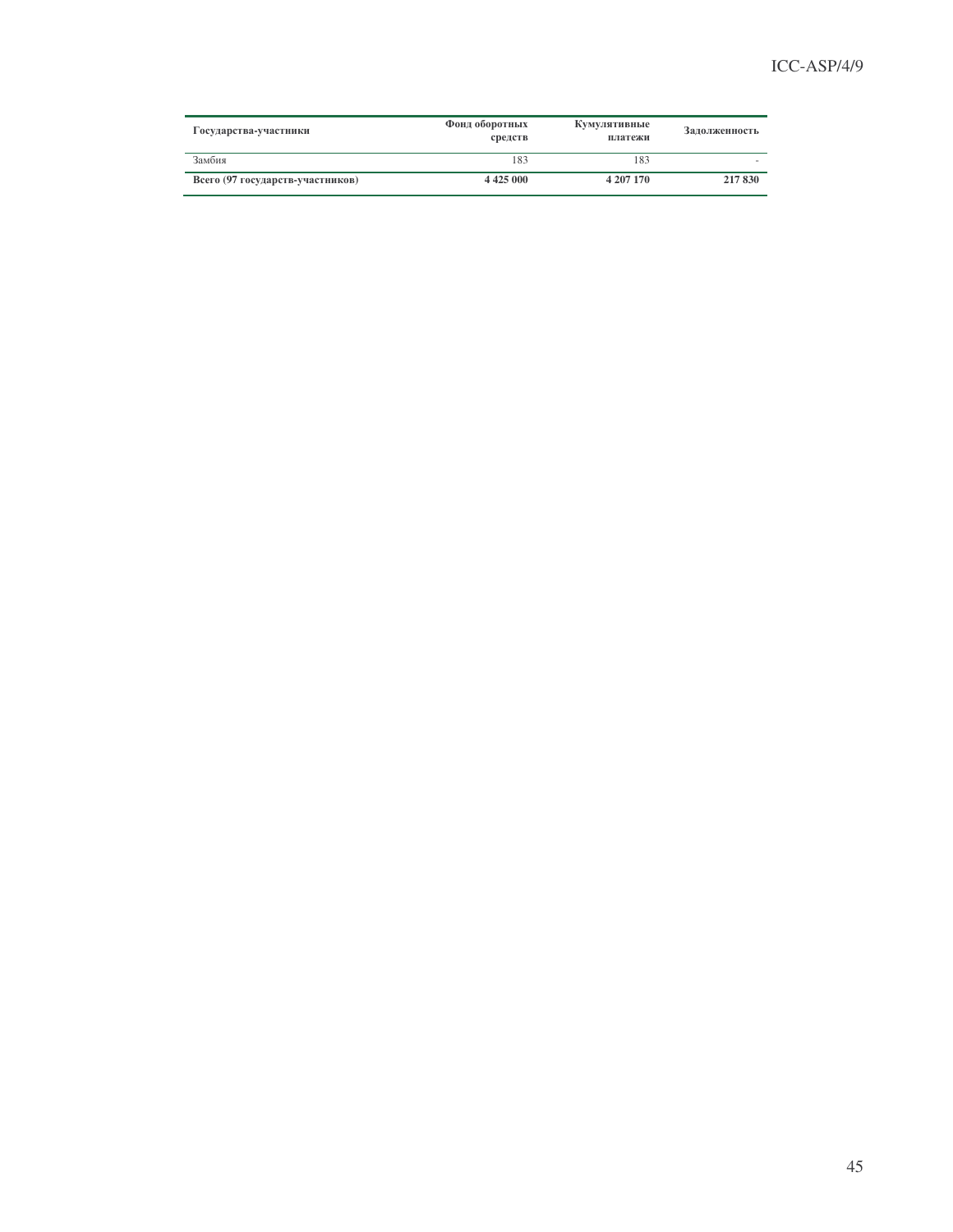#### Международный уголовный суд Положение с избытком наличности по состоянию на 31 декабря 2004 года (в евро)

**2004 год 2002-2003 годы** Текущий год Поступления - 44 656 176 27 896 793 Разные поступле ния **800 881** 521 009 45 457 057 28 417 802 Расходы Произведенные ра 31 713 889 14 136 589 Непогашенные обязательства 11 796 228 7 341 614 43 510 117 21 478 203 -- **/(**-4**) 1 946 940 6 939 599** Взносы к получению 8 415 670 2 996 707 Превышение/(недобор) поступлений над расходами (Ведомость I) **10 362 610 9 936 306** Использование предварительного избытка/(дефицита) за предыдущий год Предварительный избыток/(дефицит) за предыдущий год 6 939 599 - Плюс: поступление начисленных взносов за предыдущие периоды 1 154 037 - Экономия по обязательствам за предыдущие периоды или их аннулирование 1 074 931 - # **/(**-4**)** - .  **9 168 567 -** #  **, (**- **II) 19 531 177 9 936 306**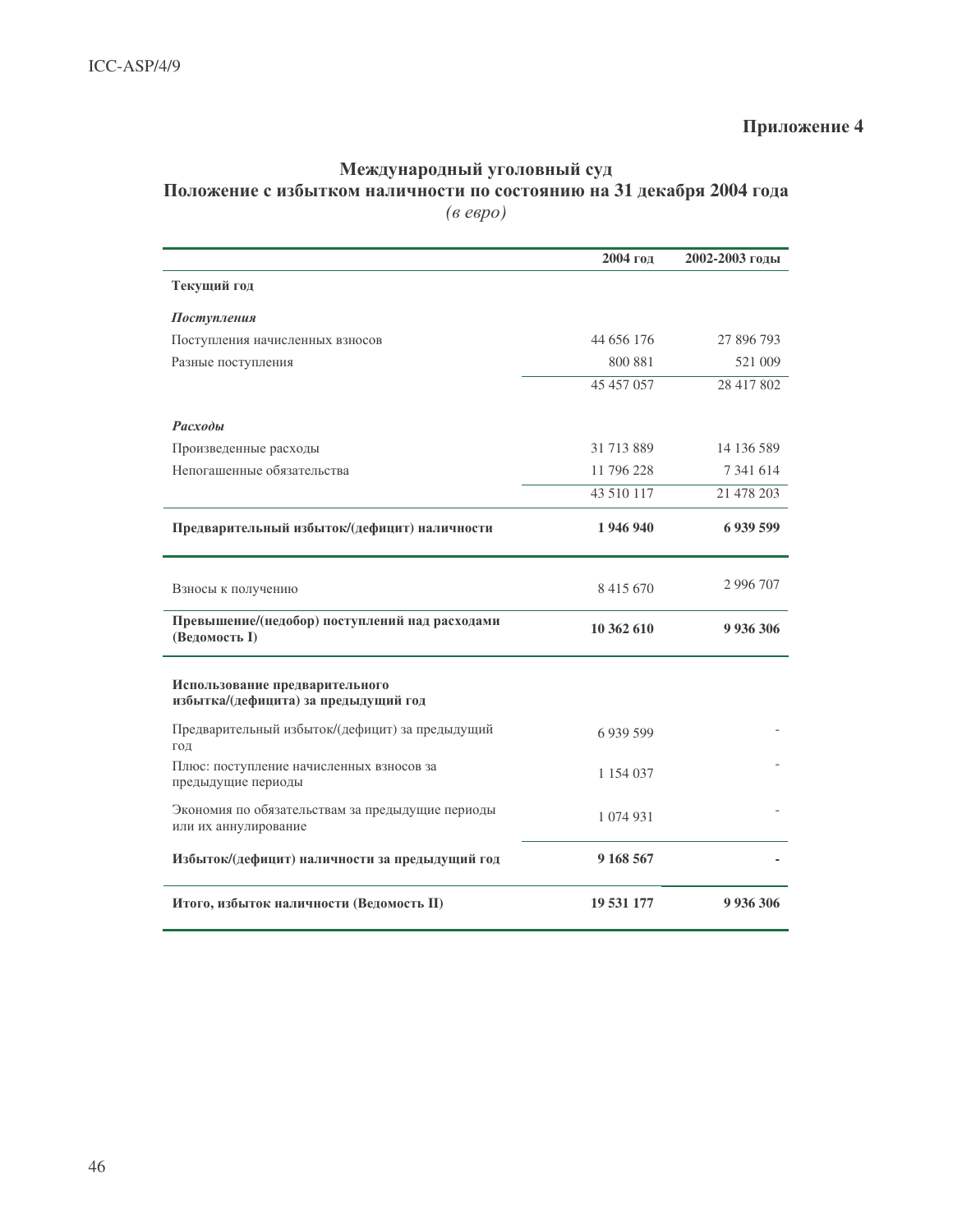# Международный уголовный суд<br>Доля средств государств-участников в избытке наличных средств за 2003 год

 $($ вевро $)$ 

| Государства-участники            | Шкала взносов за<br>$2003$ год | a/<br>Избыток |
|----------------------------------|--------------------------------|---------------|
| Афганистан                       | 0,00132                        | 121           |
| Албания                          | 0,00446                        | 409           |
| Андорра                          | 0,00793                        | 727           |
| Антигуа и Барбуда                | 0,00397                        | 364           |
| Аргентина                        | 1,92121                        | 176 148       |
| Австралия                        | 3,22582                        | 295 760       |
| Австрия                          | 1,87760                        | 172 149       |
| Барбадос                         | 0,01487                        | 1 3 6 3       |
| Бельгия                          | 2,23844                        | 205 233       |
| Белиз                            | 0,00198                        | 182           |
| Бенин                            | 0,00397                        | 364           |
| Боливия                          | 0,01586                        | 1454          |
| Босния и Герцеговина             | 0,00793                        | 727           |
| Ботсвана                         | 0,01983                        | 1818          |
| Бразилия                         | 4,73860                        | 434 461       |
| Болгария                         | 0,02577                        | 2 3 6 3       |
| Камбоджа                         | 0,00397                        | 364           |
| Канада                           | 5,07169                        | 465 000       |
| Центральноафриканская Республика | 0,00198                        | 182           |
| Колумбия                         | 0,39852                        | 36 538        |
| Коста-Рика                       | 0,03965                        | 3636          |
| Хорватия                         | 0,07732                        | 7 0 9 0       |
| Кипр                             | 0,07534                        | 6 9 0 8       |
| Демократическая Республика Конго | 0,00793                        | 727           |
| Дания                            | 1,48503                        | 136 156       |
| Джибути                          | 0,00182                        | 167           |
| Доминика                         | 0,00198                        | 182           |
| Эквадор                          | 0,04957                        | 4 5 4 5       |
| Эстония                          | 0,01983                        | 1818          |
| Фиджи                            | 0,00793                        | 727           |
| Финляндия                        | 1,03496                        | 94 891        |
| Франция                          | 12,82000                       | 1 175 409     |
| Габон                            | 0,02776                        | 2 5 4 5       |
| Гамбия                           | 0,00198                        | 182           |
| Грузия                           | 0,00083                        | 76            |
| Германия                         | 19,36878                       | 1775839       |
| Гана                             | 0,00991                        | 909           |
| Греция                           | 1,06866                        | 97 981        |
| Гвинея                           | 0,00496                        | 454           |
| Гондурас                         | 0,00991                        | 909           |
| Венгрия                          | 0,23792                        | 21 814        |
| Исландия                         | 0,06543                        | 5999          |
| Ирландия                         | 0,58291                        | 53 444        |
| Италия                           | 10,04177                       | 920 686       |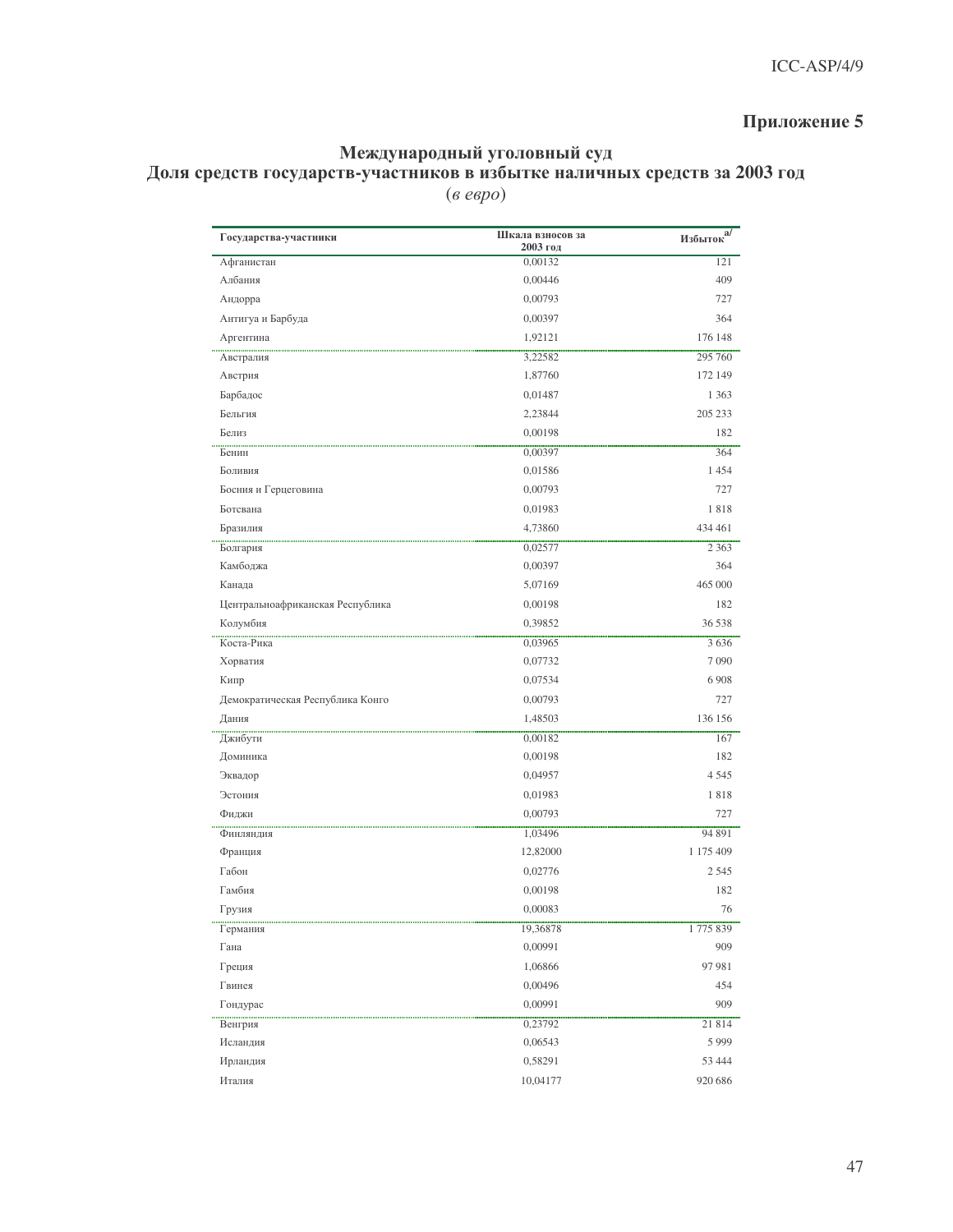| Иордания                                | 0,01586   | 1454      |
|-----------------------------------------|-----------|-----------|
| Латвия                                  | 0,01983   | 1818      |
| Лесото                                  | 0,00198   | 182       |
| Лихтенштейн                             | 0,01190   | 1 0 9 1   |
| Литва                                   | 0,01404   | 1 2 8 8   |
| Люксембург                              | 0,15861   | 14 5 43   |
| Малави                                  | 0,00397   | 364       |
| Мали                                    | 0,00397   | 364       |
| Мальта                                  | 0,02726   | 2 500     |
| Маршалловы Острова                      | 0,00198   | 182       |
| Маврикий                                | 0,02181   | 2 0 0 0   |
| Монголия                                | 0,00198   | 182       |
| Намибия                                 | 0,01388   | 1 272     |
| Haypy                                   | 0,00198   | 182       |
| Нидерланды                              | 3,44589   | 315 938   |
| Новая Зеландия                          | 0,47783   | 43 810    |
| Нигер                                   | 0,00198   | 182       |
| Нигерия                                 | 0,13482   | 12 361    |
| Норвегия                                | 1,28081   | 117 432   |
| Панама                                  | 0,03569   | 3 272     |
| Парагвай                                | 0,03172   | 2 9 0 9   |
| Перу                                    | 0,23396   | 21 450    |
| Польша                                  | 0,74945   | 68 714    |
| Португалия                              | 0,91600   | 83 984    |
| Республика Корея                        | 3,36411   | 308 440   |
| Румыния                                 | 0,11500   | 10 543    |
| Сент-Винсент и Гренадины                | 0,00182   | 167       |
| Самоа                                   | 0,00198   | 182       |
| Сан-Марино                              | 0,00397   | 364       |
| Сенегал                                 | 0,00991   | 909       |
| Сербия и Черногория                     | 0,03965   | 3 6 3 6   |
| Сьерра-Леоне                            | 0,00198   | 182       |
| Словакия                                | 0,08526   | 7817      |
| Словения                                | 0,16060   | 14 724    |
| Южная Африка                            | 0,80893   | 74 168    |
| Испания                                 | 4,99387   | 457 865   |
| Швеция                                  | 2,03571   | 186 646   |
| Швейцария                               | 2,52593   | 231 591   |
| Талжикистан                             | 0,00198   | 182       |
| Бывшая югославская Республика Македония | 0,01190   | 1 0 9 1   |
| Тимор-Лешти                             | 0,00198   | 182       |
| Тринидад и Тобаго                       | 0,03172   | 2 9 0 9   |
| Уганда                                  | 0,00991   | 909       |
| Соединенное Королевство                 | 10,97611  | 1 006 351 |
| Объединенная Республика Танзания        | 0,00793   | 727       |
| Уругвай                                 | 0,15861   | 14 5 43   |
| Венесуэла                               | 0,41240   | 37811     |
| Замбия                                  | 0,00363   | 333       |
| Всего (92 государства-участника)        | 100,00000 | 9 168 567 |

a/ В соответствии с резолюцией ICC-ASP/3/Res.4 (b) избыток в сумме 9 168 567 евро не будет<br>распределяться среди государств-участников, а будет использован для финансирования Фонда для покрытия непредвиденных расходов..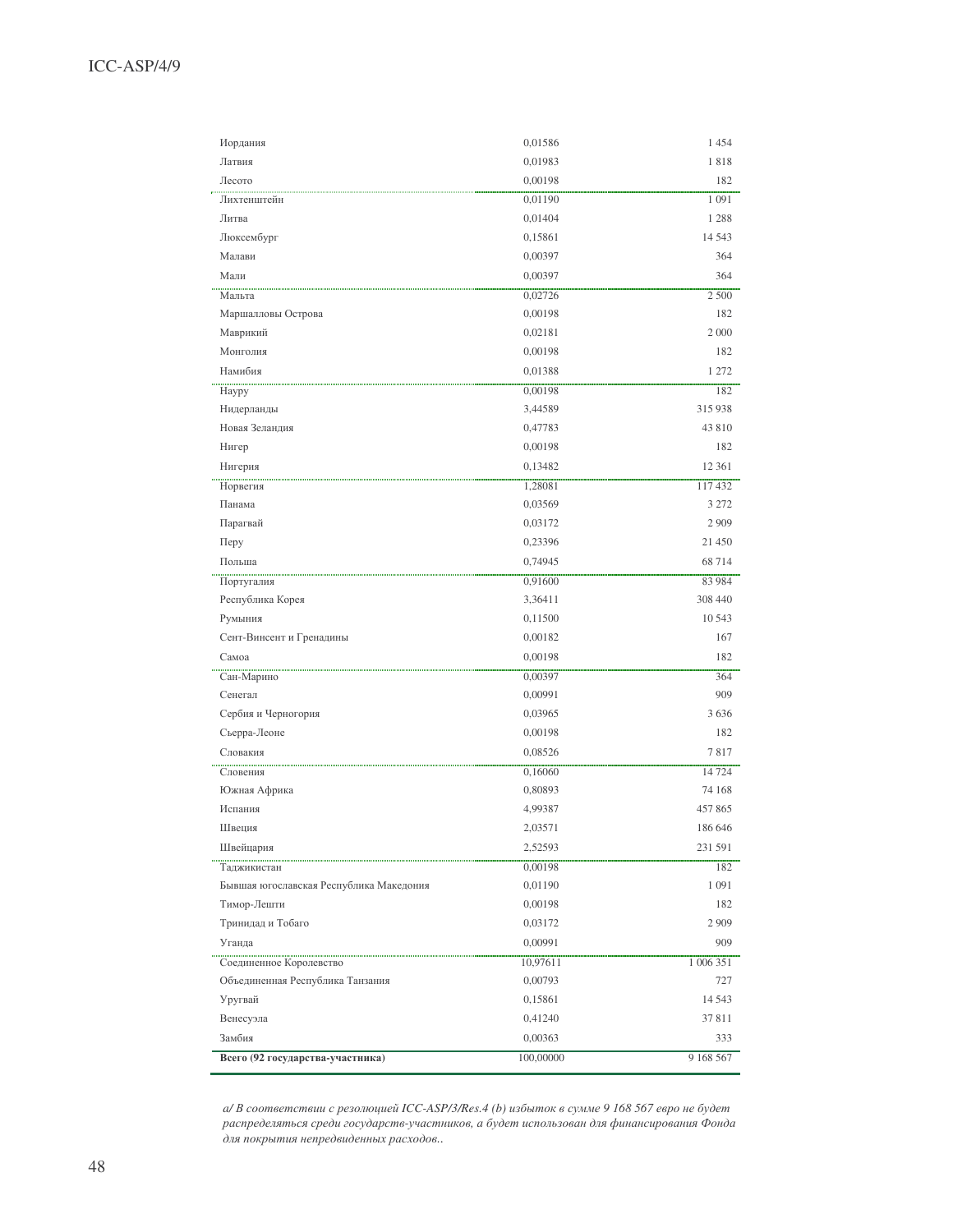#### Международный уголовный суд Положение с добровольными взносами по состоянию на 31 декабря 2004 года *(* )

| Проект                                        | Плательщик              | Объявленные<br>взносы на<br>2004 год | Полученная<br>сумма | Непогашенная<br>сумма | Возмещение               | Взносы, полученные<br>на проекты 2005 года |
|-----------------------------------------------|-------------------------|--------------------------------------|---------------------|-----------------------|--------------------------|--------------------------------------------|
| Программа стажировок/посещений                | Европейская комиссия    | 640 110                              | 640 110             |                       |                          |                                            |
| Суда специалистами                            | Финляндия               | 195 590                              | 195 590             |                       |                          |                                            |
|                                               | Норвегия                |                                      |                     |                       |                          | 164 691                                    |
|                                               | Канада                  | 16 074                               | 16 074              |                       |                          |                                            |
|                                               |                         | 851 774                              | 851 774             |                       | ٠                        | 164 691                                    |
| Наименее развитые страны                      | Нидерланды              | $\overline{\phantom{a}}$             | 40 000              | $\sim$                | $\overline{\phantom{a}}$ |                                            |
|                                               | Финляндия               |                                      | 20 000              |                       |                          |                                            |
|                                               | Соединенное Королевство |                                      | 22 238              |                       |                          |                                            |
|                                               | Люксембург              |                                      | 10 000              |                       |                          |                                            |
|                                               | Греция                  |                                      | 5 000               |                       |                          |                                            |
|                                               | Всемирная федерация     |                                      | 1 500               |                       |                          |                                            |
|                                               | Прочие <sup>а/</sup>    |                                      | 106 508             |                       |                          |                                            |
|                                               | Швейцария               | 10 000                               |                     | 10 000                |                          |                                            |
|                                               |                         | 10 000                               | 205 246             | 10 000                | ٠                        |                                            |
| Библиотека для потерпевших и свидетелей       | Фонд Макартуров         | 41 392                               | 41 392              |                       |                          |                                            |
| Кампания по информированию о                  | Европейская комиссия    | 79 885                               | 79 885              |                       | ÷                        |                                            |
| мандате в отношении потерпевших               | Финляндия               | 24 410                               | 24 4 10             |                       |                          |                                            |
|                                               |                         | 104 295                              | 104 295             |                       | ä,                       |                                            |
| Программа судебно-юридического<br>образования | Канада                  | 10798                                | 10798               |                       | (2072)                   |                                            |
| (Общий целевой фонд)                          | Нидерланды              | 11978                                | 11978               |                       | (3 252)                  |                                            |
|                                               |                         | ,,,,,,,,,,,,,,,,,,,,,,<br>22 776     | 22 776              |                       | (5324)                   |                                            |
|                                               |                         | 1 030 237                            | 1 225 483           | 10 000                | (5324)                   | 164 691                                    |

a/ В соответствии с резолюцией ICC-ASP/2/Res.6 от 12 сентября 2003 года Организация Объединенных Наций закрыла специальный фонд, учрежденный в соответствии с резолюцией 51/207 Генеральной Ассамблеи от 17 декабря 1996 года в поддержку участия наименее развитых стран в работе Ассамблеи государств-участников и ее вспомогательных органов, и передала оставшиеся средства в сумме 106 508 евро Суду.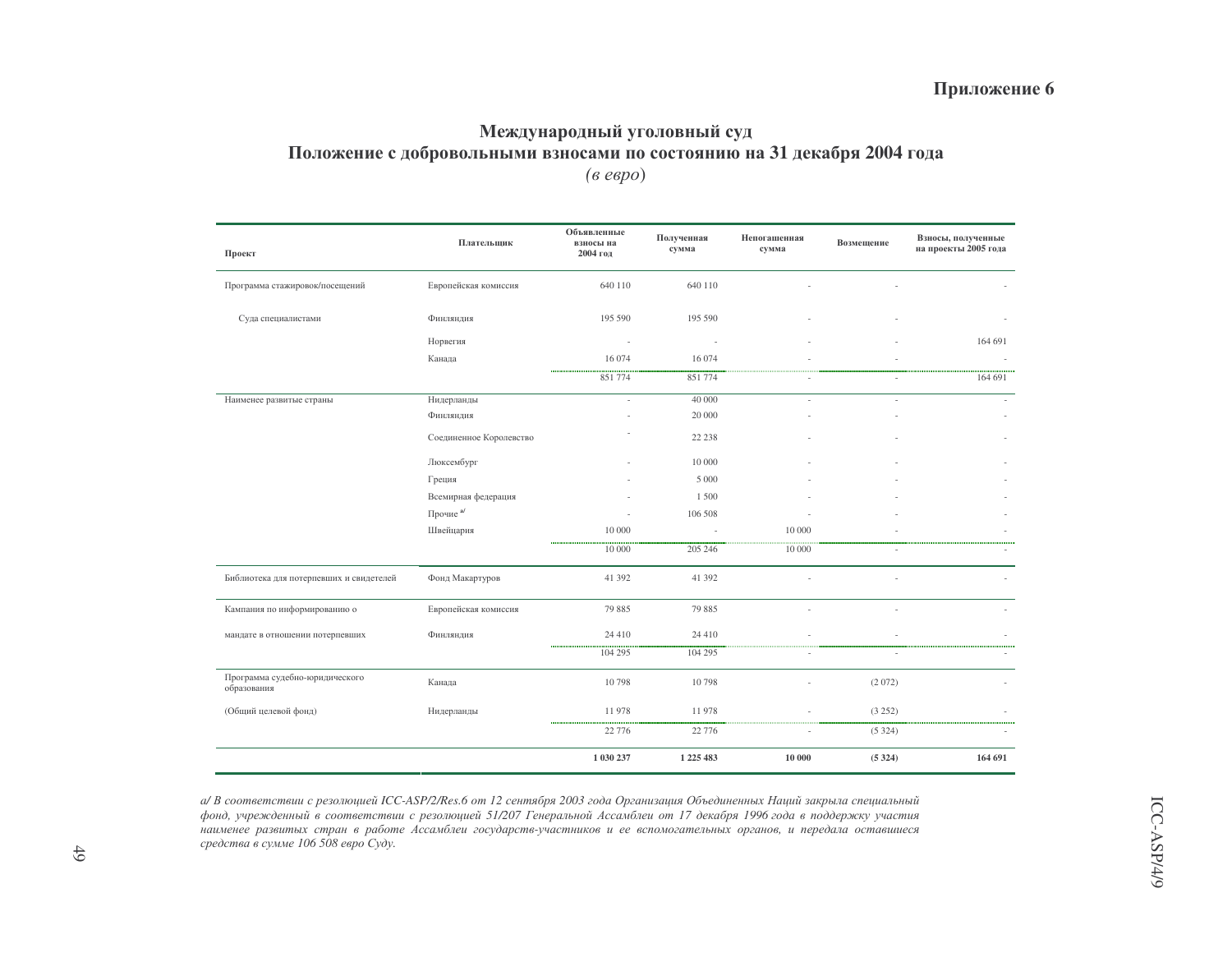#### Международный уголовный суд Состояние целевых фондов на 31 декабря 2004 года (в евро)

| Целевой фонд                                                    | Перенесенные<br>остатки по<br>состоянию на<br>1 января | Поступления    | Платежи                  | Непогашенные<br>обязательства | Итого<br>расходы | Возмещение<br>донорам    | Свободные от<br>обязательств<br>остатки |
|-----------------------------------------------------------------|--------------------------------------------------------|----------------|--------------------------|-------------------------------|------------------|--------------------------|-----------------------------------------|
| Общий целевой фонд                                              | 29 7 8 6                                               | 22 776         | 17453                    | $\sim$                        | 17453            | (5324)                   | 29 7 85                                 |
| Программа для стажеров и посещающих Суд<br>специалистов         | $\overline{\phantom{a}}$                               | 851774         | 499 517                  | 32 771                        | 532 288          | ۰                        | 319 486                                 |
| Пропагандистский видеоматериал о МУС                            | 41615                                                  | $\overline{a}$ | 7083                     | $\sim$                        | 7 0 8 3          | ٠                        | 34 5 32                                 |
| Библиотека для потерпевших и свидетелей                         | ٠                                                      | 41 392         | 15 7 24                  | 13 707                        | 29 4 31          | $\overline{\phantom{a}}$ | 11 961                                  |
| Кампания по информированию о мандате в<br>отношении потерпевших | $\overline{\phantom{a}}$                               | 104 295        | $\overline{\phantom{a}}$ |                               |                  | ٠                        | 104 295                                 |
| Наименее развитые страны                                        | $\overline{\phantom{a}}$                               | 205 246        | 49 874                   | 1 200                         | 51 074           | ٠                        | 154 172                                 |
|                                                                 | 71 401                                                 | 1 2 2 5 4 8 3  | 589 651                  | 47 678                        | 637 329          | (5324)                   | 654 231                                 |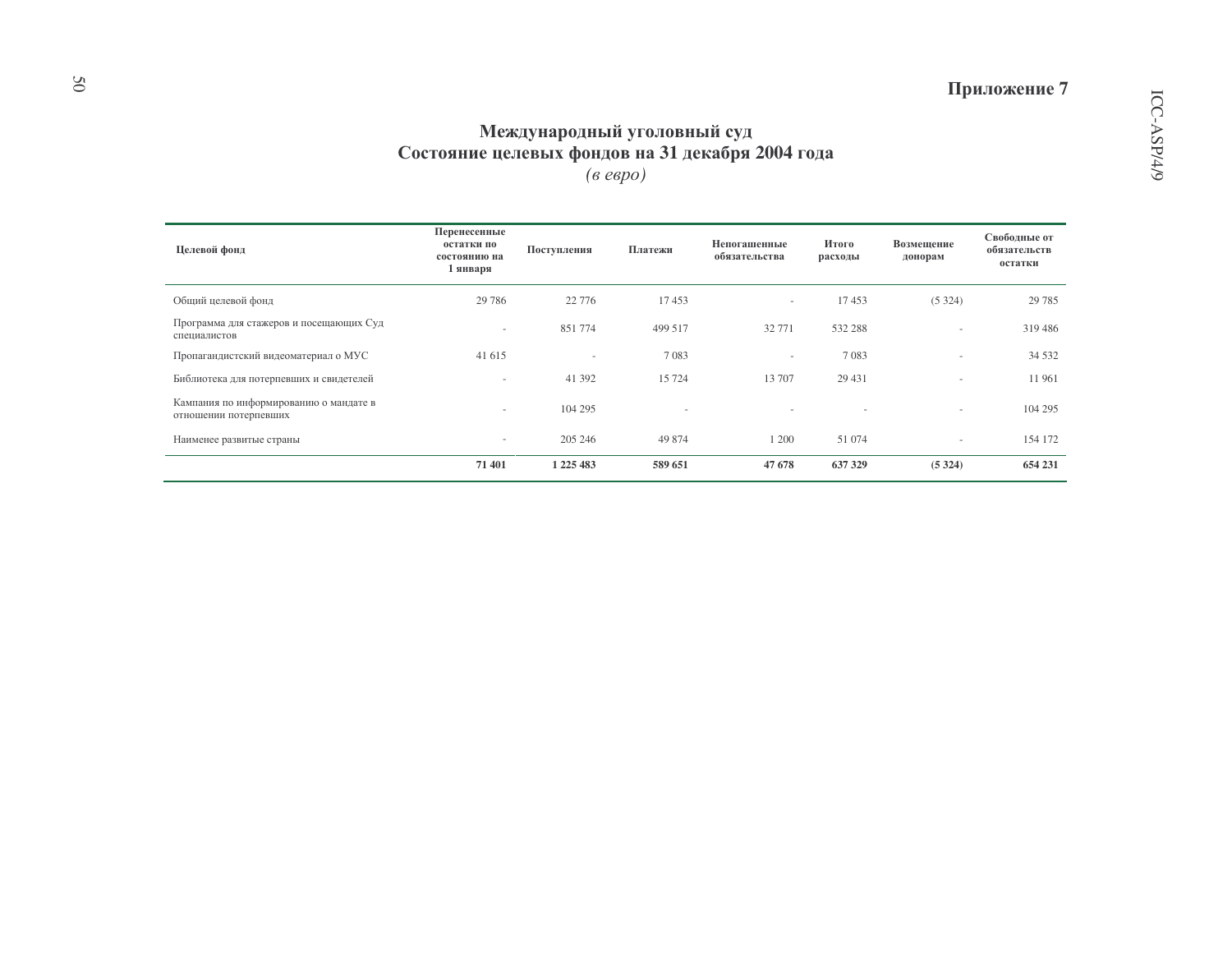#### Примечания к финансовым ведомостям

#### $\mathbf{1}$ . Международный уголовный суд и его цели

1.1 Международный уголовный суд (МУС) является постоянным учреждением и обладает полномочиями по осуществлению своей юрисдикции в отношении лиц, совершивших самые серьезные преступления, вызывающие озабоченность международного сообщества (геноцид, преступления против человечности, военные преступления и преступления агрессии - после их официального определения). Суд имеет четыре органа: Президиум, Палаты (состоящие из Апелляционного отделения, Судебного отделения и Отделения предварительного производства), Канцелярия Прокурора и Секретариат. Своей резолюцией ICC-ASP/2/Res.3, принятой в сентябре 2003 года, Ассамблея государств-участников учредила Секретариат Ассамблеи государствучастников (Секретариат), который должен был приступить к работе 1 января 2004 года. При выполнении своих задач органы Суда руководствуются рамками, определенными в Римском статуте, Правилах процедуры и доказывания и других соответствующих документах.

Ниже приводятся цели каждого органа Суда:

#### а) Президиум

- i) обеспечение надлежащего управления делами Суда путем надзора за системой управления, координации и сотрудничества;
- ii) надзор за справедливым, открытым и эффективным ведением судопроизводства и оказание ему поддержки и выполнение всех исключительных судебных функций, возложенных на Президиум;
- ііі) расширение глобального понимания и поддержки работы МУС путем представления Суда на международной арене.

#### **b**) Палаты

i) обеспечение эффективного проведения справедливого,  $\,$   $\,$   $\,$   $\,$ открытого судопроизводства, гарантирование прав всех сторон.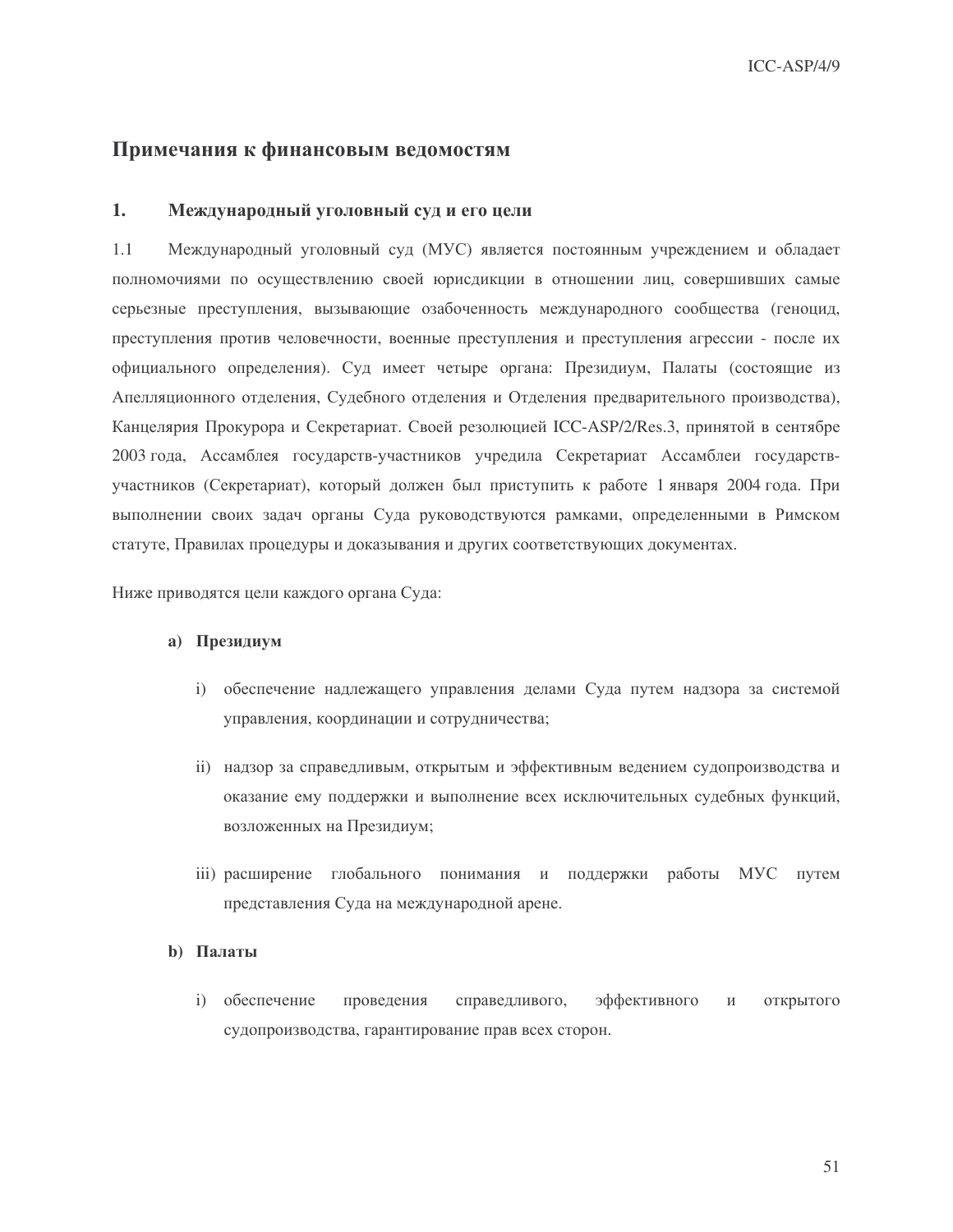#### с) Канцелярия Прокурора

- i) поощрение национальных усилий и международного сотрудничества в целях предотвращения преступлений геноцида, преступлений против человечности и военных преступлений и наказания за них;
- ii) расследование и судебное преследование в связи с такими преступлениями, как геноцид, преступления против человечности и военные преступления;
- ііі) формирование всеобщего консенсуса в отношении принципов и целей Римского статута.

#### d) Секретариат

i) оказание оперативных, эффективных и высококачественных услуг по судебной и административной поддержке Президиуму и Палатам, Канцелярии Прокурора, защите и потерпевшим и свидетелям.

#### е) Секретариат Ассамблеи государств-участников

- i) организация сессий Ассамблеи и совещаний вспомогательных органов Ассамблеи, включая Бюро и Бюджетно-финансовый комитет;
- іі) оказание содействия Ассамблее, включая ее Бюро и вспомогательные органы, в решении всех вопросов, касающихся ее работы при уделении особого внимания эффективному планированию сроков и правильному с точки зрения процедуры проведению совещаний, а также консультаций;
- ііі) предоставление Ассамблее и ее вспомогательным органам возможности более эффективно осуществлять свой мандат путем оказания им высококачественных и существенных секретариатских услуг и поддержки, включая технические секретариатские услуги.

#### $2.$ Резюме основной политики в области бухгалтерского учета и финансовой отчетности

 $2.1$ Счета Международного уголовного суда ведутся в соответствии с Финансовыми положениями и правилами МУС, принятыми Ассамблеей государств-участников на ее первой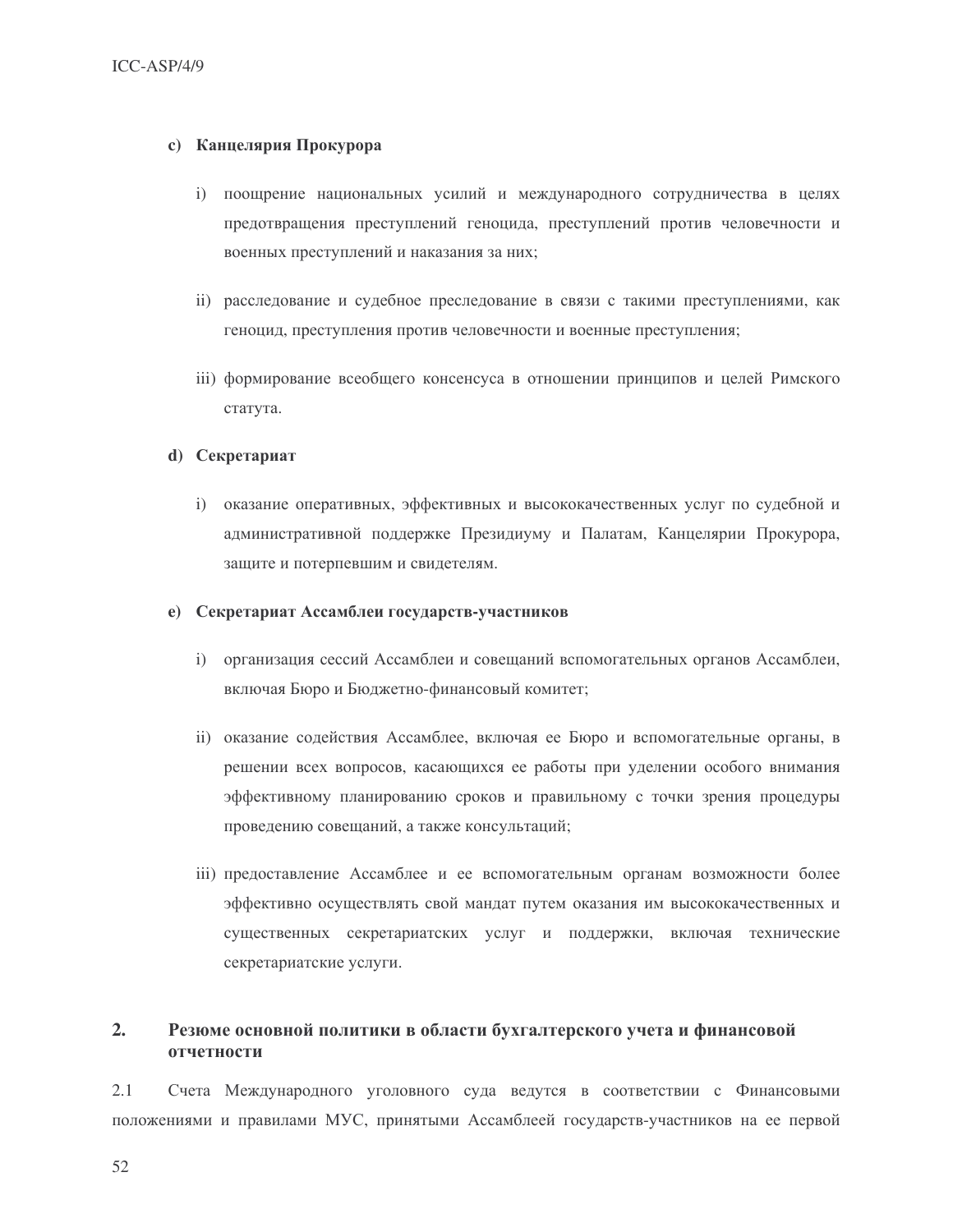сессии в сентябре 2002 года, и поправками к ним. Счета МУС в настоящее время соответствуют стандартам учета системы Организации Объединенных Наций. Настоящие примечания являются неотъемлемой частью финансовых ведомостей МУС.

 $2.2^{\circ}$ Система учета, применяемая фондами: счета организации ведутся на основе системы учета, применяемой фондами. Ассамблея государств-участников может создавать отдельные фонды для общих или специальных целей. Секретарь может создавать и закрывать целевые фонды и специальные счета, финансируемые полностью за счет добровольных взносов.

 $2.3$ Финансовый период: финансовый период организации составляет один календарный год, если Ассамблея государств-участников не примет иного решения.

 $2.4$ Метод начисления: за исключением добровольных взносов, как указано в пункте 2.12b ниже. поступления, расходы, активы и пассивы признаются на основе учета по модифицированному методу начисления.

 $2.5$ Учет по первоначальной стоимости: счета готовятся на основе учета по первоначальной стоимости и не корректируются для отражения последствий изменений цен на товары и услуги.

 $2.6$ Валюта счетов и подход к изменениям в курсе валют: счета организации представляются в евро. Бухгалтерские счета, которые ведутся в других валютах, переводятся в евро по операционному курсу Организации Объединенных Наций, действующему на дату составления финансовой ведомости. Сделки, совершенные в других валютах, переводятся в евро по операционному курсу Организации Объединенных Наций на дату совершения сделки.

Курсовые прибыли и убытки учитываются следующим образом:

- а) реализованные прибыли и убытки, полученные в результате закупки других валют, регистрируются в качестве разных поступлений;
- b) реализованные убытки по сделкам отражаются в расходах по основной программе;
- с) нереализованные прибыли и убытки, являющиеся результатом ревальвации денежной наличности и других активов и пассивов, регистрируются в качестве ассигнований в балансовой таблице. В конце года в балансовой ведомости общая чистая прибыль остается в качестве ассигнований, тогда как чистые убытки конкретно проводятся и регистрируются в качестве расходов;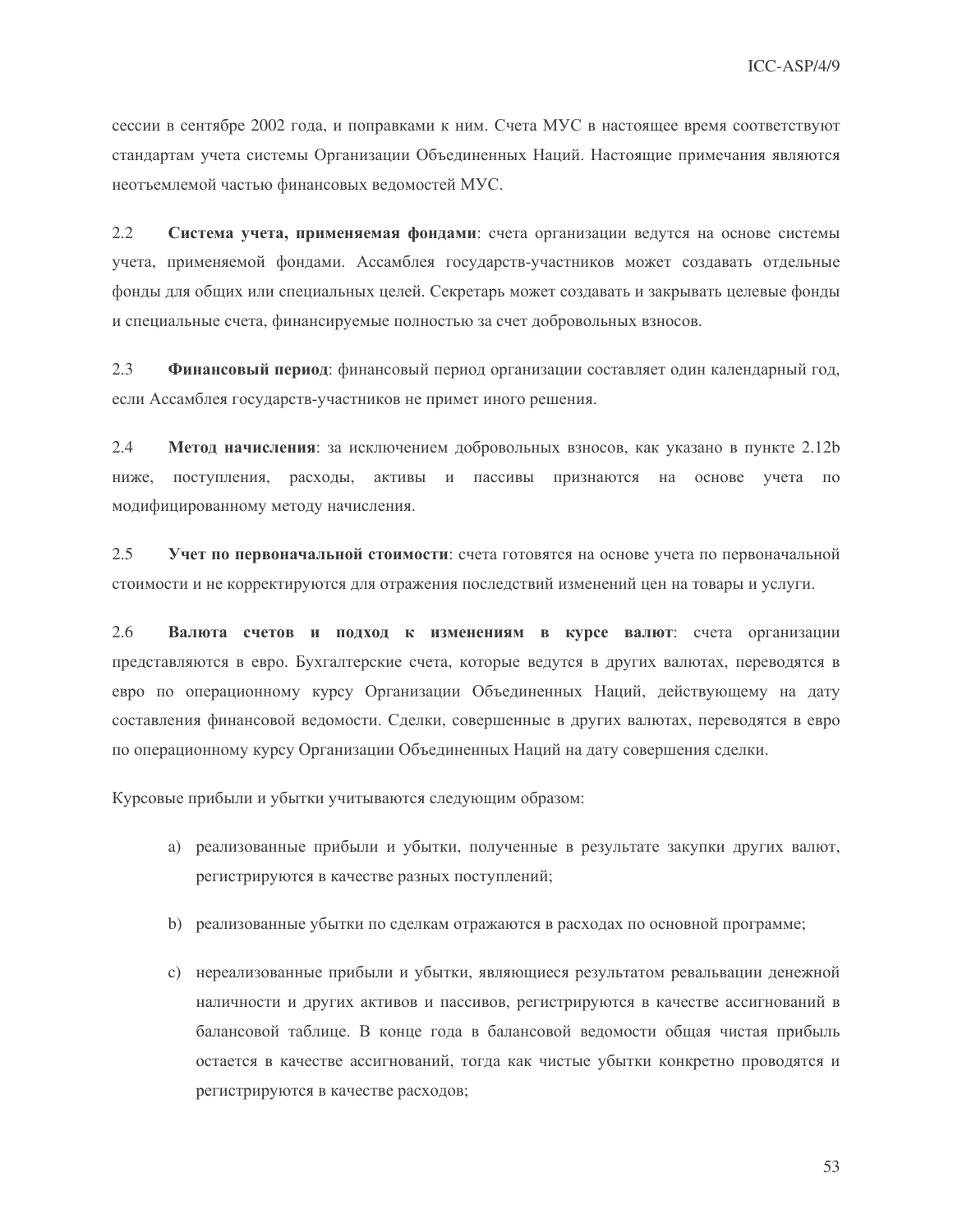d) нереализованные прибыли и убытки, связанные с переоценкой непогашенных обязательств, регистрируются в качестве расходов  $\,$   $\,$   $\,$   $\,$ корректируются соответствующих бюджетах по программам.

 $2.7$ Общий фонд был учрежден для учета расходов Суда. Общий фонд включает начисленные взносы, средства, предоставленные Организацией Объединенных Наций, добровольные взносы, разные поступления, а также авансы, предоставляемые из Фонда оборотных средств для покрытия расходов.

 $2.8$ Фонд оборотных средств учреждается в целях обеспечения Суда ресурсами для решения краткосрочных проблем с наличностью до получения начисленных взносов. Размер Фонда оборотных средств устанавливается Ассамблеей государств-участников на каждый финансовый период, а разверстка взносов производится в соответствии со шкалой взносов, используемой для ассигнований Суда в соответствии с финансовым положением 6.2.

2.9 Целевые фонды и специальные счета создаются и закрываются Секретарем, о чем сообщается Президиуму и, через Бюджетно-финансовый комитет, Ассамблее государствучастников. Они финансируются полностью за счет добровольных взносов.

Ассамблеей государств-участников могут создаваться резервные и специальные счета, полностью или частично финансируемые за счет начисленных взносов.

#### $2.10$ Начисленные взносы:

- а) в соответствии с финансовым положением 5.2 размер ассигнований государствучастников устанавливается в соответствии со шкалой взносов, принятой Организацией Объединенных Наций для ее регулярного бюджета, с корректировкой с учетом различий в членском составе между Организацией Объединенных Наций и Судом;
- b) в соответствии с финансовым положением 5.8 производимые государствомучастником платежи зачисляются сначала в Фонд оборотных средств, а затем в счет причитающихся взносов в том порядке, в котором они были начислены в отношении государства-участника;
- с) взносы, выплачиваемые в других валютах, конвертируются в евро по обменному курсу на дату платежа;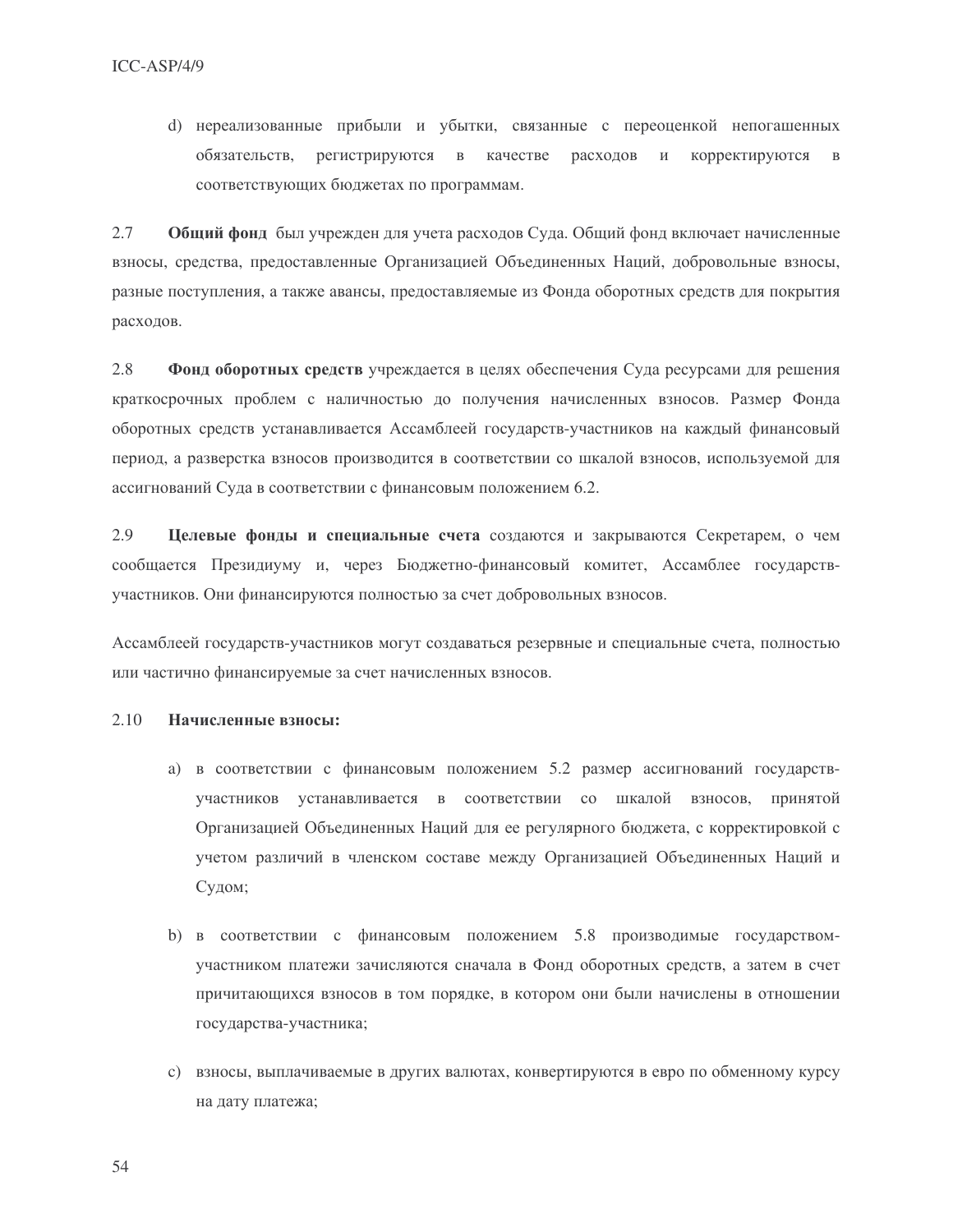d) в соответствии с финансовым положением 5.10 размер взноса новых государствучастников Римского статута в Фонд оборотных средств и регулярный бюджет устанавливается за тот год, в котором они стали государствами-участниками.

2.11 Причитающиеся государствам-участникам излишки за данный финансовый период это средства, складывающиеся из следующего:

- а) неизрасходованных остатков ассигнований;
- b) экономии по обязательствам за предыдущие периоды или их отмены;
- с) взносов, являющихся результатом начисления взносов новым государствамучастникам;
- d) пересмотров шкалы взносов, имевших место в течение финансового года; и
- e) разных поступлений, определенных в пункте 2.12 d) ниже.

Излишки на конец финансового периода за вычетом любых невыплаченных начисленных взносов за этот финансовый период распределяются среди государств-участников на основе шкалы взносов, применимой к финансовому периоду, к которому относится излишек средств. По состоянию на 1 января после года, в котором завершена ревизия счетов за данный финансовый период, сумма излишка, распределенная государству-участнику, подлежит возврату, если его взнос за этот финансовый период выплачен в полном объеме. В таких случаях причитающаяся сумма используется для компенсации, в полной мере или частично, взносов, подлежащих выплате в Фонд оборотных средств, а также начисленных взносов, подлежащих выплате за календарный год, следующий за финансовым периодом, к которому относится излишек средств.

2.12 Резерв для покрытия невыплаченных начисленных взносов: резерв для покрытия суммы начисленных взносов, которые не были выплачены в течение предыдущих финансовых периодов, показывается в балансовой таблице как вычет из кумулятивного избытка.

2.13 Взносы, полученные заранее: взносы, полученные заранее, отражаются в балансовой таблице как обязательство. Полученные заранее взносы используются в течение следующего финансового периода в обеспечение, во-первых, любых авансов в Фонд оборотного капитала, вовторых, начисленных взносов.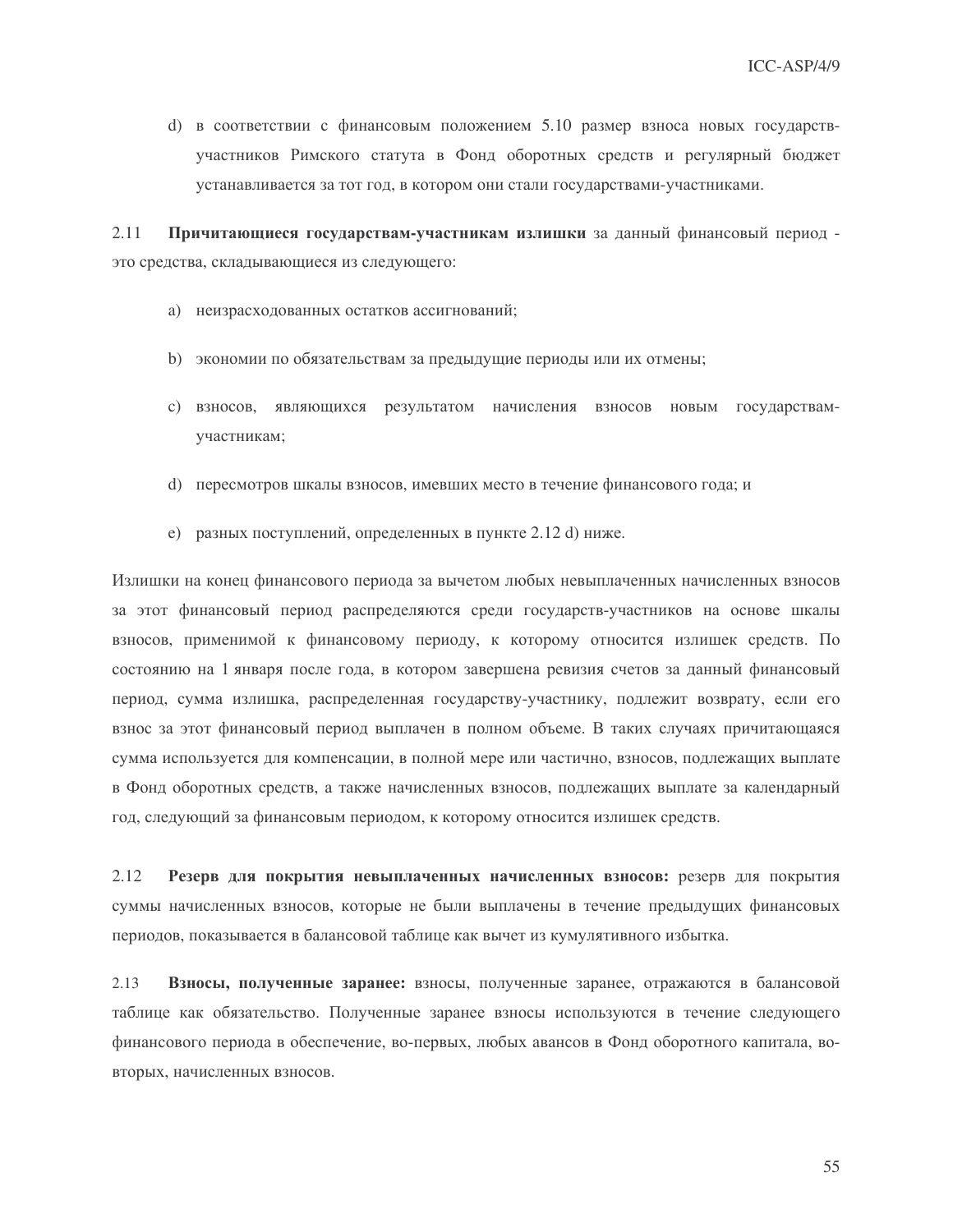- 2.14 Поступления: поступления организации складываются из следующего:
	- а) начисленные взносы: для целей составления финансовых ведомостей поступления признаются после того, как начисленные суммы государств-участников по утвержденному бюджету по программам будут одобрены Ассамблеей государствучастников:
	- b) добровольные взносы регистрируются в качестве поступлений на основе письменных обязательств о выплате денежных взносов в течение текущего финансового года за исключением тех случаев, когда о них не было объявлено заранее. В этих случаях поступления регистрируются в момент фактического получения взносов от доноров;
	- с) средства, предоставленные Организацией Объединенных Наций в соответствии с подпунктом (b) статьи 115 Римского статута;
	- d) разные поступления включают:
		- і) средства в возмещение фактических расходов за предыдущие финансовые периоды;
		- іі) доход в виде процентов: он включает весь доход, полученный по депозитам на банковских счетах, приносящих процентный доход, и срочным вкладам;
		- ііі) поступления, полученные от инвестиций Общего фонда и Фонда оборотных средств;
		- іv) в конце финансового периода чистое положительное сальдо счета, являющееся результатом курсовых убытков или прибылей либо ревальвации и девальвации валют, кредитуется на счет разных поступлений. Чистое отрицательное сальдо заносится на счет соответствующих расходов;
		- v) доходы от продажи собственности;
		- vi) добровольные взносы без указания конкретной цели.

#### $2.15$ Расхолы:

а) расходование средств производится в соответствии с разрешенным выделением финансовых средств согласно финансовому правилу 104.1. Общие расходы, по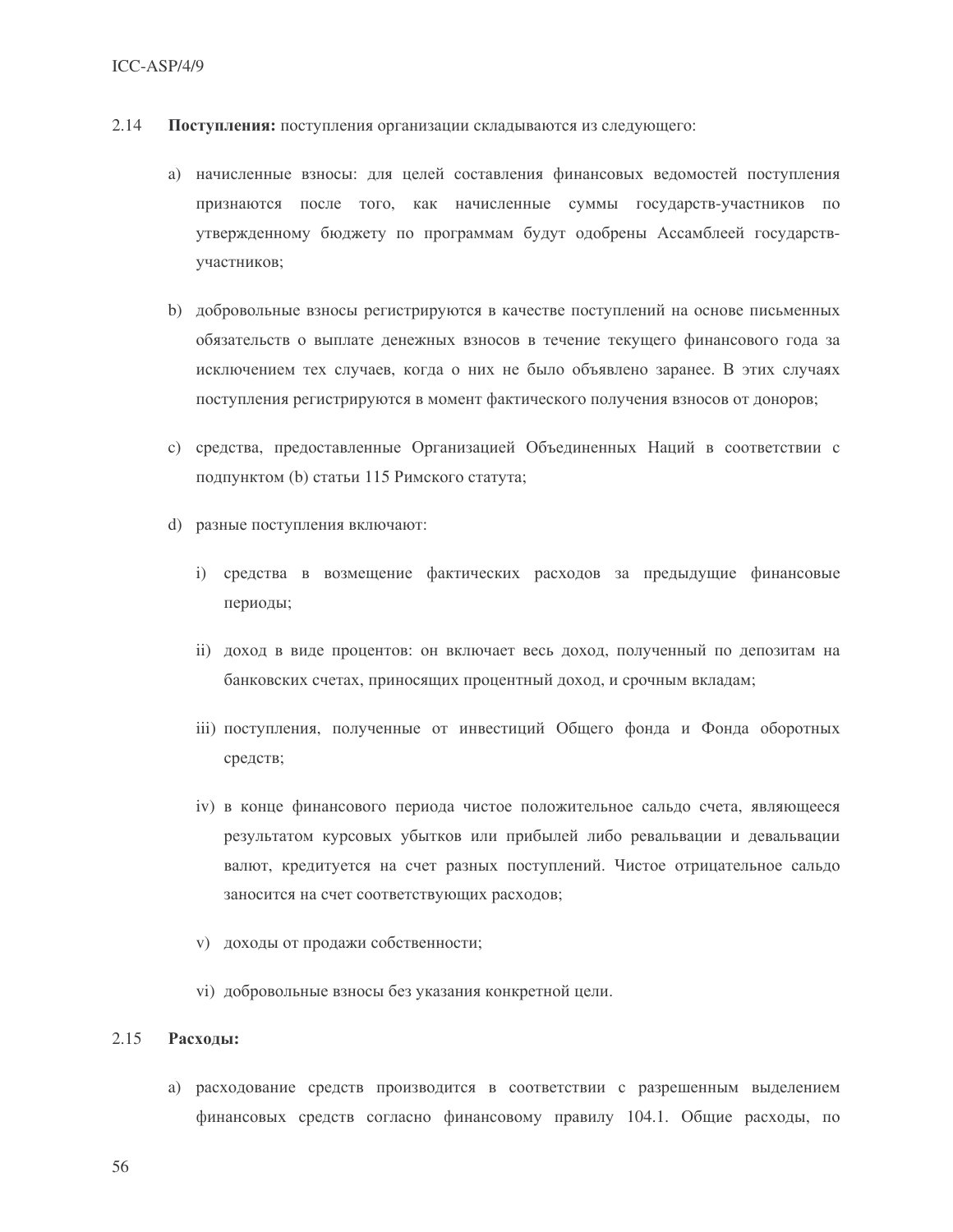которым представляется отчетность, включают расходы на выплаты и непогашенные обязательства;

- b) понесенные расходы на имущество длительного пользования проводятся по бюджету за тот период, когда оно было приобретено, и не капитализируются. Опись такого имущества длительного пользования ведется по первоначальной стоимости;
- с) обязательства, относящиеся к будущим финансовым периодам, регистрируются на счету отсроченных платежей в соответствии с финансовым правилом 111.7.

2.16 Непогашенные обязательства - это взятые обязательства, выплаты по которым в течение финансового периода не производились. Обязательства основываются на формальном контракте, соглашении, заказе на поставку или другой форме обязательства или на обязательстве, признанном Судом. Обязательства по текущему периоду остаются в силе в течение 12 месяцев после окончания финансового года, к которому они относятся.

2.17 Денежные и срочные депозиты включают средства, хранимые на банковских счетах, приносящих процентный доход, срочных депозитах и онкольных счетах.

2.18 Отсроченные платежи включают следующее:

- а) обязательства, взятые до того финансового периода, к которому они относятся, регистрируются в качестве отсроченных платежей, проводимых по статьям соответствующих ассигнований и средств при их поступлении;
- b) статьи расходов, которые нельзя должным образом отнести к текущему финансовому периоду и которые будут отнесены к расходам в последующий финансовый период;
- с) та часть аванса в счет субсидии на образование, которая, как предполагается, относится к учебному году, закончившемуся на дату составления финансовой ведомости, проводится в отчетности в качестве отсроченных платежей только для целей ведомости с балансовой таблицей. Полная сумма аванса сохраняется на счетах к получению сотрудников и официальных должностных лиц Суда до представления требуемых доказательств о наличии соответствующего права, когда и проводится платеж по бюджетному счету и производится расчет по авансовой выплате.

 $2.19$ Отсроченные поступления включают объявленные взносы на будущие финансовые периоды и другие полученные, но еще не заработанные поступления.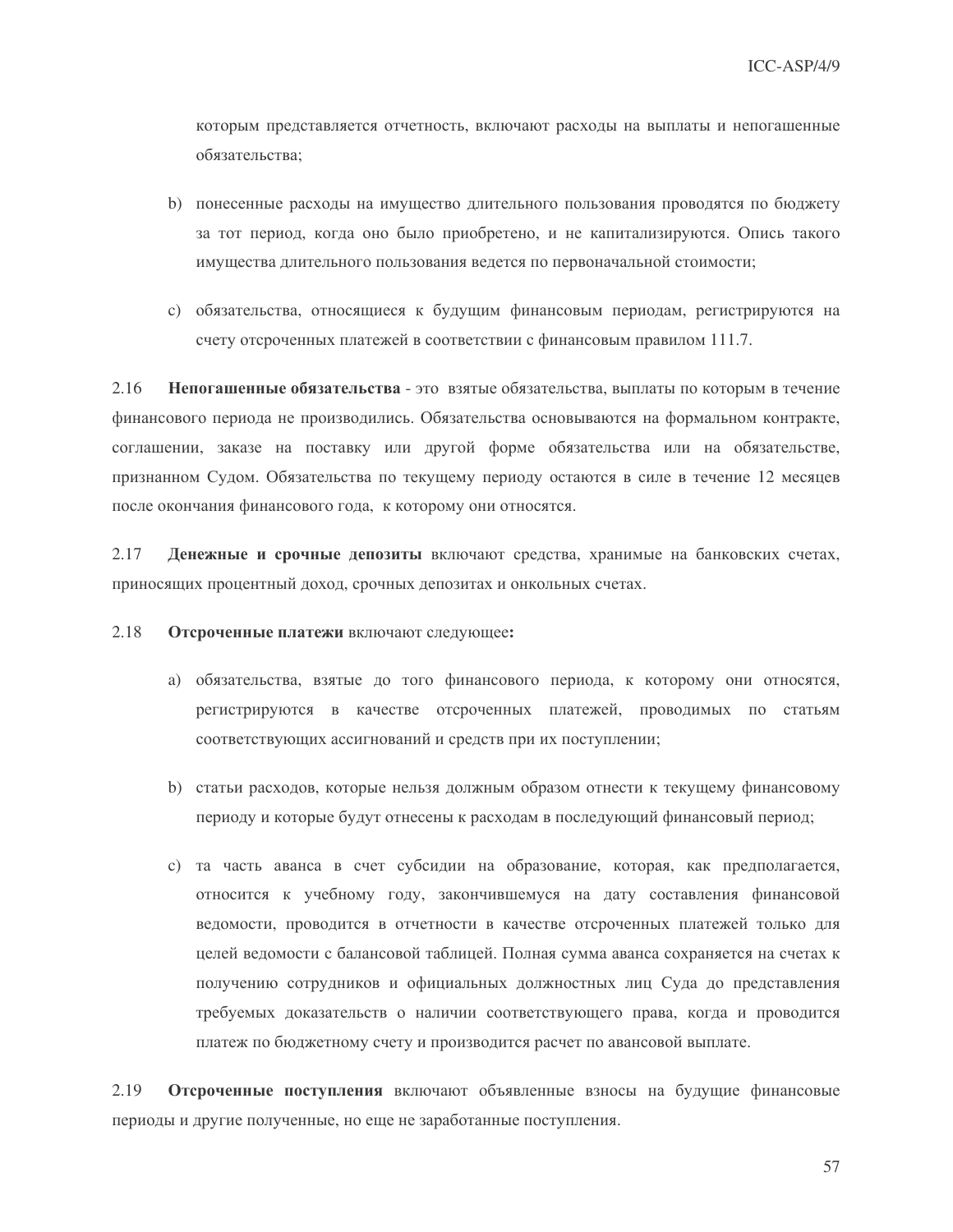2.20 Обязательства Суда, относящиеся к предыдущему и текущему финансовым периодам, проводятся как непогашенные обязательства. Обязательства по текущему периоду остаются в силе в течение 12 месяцев после окончания финансового периода, к которому они относятся. Обязательства в отношении будущих финансовых периодов регистрируются как отсроченные платежи

 $2.21$ Потенциальные обязательства, если таковые имеются, раскрываются в примечаниях к финансовым ведомостям.

 $2.22$ Объединенный пенсионный фонд персонала Организации Объединенных Наций (ОПФПООН): в соответствии с решением ICC-ASP/1/Decision 3 Ассамблеи государствучастников и резолюцией 58/262 Генеральной Ассамблеи Организации Объединенных Наций, принятой 23 декабря 2003 года, МУС с 1 января 2004 года стал членом ОПФПООН. ОПФПООН выплачивает сотрудникам МУС пенсию, пособия в связи со смертью, инвалидностью и т.д.

Пенсионный фонд представляет собой определенный план пособий, обеспеченный финансированием. Финансовое обязательство Организации перед Фондом заключается во внесении обязательного взноса по установленной Генеральной Ассамблеей Организации Объединенных Наций ставке в размере 15,8 процента от зачисляемого для пенсии вознаграждения вместе с любой долей выплат на покрытие актуарного дефицита в соответствии со статьей 26 Положений Фонда. Такие выплаты на покрытие дефицита производятся только тогда, когда Генеральная Ассамблея Организации Объединенных Наций ссылается на положение статьи 26 после вынесения на основе оценки актуарной достаточности Фонда по состоянию на дату оценки решения о необходимости производства выплат на покрытие дефицита.

На момент составления настоящего доклада Генеральная Ассамблея Организации Объединенных Наций не ссылалась на данное положение.

#### $3<sub>1</sub>$ Международный уголовный суд (ведомости I-IV)

 $3.1$ Международный уголовный суд был учрежден на основании Римского статута Международного уголовного суда 17 июля 1998 года, когда 120 государств, участвовавших в Дипломатической конференции полномочных представителей под эгидой Организации Объединенных Наций по учреждению Международного уголовного суда, приняли Статут. Суд является независимым, постоянно действующим судебным учреждением, состоящим из следующих органов: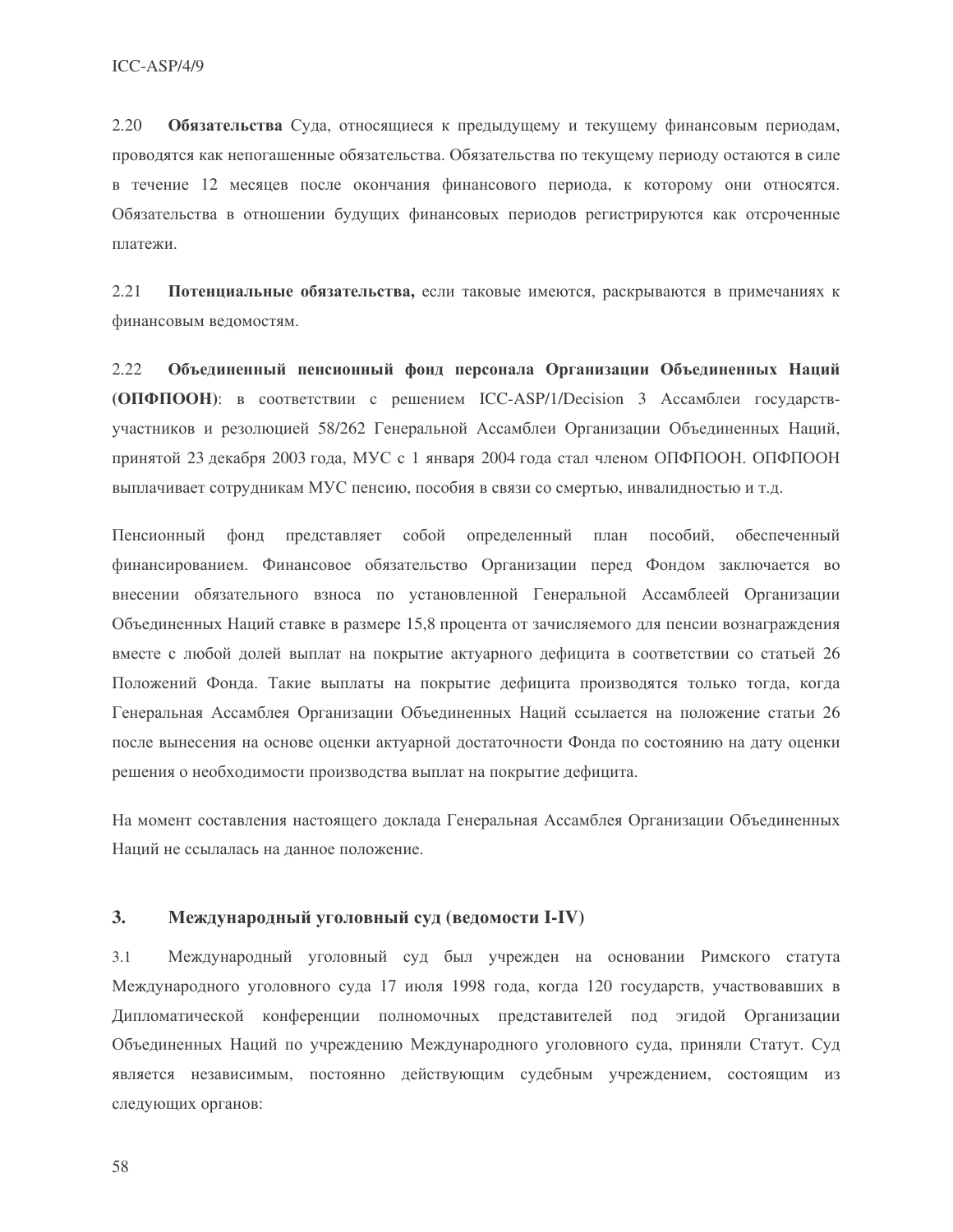- а) Президиума, включающего Председателя и Первого и Второго вице-председателей.
- b) Палат, включающих Апелляционное отделение, Судебное отделение и Отделение предварительного производства. Апелляционное отделение состоит из Председателя и еще четверых судей. Судебное отделение состоит не менее чем из шести судей, как и Отделение предварительного производства.
- с) Канцелярии Прокурора, действующей независимо как отдельный орган Суда, отвечающей за осуществление расследований и уголовного преследования в отношении преступлений, подпадающих под юрисдикцию Суда.
- d) Секретариата Суда, отвечающего за:
	- і) несудебную поддержку и административное обслуживание Суда;
	- іі) обеспечение судебной поддержки услугам, оказываемым Судом;
	- ііі) управление вопросами внутренней безопасности Суда;
	- iv) функционирование механизмов по оказанию помощи потерпевшим, свидетелям и защите и гарантированию их прав.
- е) Секретариата Ассамблеи, обеспечивающего для Ассамблеи и ее Бюро, Комитета по проверке полномочий, Бюджетно-финансового комитета, Специальной группы по преступлению агрессии, а также, в случае принятия конкретного решения Ассамблеей, любого вспомогательного органа, который может быть создан Ассамблеей, независимую поддержку по вопросам существа, а также административную и техническую помощь.

Для целей финансового периода 2004 года ассигнования были разделены на четыре Основные программы: Судебные органы (Президиум и Палаты), Канцелярия Прокурора, Секретариат Суда и Секретариат Ассамблеи государств-участников.

 $3.2$ Финансовый период Организации составляет один календарный год. Однако в порядке исключения первый финансовый период Суда продолжался с 1 сентября 2002 года по 31 декабря 2003 года в соответствии с резолюцией АГУ ICC/ASP/1/Res.12. Второй финансовый период продолжался с 1 января по 31 декабря 2004 года.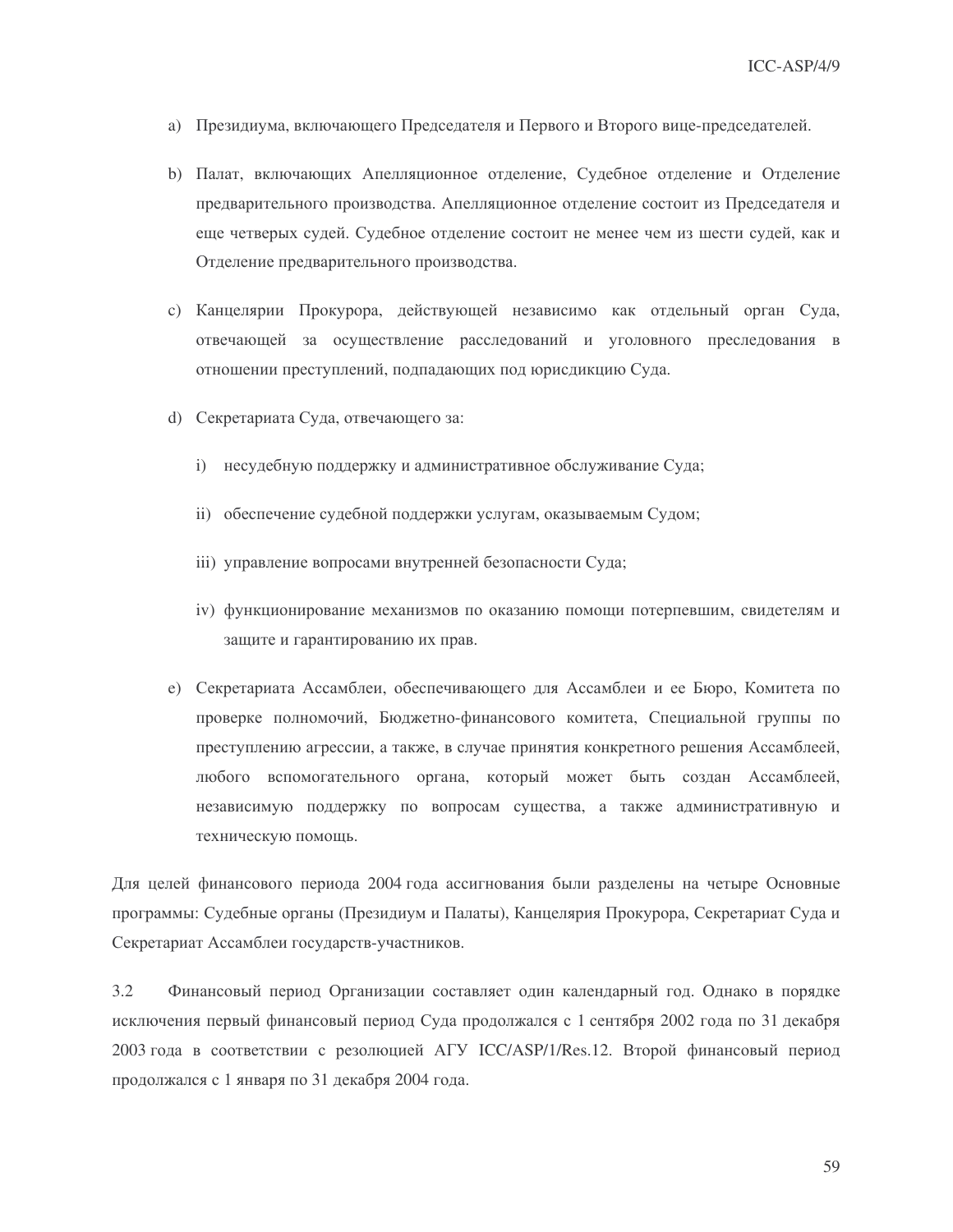$3.3$ В ведомости I приводятся поступления и расходы, а также изменения в резерве и остатках средств за финансовый период. Она включает расчет превышения поступлений над расходами за текущий период и коррективы в поступлениях или расходах за предыдущий период.

 $3.4$ В ведомости II приводятся активы, пассивы, резервы и остатки средств по состоянию на 31 декабря 2004 года. Стоимость имущества длительного пользования была исключена из активов (см. примечание 2.15 b).

 $3.5$ В ведомости III отражено резюме движения наличных средств, подготовленное с использованием косвенного метода Международного стандарта бухгалтерского учета 7.

3.6 В ведомости IV отражены расходы на ассигнования, утвержденные на финансовый период.

#### $\overline{4}$ . Общий фонд и Фонд оборотных средств

 $4.1$ Начисленные взносы: Ассамблея государств-участников в своей резолюции ICC/ASP/2/Res.1 утвердила финансирование ассигнований Суда на финансовый период с 1 января по 31 декабря 2004 года в размере 53 071 846 евро. По состоянию на 31 декабря 2004 года насчитывалось 97 государств-участников Римского статута.

 $4.2$ Доход в виде процентов: процентный доход в 718 759 евро представляет собой доход в виде процентов на банковских счетах Суда для Общего фонда и Фонда оборотных средств, а также процентный доход от средств, внесенных в Целевой фонд Организации Объединенных Наций в поддержку создания Международного уголовного суда.

 $4.3$ Разные поступления: общие разные поступления в сумме 82 122 евро представляют собой следующее:

| Разные поступления                                                                  | Сумма (в евро) |  |
|-------------------------------------------------------------------------------------|----------------|--|
| Возмещение расходов, понесенных в предыдущие финансовые периоды                     | 23, 472        |  |
| Чистая прибыль от обмена валюты, ревальвации или девальвации валюты и<br>округление | 5 7 4 8        |  |
| Прибыль от ревальвации валюты, связанной с Пенсионным фондом <sup>а)</sup>          | 52 902         |  |
| Итого                                                                               | 82 122         |  |

Таблица 1: Подробности в отношении разных поступлений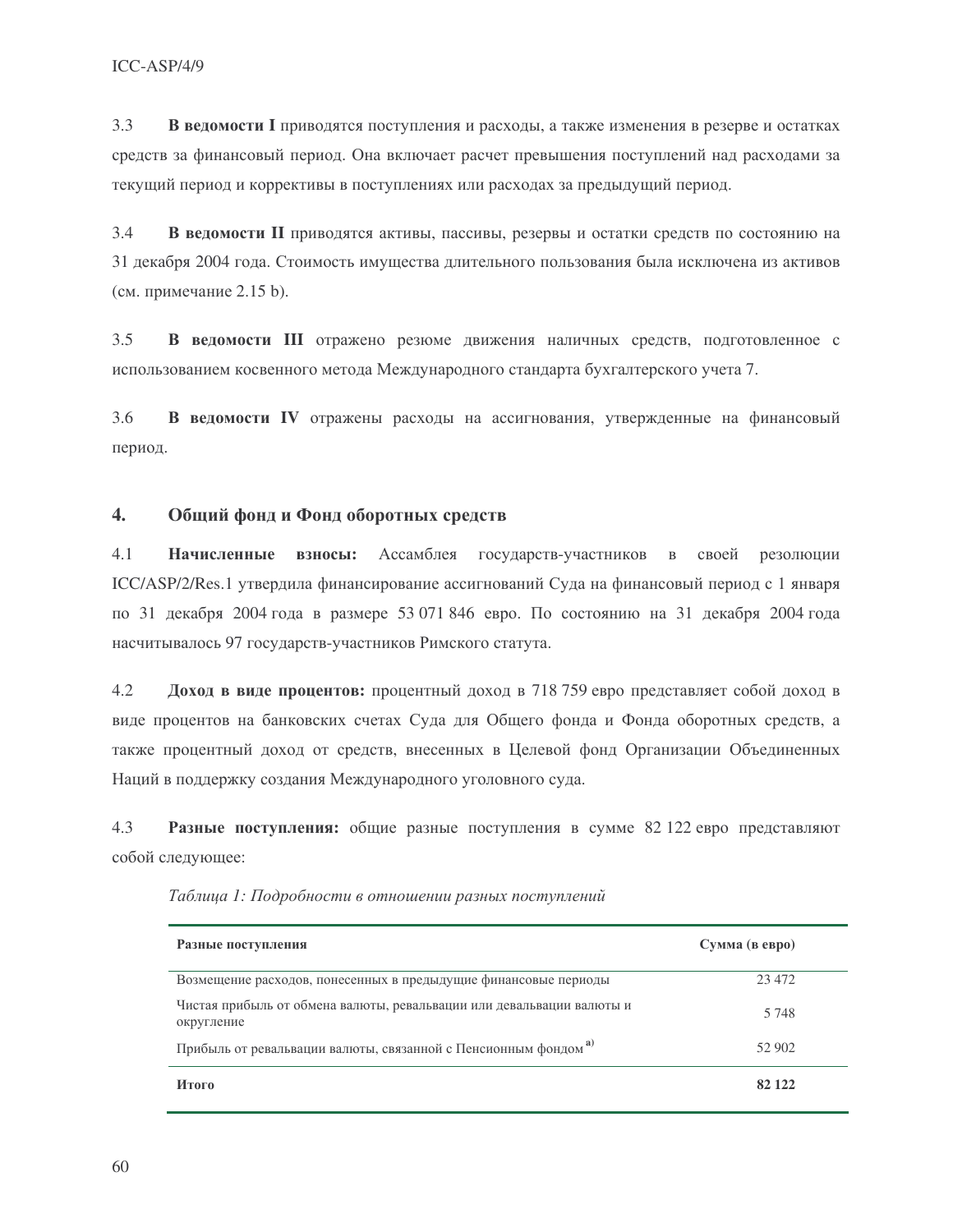а) **Прибыль от ревальвации валюты, связанной с Пенсионным фондом:** как сообщалось в финансовых ведомостях за прошлый год, МУС заключил соглашение с ОПФПООН, по которому Фонд будет признавать период участия в нем персонала МУС, работавшего до 1 января 2004 года, когда МУС стал его членом. Суммы, внесенные персоналом дополнительно к доли организации, хранились на сберегательном счеты и были выплачены в ОПФПООН в 2004 году. Поскольку подлежавшие выплате в ОПФПООН взносы основывались на долл. Соединенных Штатов, а сберегательный счет велся в евро, МУС зарегистрировал прибыль по подлежавшей выплате в Фонд сумме благодаря ревальвации евро по отношению к долл. США. Доля прибыли благодаря ревальвации, относящаяся к доле взносов МУС, составила 52 902 евро.

4.4 **Расходы:** общая сумма расходов в 43 510 117 евро включает в себя общие произведенные выплаты в объеме 31 713 889 евро и непогашенные обязательства в размере 11 796 228 евро. Подробности в отношении расходов приводятся в таблице 2 ниже.

| Категория расходов                     | Сумма<br>ассигнований | Произведенные<br>выплаты | Непогашенные<br>обязательства | Итого расходов |
|----------------------------------------|-----------------------|--------------------------|-------------------------------|----------------|
| Оклады и другие расходы на<br>персонал | 29 930 119            | 22 523 259               | 235 146                       | 22 758 405     |
| Путевые и представительские<br>расходы | 2 3 2 0 3 0 0         | 1 058 467                | 223 704                       | 1 282 171      |
| Услуги по контрактам                   | 12 706 427            | 3 085 992                | 3 613 925                     | 6 699 917      |
| Оперативные расходы                    | 2 3 2 5 1 0 0         | 1 212 646                | 685338                        | 1897984        |
| Закупки                                | 5789900               | 3 833 525                | 7 0 38 1 15                   | 10 871 640     |
| Итого                                  | 53 071 846            | 31 713 889               | 11 796 228                    | 43 510 117     |

Таблица 2: Подразбивка расходов

4.5 Экономия по обязательствам за предыдущие периоды или их аннулирование: фактические выплаты по обязательствам за предыдущие периоды в сумме 7 341 614 евро составили сумму 6 266 683 евро из-за экономии по обязательствам или их аннулирования на сумму 1 074 931 евро.

4.6 **Фонд оборотных средств:** Ассамблея государств-участников в своей резолюции ICC/ASP/2/Res.1 создала Фонд оборотных средств на финансовый период с 1 января по 31 декабря 2004 года в сумме 4 425 000 евро, что является чистым увеличением на 2 509 300 евро по сравнению с предыдущим финансовым периодом.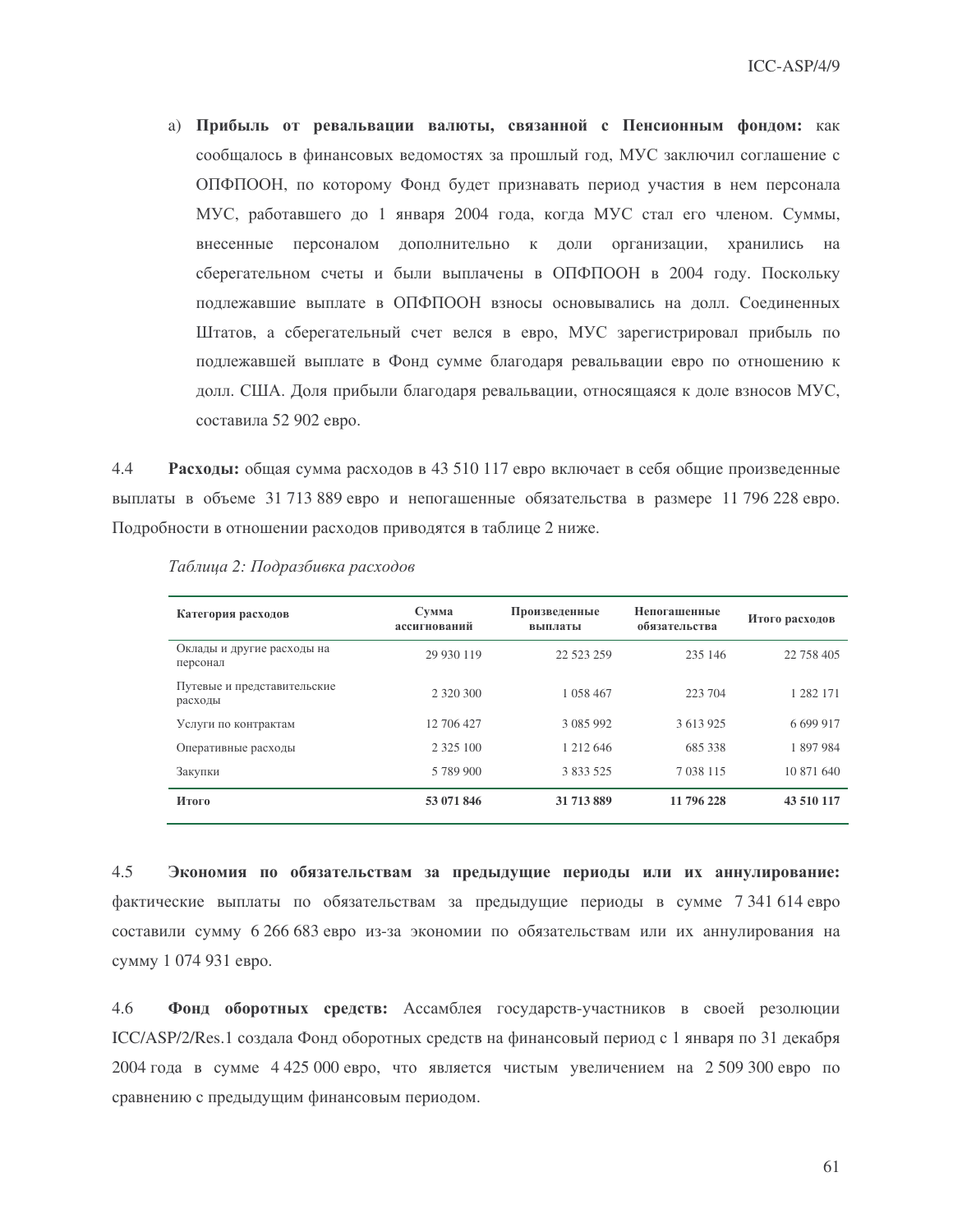4.7 **Начисленные взносы к получению:** непогашенный остаток по взносам в сумме 10 258 340 евро включает задолженность в сумме 1 842 670 евро за предыдущие финансовые периоды и в сумме 8 415 670 евро за 2004 год (приложение 1). Взносы, полученные от государствучастников в превышение причитающихся взносов, в сумме 254 677 евро, проводятся в отчетности как взносы, полученные авансом (см. примечание 4.12).

4.8 Другие взносы к получению касаются непогашенного остатка, подлежащего выплате в Фонд оборотных средств. Непогашенный остаток по состоянию на 31 декабря 2004 года составил 217 830 евро (приложения 2 и 3).

4.9 Межфондовые остатки средств к получению из целевых фондов в Общий фонд по состоянию на 31 декабря 2004 года составили 5 153 евро.

4.10 Другие счета к получению описываются более подробно в таблице 3 ниже.

Таблица 3: Подразбивка по другим счетам к получению

| Счета к получению                              | Сумма (в евро) |
|------------------------------------------------|----------------|
| Правительства (налог на добавленную стоимость) | 859 511        |
| Персонал                                       | 311458         |
| Поставщики                                     | 132 524        |
| Накопившийся процент                           | 204 942        |
| Прочие                                         | 13 133         |
| Итого                                          | 1 5 2 1 5 6 8  |

4.11 **Авансовые суммы на субсидии на образование:** отсроченные расходы в сумме 105 533 евро, составляющие ту часть авансовых выплат на субсидии на образование, которая считается относящейся к учебным годам, завершившимся по состоянию на 31 декабря 2004 года.

4.12 **Взносы или платежи, полученные авансом:** от государств-участников была получена общая сумма в 3 879 992 евро для использования в следующем финансовом периоде. Она включает:

- а) 3 625 315 евро, полученные от государств-участников авансом в счет начисленных взносов за 2005 год;
- b) 254 677 евро это взносы, полученные в превышение начисленных взносов за 2004 год после начисления взносов новых государств-участников.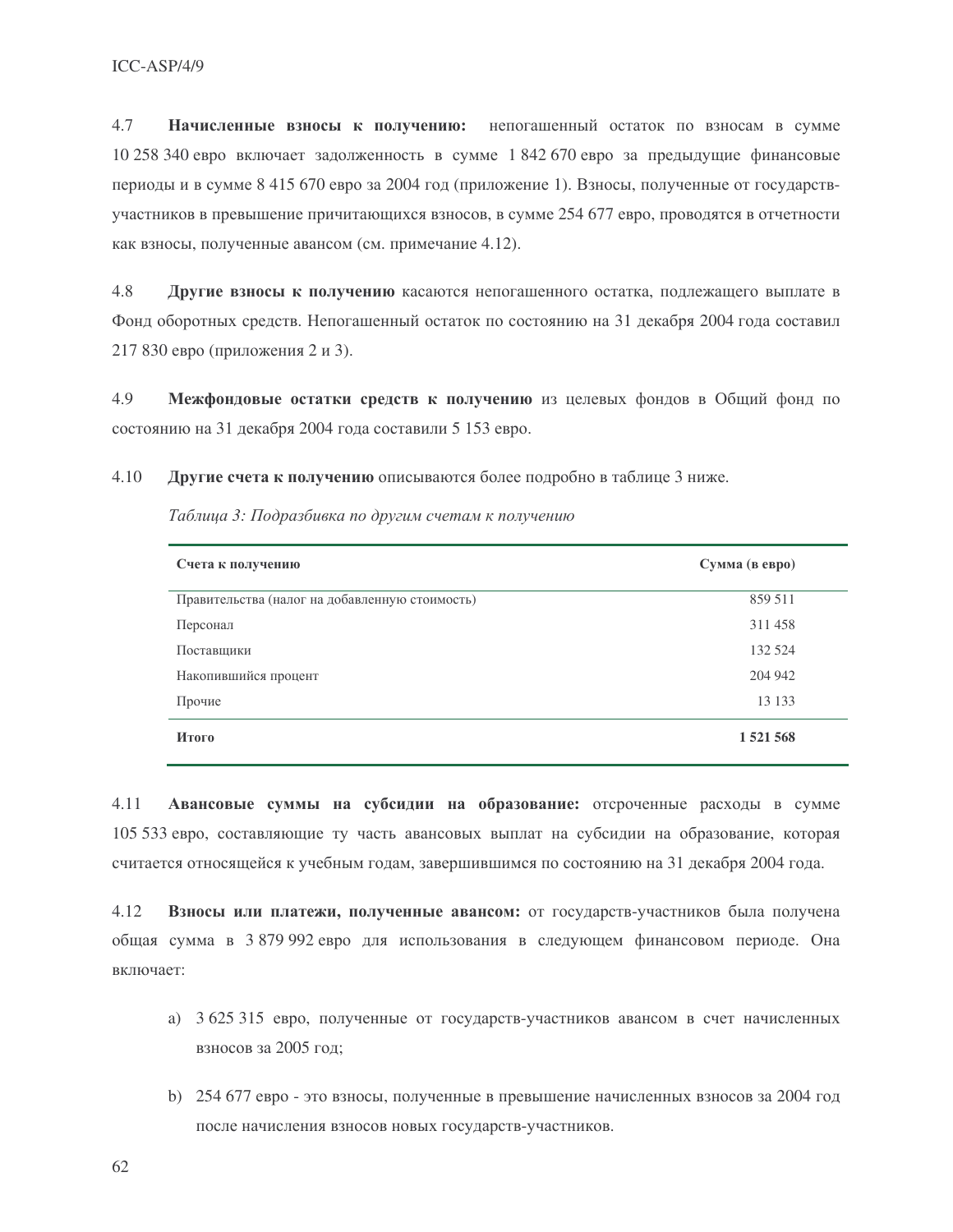#### 4.13 Другие счета к оплате подробно описываются в таблице 4 ниже.

| Счета к оплате                                    | Сумма (в евро) |
|---------------------------------------------------|----------------|
| Персонал                                          | 3 3 7 3        |
| Поставщики                                        | 1 5 2 4        |
| Накопленные субсидии на репатриацию <sup>а)</sup> | 267 198        |
| Начисления из расходов на поддержку программ b)   | 34 153         |
| Прочие                                            | 309            |
| Итого                                             | 306 557        |

Таблица 4: Подразбивка по другим счетам к оплате

- а) Накопленные субсидии на репатриацию: набранный на международной основе персонал, прекращающий свою службу в Суде, имеет право на субсидии на репатриацию при своем переезде, которая рассчитывается на основе количества лет службы. По состоянию на 31 декабря 2004 года сумма накопленных обязательств организации по выплате субсидий на репатриацию составила 267 198 евро.
- b) Начисления из расходов на поддержку программ: сумма в 34 153 евро является общей суммой расходов на поддержку программ, отнесенной на счет целевых фондов в течение 2004 года.

4.14 зерв для покрытия расходов в связи с невыплаченными начисленными взносами: непогашенные начисленные взносы за предыдущие финансовые периоды (приложение 1) в сумме 1 842 670 евро вычитается из кумулятивного избытка наличных средств, что дает избыток наличных средств за 2002-2003 годы для распределения среди государств-участников (приложения 4 и 5).

#### 5. Целевые фонды

5.1 Добровольные взносы: взносы в сумме 1 235 483 евро, объявленные и/или полученные для проектов 2004 года. По состоянию на 31 декабря 2004 года сумма в 1 225 483 евро была получена, а сумма в 10 000 евро была объявлена, но не получена (приложение 5).

5.2 Поступления по проце **нтам:** поступления по процентам в сумме 20 486 евро представляют собой поступления по процентам, начисленные на банковский счет Суда для целевых фондов.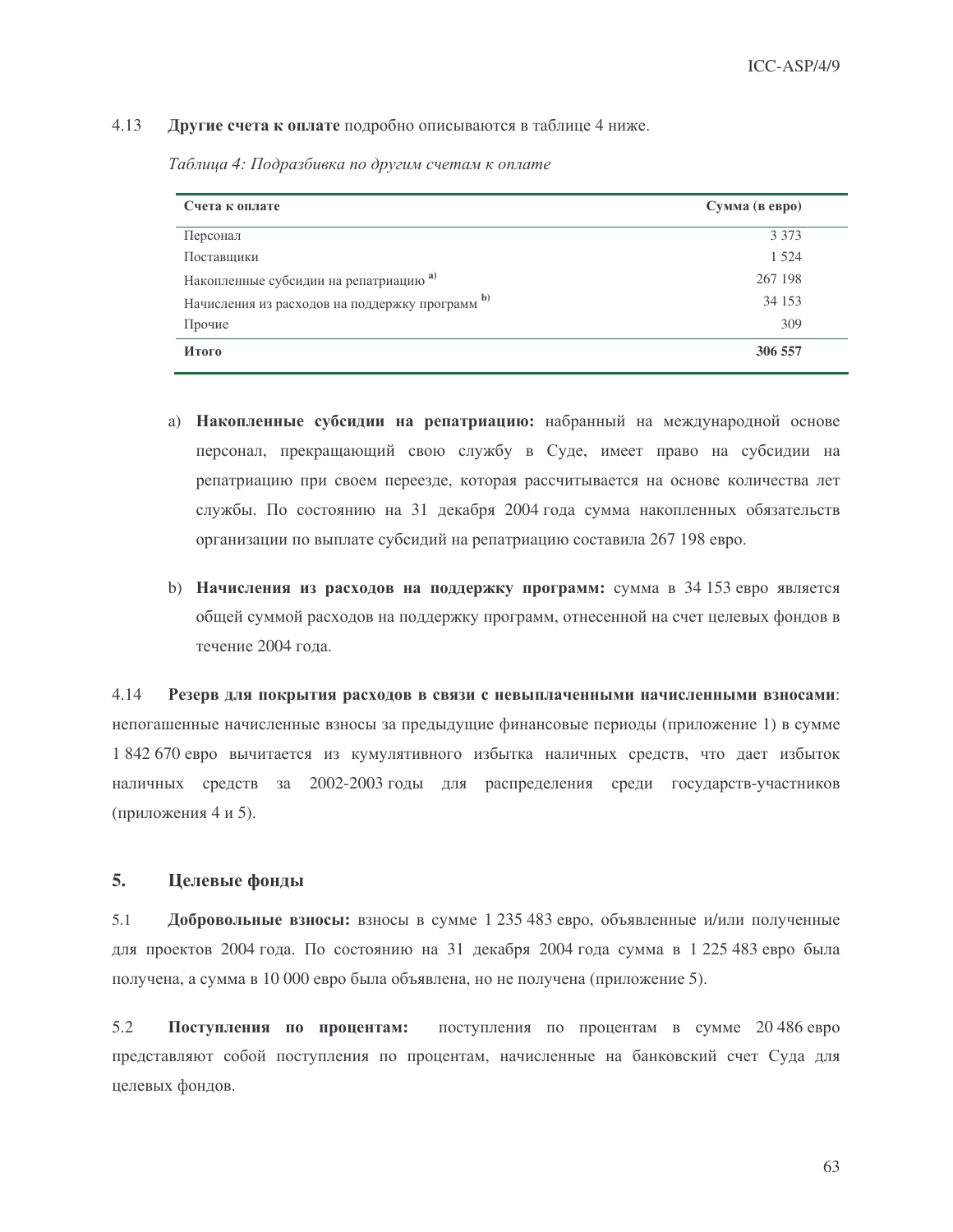5.3 Возмещение средств донорам: возмещенная донорам сумма в 5 324 евро была суммой в превышение потребностей по конкретным завершенным проектам.

5.4 Пругие счета к получению: сумма в 4 466 евро является суммой по процентам, которая накопилась, но не была получена в связи с банковским счетом целевых фондов.

5.5 Взносы, выплаченные авансом на проекты 2005 года, составляют 164 691 евро.

5.6 Межфондовые остатки средств к выплате: по состоянию на 31 декабря 2004 года межфондовые остатки средств Целевого фонда и других фондов составили чистую подлежащую выплате сумму в 21 559 евро, 5 153 евро из которых подлежат выплате в Общий фонд, а 16 406 евро подлежат выплате в Целевой фонд для потерпевших, для которых существуют отдельные счета.

#### 6. Имущество длительного пользования

6.1 Сводка имущества длительного пользования по первоначальной стоимости и по состоянию на 31 декабря 2004 года приводится в таблице 5 ниже. В соответствии с проводимой в настоящее время политикой МУС в отношении бухгалтерской отчетности имущество длительного пользования не включается в основные фонды Организации, а относится во время приобретения непосредственно на счет бюджета.

| Категория управления имуществом         | Начальное<br>сальдо по<br>состоянию на<br>1 января<br>2004 года | Закупки/кор-<br>ректировки | Товары,<br>подлежащие<br>списанию <sup>а)</sup> | Заключительный<br>баланс по<br>состоянию на<br>31 декабря<br>$2004$ года |
|-----------------------------------------|-----------------------------------------------------------------|----------------------------|-------------------------------------------------|--------------------------------------------------------------------------|
| ИТ/коммуникационное оборудование        | 201 821                                                         | 438 722                    | (1485)                                          | 639 058                                                                  |
| Аппаратура ИТ/обработки данных          | 583 644                                                         | 892 740                    | (4255)                                          | 1 472 129                                                                |
| Охранное оборудование                   | 172 081                                                         | 331 581                    |                                                 | 503 662                                                                  |
| Оборудование для общего<br>обслуживания | 271831                                                          | 276 291                    | (3797)                                          | 544 325                                                                  |
| Транспортные средства и<br>оборудование | 77 023                                                          | 170 721                    | (159)                                           | 247 585                                                                  |
| Другое оборудование                     |                                                                 | 106 245                    |                                                 | 106 245                                                                  |
| Итого                                   | 1 306 400                                                       | 2 2 1 6 3 0 0              | (9696)                                          | 3 5 1 3 0 0 4                                                            |

Таблица 5: Сводка имущества длительного пользования (в евро)

а) В течение финансового периода не утверждалось товаров для списания. Однако предстоит списание товаров на общую сумму в 9 696 евро помимо товаров на сумму в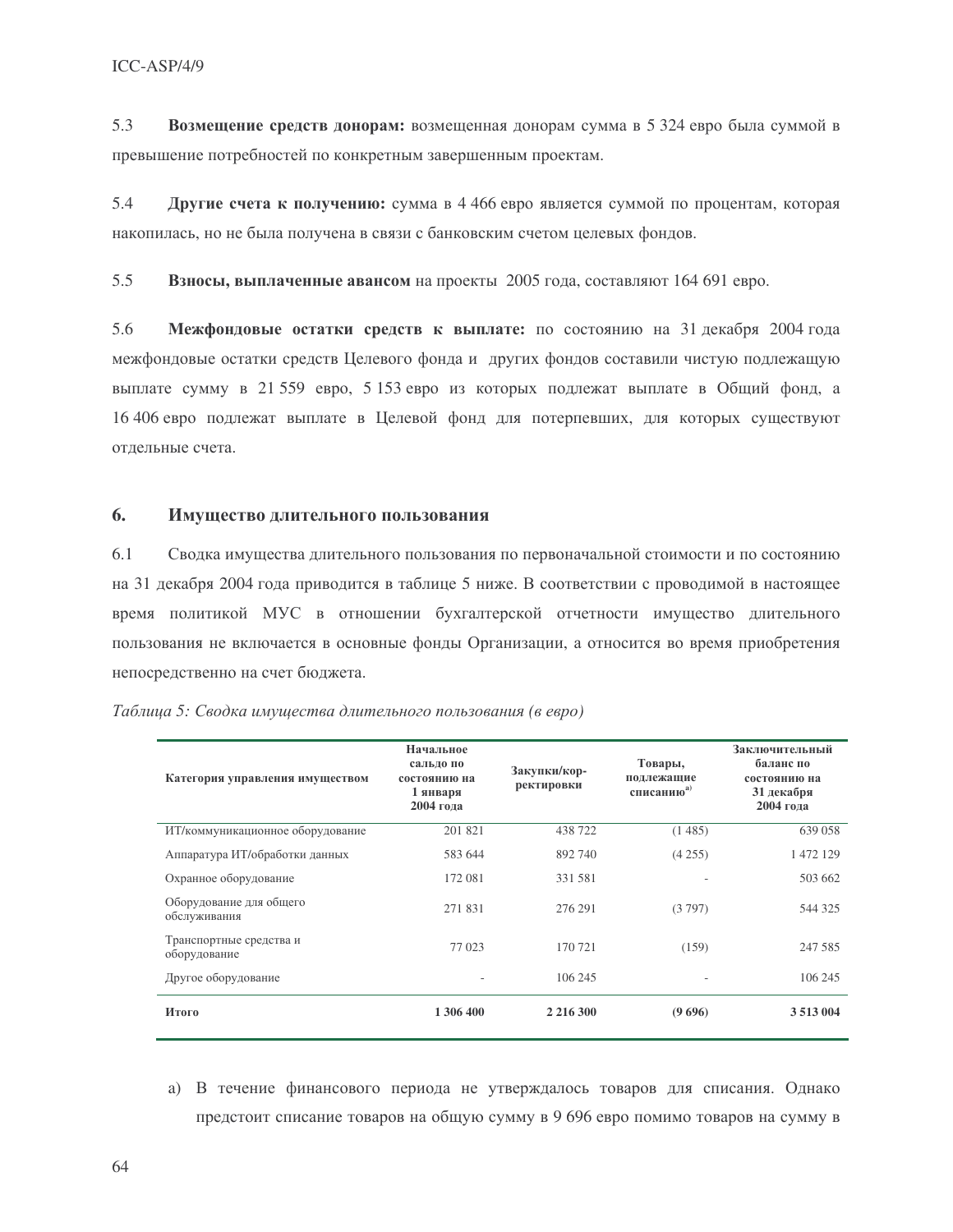3 823 евро по предыдущему финансовому периоду, т.е. всего на сумму в 13 519 евро. Утверждение списания имущества будет производиться после создания Комитета по распоряжению имуществом в соответствии с финансовым правилом 110.22.

6.2 Помимо вышеуказанного по бухгалтерским счетам МУС проходит следующее имущество длительного пользования, приобретенное за счет добровольных взносов:

Таблица 6: Сводка имущества длительного пользования, профинансированного из других источников (в евро)

| Категория управления имуществом | Начальное сальдо<br>по состоянию на<br>1 января 2004 года | Закупки/кор-<br>ректировки | Заключительный<br>баланс по<br>состоянию на<br>31 декабря 2004 года |
|---------------------------------|-----------------------------------------------------------|----------------------------|---------------------------------------------------------------------|
| Бюджет передовых групп          | 20 24 3                                                   | 716                        | 20 9 59                                                             |
| Взносы принимающего государства | 131 040                                                   | 17 9 20                    | 148 960                                                             |
| Итого                           | 151 283                                                   | 18 636                     | 169 919                                                             |

#### 7. Добровольные разовые выплаты

 $7.1$ В течение финансового периода Суд не производил добровольных разовых выплат.

#### 8. Безвозмездно предоставляемый персонал

8.1 В течение финансового периода предоставляемым на безвозмездной основе персоналом услуг не оказывалось.

#### 9. Потенциальные обязательства

 $9.1$ Обязательства по производству выплат персоналу в связи с прекращением службы по состоянию на 31 декабря 2004 года на общую сумму в 764 320 евро являются сметными расходами по компенсации за число дней, накопившихся в счет ежегодного отпуска (752 606 евро), и отгулы (11 714 евро) для сотрудников МУС.

#### 10. Травмирование при исполнении служебных обязанностей:

10.1 МУС заключил соглашение со страховой компанией с целью предложить покрытие в случае травмирования при исполнении служебных обязанностей для сотрудников, судей, консультантов МУС и сотрудников по оказанию временной помощи. Страховая премия,